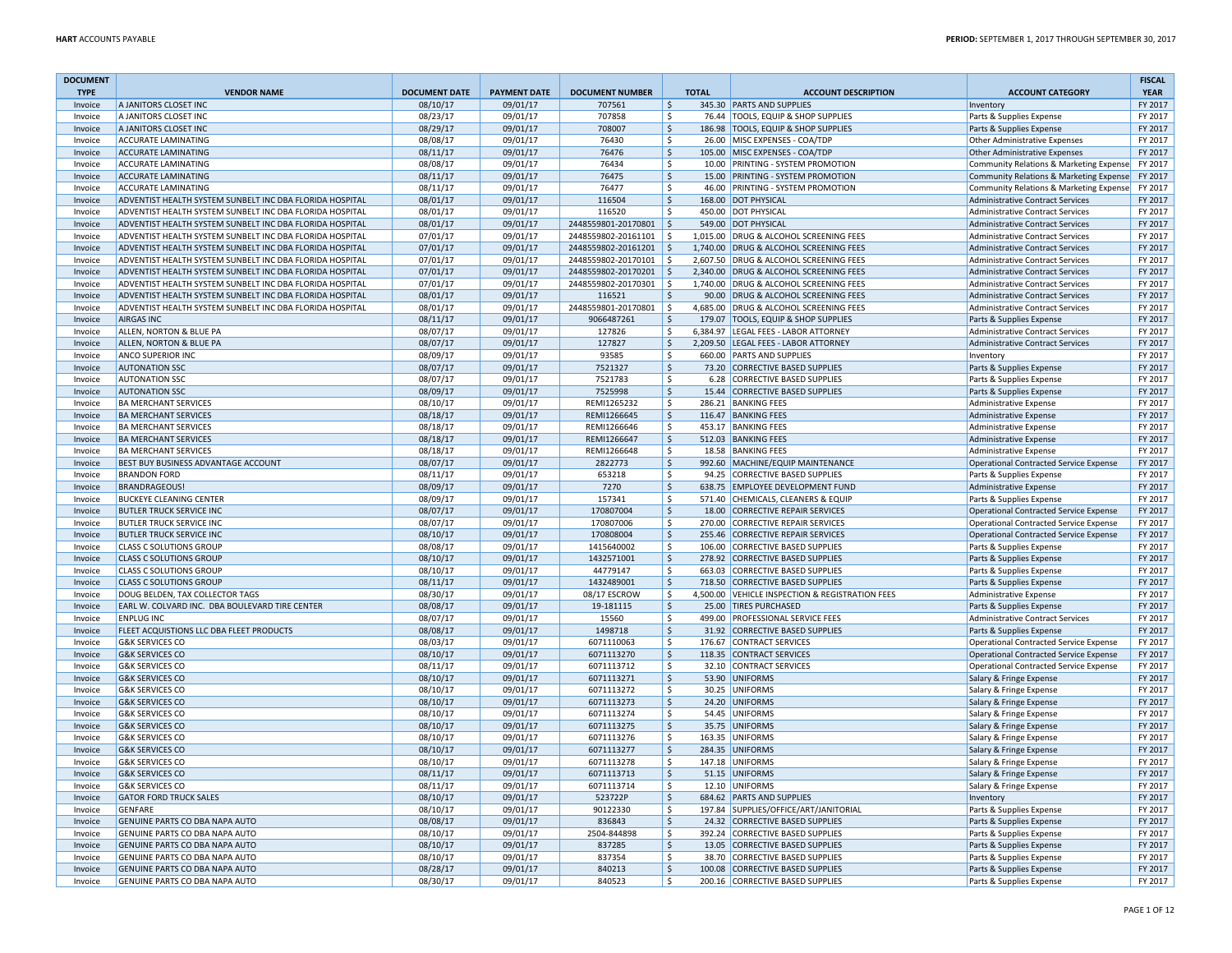| <b>DOCUMENT</b>    |                                                                        |                      |                      |                        |                    | <b>TOTAL</b>     |                                                                        |                                                                           | <b>FISCAL</b>      |
|--------------------|------------------------------------------------------------------------|----------------------|----------------------|------------------------|--------------------|------------------|------------------------------------------------------------------------|---------------------------------------------------------------------------|--------------------|
| <b>TYPE</b>        | <b>VENDOR NAME</b><br><b>GENUINE PARTS CO DBA NAPA AUTO</b>            | <b>DOCUMENT DATE</b> | <b>PAYMENT DATE</b>  | <b>DOCUMENT NUMBER</b> |                    |                  | <b>ACCOUNT DESCRIPTION</b>                                             | <b>ACCOUNT CATEGORY</b>                                                   | <b>YEAR</b>        |
| Invoice<br>Invoice | GENUINE PARTS CO DBA NAPA AUTO                                         | 08/22/17<br>08/24/17 | 09/01/17<br>09/01/17 | 839222<br>839572       | S,<br>-Ś           |                  | 358.88 LUBRICATING OIL AND GREASE<br>411.40 LUBRICATING OIL AND GREASE | Inventory                                                                 | FY 2017<br>FY 2017 |
| Invoice            | GENUINE PARTS CO DBA NAPA AUTO                                         | 08/24/17             | 09/01/17             | 839573                 | l \$               |                  | 575.97 LUBRICATING OIL AND GREASE                                      | Inventory<br>Inventory                                                    | FY 2017            |
| Invoice            | <b>GILLIG LLC</b>                                                      | 08/22/17             | 09/01/17             | 62290                  | \$                 |                  | 487,357.00 40' BUS REPL CNG FL-5307S-2016 STP                          | Capital Grant Expense                                                     | FY 2017            |
| Invoice            | <b>GILLIG LLC</b>                                                      | 08/23/17             | 09/01/17             | 62291                  | l\$                |                  | 487,357.00 40' BUS REPL CNG FL-5307S-2016 STP                          | <b>Capital Grant Expense</b>                                              | FY 2017            |
| Invoice            | <b>GILLIG LLC</b>                                                      | 08/24/17             | 09/01/17             | 62292                  | \$                 |                  | 487,357.00 40' BUS REPL CNG FL-5307S-2016 STP                          | <b>Capital Grant Expense</b>                                              | FY 2017            |
| Invoice            | <b>GILLIG LLC</b>                                                      | 08/08/17             | 09/01/17             | 40367794               | $\ddot{\varsigma}$ |                  | 87.40 CORRECTIVE BASED SUPPLIES                                        | Parts & Supplies Expense                                                  | FY 2017            |
| Invoice            | <b>GILLIG LLC</b>                                                      | 08/09/17             | 09/01/17             | 40368188               | l \$               |                  | 102.08 CORRECTIVE BASED SUPPLIES                                       | Parts & Supplies Expense                                                  | FY 2017            |
| Invoice            | <b>GILLIG LLC</b>                                                      | 08/10/17             | 09/01/17             | 40368666               | l\$                |                  | 286.11 CORRECTIVE BASED SUPPLIES                                       | Parts & Supplies Expense                                                  | FY 2017            |
| Invoice            | <b>GILLIG LLC</b>                                                      | 08/07/17             | 09/01/17             | 40367382               | \$                 |                  | 1,752.34 PARTS AND SUPPLIES                                            | Inventory                                                                 | FY 2017            |
| Invoice            | <b>GILLIG LLC</b>                                                      | 08/07/17             | 09/01/17             | 40367383               | \$                 |                  | 6.744.72 PARTS AND SUPPLIES                                            | Inventory                                                                 | FY 2017            |
| Invoice            | <b>GILLIG LLC</b>                                                      | 08/10/17             | 09/01/17             | 40368664               | -Ś                 |                  | 117.77 PARTS AND SUPPLIES                                              | Inventory                                                                 | FY 2017            |
| Invoice            | <b>GILLIG LLC</b>                                                      | 08/10/17             | 09/01/17             | 40368665               | l \$               |                  | 560.85 PARTS AND SUPPLIES                                              | Inventory                                                                 | FY 2017            |
| Invoice            | <b>GILLIG LLC</b>                                                      | 08/11/17             | 09/01/17             | 40369197               | \$                 |                  | 57.38 PARTS AND SUPPLIES                                               | Inventory                                                                 | FY 2017            |
| Invoice            | <b>GOODYEAR TIRE &amp; RUBBER CO</b>                                   | 08/11/17             | 09/01/17             | 0086838410             | l\$                |                  | 131.00 TIRES LEASED - BUS FL-5307P-2017 POP                            | <b>Capital Grant Expense</b>                                              | FY 2017            |
| Invoice            | GRAINGER                                                               | 08/07/17             | 09/01/17             | 9521427691             | \$                 |                  | 195.37 CONTRACT SERVICES                                               | Operational Contracted Service Expense                                    | FY 2017            |
| Invoice            | <b>GRAINGER</b>                                                        | 08/11/17             | 09/01/17             | 9526031746             | \$                 |                  | 346.13 REPAIR PARTS/MINOR EQUIP                                        | Parts & Supplies Expense                                                  | FY 2017            |
| Invoice            | GUIDESOFT INC DBA KNOWLEDGE SERVICES                                   | 08/09/17             | 09/01/17             | 1131093                | \$                 |                  | 2,000.00 BUDGET FOR INHOUSE TEMP HELP                                  | Salary & Fringe Expense                                                   | FY 2017            |
| Invoice            | GULF COAST PLASTICS DIV DAIRY MIX INC                                  | 08/07/17             | 09/01/17             | 88273                  | $\zeta$            |                  | 2,499.60 TOOLS, EQUIP & SHOP SUPPLIES                                  | Parts & Supplies Expense                                                  | FY 2017            |
| Invoice            | <b>GULF COAST THERMO KING</b>                                          | 07/17/17             | 09/01/17             | W060147                | <sup>\$</sup>      | 168.00           | CORRECTIVE REPAIR SERVICES                                             | <b>Operational Contracted Service Expense</b>                             | FY 2017            |
| Invoice            | <b>HERITAGE PROPANE</b>                                                | 08/23/17             | 09/01/17             | 3068222130             | \$                 |                  | 59.75 PROPANE FACILITIES                                               | <b>Utilities Expense</b>                                                  | FY 2017            |
| Invoice            | <b>HIDAY &amp; RICKE PA</b>                                            | 08/31/17             | 09/01/17             | PPE 08/26/17           | -Ś                 |                  | 66.50 ACCOUNTS PAYABLE - MANUAL ACCRUALS                               | <b>Accounts Payable</b>                                                   | FY 2017            |
| Invoice            | HILLSBOROUGH TRANSIT AUTHORITY ERF                                     | 08/31/17             | 09/01/17             | PPE 08/26/17           | l \$               |                  | 435.00 EMPLOYEE RECREATION FUND                                        | <b>Accounts Payable</b>                                                   | FY 2017            |
| Invoice            | HOME DEPOT                                                             | 08/24/17             | 09/01/17             | 7970193                | $\mathsf{\$}$      |                  | 717.28 CORRECTIVE BASED SUPPLIES                                       | Parts & Supplies Expense                                                  | FY 2017            |
| Invoice            | HYDRAULIC ELECTRIC COMPONENT SUPPLY INC                                | 08/07/17             | 09/01/17             | 0135681-IN             | $\mathsf{\hat{S}}$ |                  | 470.00 PARTS AND SUPPLIES                                              | Inventory                                                                 | FY 2017            |
| Invoice            | HYDRAULIC ELECTRIC COMPONENT SUPPLY INC                                | 08/09/17             | 09/01/17             | 0135702-IN             | <sup>\$</sup>      |                  | 19.96 PARTS AND SUPPLIES                                               | Inventory                                                                 | FY 2017            |
| Invoice            | HYDRAULIC ELECTRIC COMPONENT SUPPLY INC                                | 08/09/17             | 09/01/17             | 0135707-IN             | $\zeta$            |                  | 481.25 PARTS AND SUPPLIES                                              | Inventory                                                                 | FY 2017            |
| Invoice            | HYDRAULIC ELECTRIC COMPONENT SUPPLY INC                                | 08/11/17             | 09/01/17             | 0135759-IN             | \$                 |                  | 68.75 PARTS AND SUPPLIES                                               | Inventory                                                                 | FY 2017            |
| Invoice            | INSIGHT PUBLIC SECTOR INC                                              | 07/28/17             | 09/01/17             | 1100547607Z            | ∣\$                |                  | 3,545.16 ACQ COMPUTER I.T. INFRASTRUCT CORE FY2016 POP                 | <b>Capital Grant Expense</b>                                              | FY 2017            |
| Invoice            | INTEGRAL ENERGY LLC                                                    | 08/07/17             | 09/01/17             | HARTFLMS080717         | S,                 |                  | 8,615.00 FACILITY REPAIRS & MAINTENANCE                                | <b>Operational Contracted Service Expense</b>                             | FY 2017            |
| Invoice            | <b>INTERNAL REVENUE SERVICE</b>                                        | 08/31/17             | 09/01/17             | PPE 08/26/17           | \$                 |                  | 1,021.16 ACCOUNTS PAYABLE - MANUAL ACCRUALS                            | <b>Accounts Payable</b>                                                   | FY 2017            |
| Invoice            | JAMES RIVER SOLUTIONS LLC                                              | 08/07/17             | 09/01/17             | S289597-IN             | \$                 | 12,315.86 DIESEL |                                                                        | Fuel and Oil Expense                                                      | FY 2017            |
| Invoice            | <b>JAMES RIVER SOLUTIONS LLC</b>                                       | 08/07/17             | 09/01/17             | S289598-IN             | l \$               | 12,401.05 DIESEL |                                                                        | <b>Fuel and Oil Expense</b>                                               | FY 2017            |
| Invoice            | JAMES RIVER SOLUTIONS LLC                                              | 08/08/17             | 09/01/17             | S289600-IN             | \$                 | 12,267.41 DIESEL |                                                                        | Fuel and Oil Expense                                                      | FY 2017            |
| Invoice            | JAMES RIVER SOLUTIONS LLC                                              | 08/09/17             | 09/01/17             | S289601-IN             | $\zeta$            | 12,177.98 DIESEL |                                                                        | <b>Fuel and Oil Expense</b>                                               | FY 2017            |
| Invoice            | JAMES RIVER SOLUTIONS LLC                                              | 08/07/17             | 09/01/17             | S289597-IN             | Ŝ.                 |                  | 2,520.45 DIESEL & GAS EXCISE TAX                                       | <b>Tax Expense</b>                                                        | FY 2017            |
| Invoice            | JAMES RIVER SOLUTIONS LLC                                              | 08/07/17             | 09/01/17             | S289598-IN             | $\zeta$            |                  | 2,537.90 DIESEL & GAS EXCISE TAX                                       | <b>Tax Expense</b>                                                        | FY 2017            |
| Invoice            | JAMES RIVER SOLUTIONS LLC                                              | 08/08/17             | 09/01/17             | S289600-IN             | \$                 |                  | 2,523.54 DIESEL & GAS EXCISE TAX                                       | <b>Tax Expense</b>                                                        | FY 2017            |
| Invoice            | JAMES RIVER SOLUTIONS LLC                                              | 08/09/17             | 09/01/17             | S289601-IN             | $\zeta$            |                  | 2,520.45 DIESEL & GAS EXCISE TAX                                       | <b>Tax Expense</b>                                                        | FY 2017            |
| Invoice            | JANEK CORPORATION, THE                                                 | 08/11/17             | 09/01/17             | 99855                  | \$                 |                  | 4,500.00 PARTS AND SUPPLIES                                            | Inventor                                                                  | FY 2017            |
| Invoice            | KENWORTH OF CENTRAL FLORIDA INC                                        | 08/07/17             | 09/01/17             | CI80748                | S,                 |                  | 395.98 PARTS AND SUPPLIES                                              | Inventory                                                                 | FY 2017            |
| Invoice            | KENWORTH OF CENTRAL FLORIDA INC                                        | 08/08/17             | 09/01/17             | CI81571                | \$                 |                  | 5,535.68 PARTS AND SUPPLIES                                            | Inventory                                                                 | FY 2017            |
| Invoice            | KENWORTH OF CENTRAL FLORIDA INC                                        | 08/10/17             | 09/01/17             | CI81854                | \$                 |                  | 3.716.75 PARTS AND SUPPLIES                                            | Inventory                                                                 | FY 2017            |
| Invoice            | KEYSTONE (US) MANAGEMENT INC DBA TYCO INTEGRATED SECURITY LLC          | 07/27/17             | 09/01/17             | 28963478               | ۱\$                |                  | 49.95 CORRECTIVE BASED SUPPLIES                                        | Parts & Supplies Expense                                                  | FY 2017            |
| Invoice            | <b>KIRKS AUTOMOTIVE INC</b>                                            | 08/11/17<br>08/09/17 | 09/01/17<br>09/01/17 | 1008063<br>532380      | $\zeta$<br>\$      |                  | 840.45 PARTS AND SUPPLIES                                              | Inventory                                                                 | FY 2017<br>FY 2017 |
| Invoice            | MAGNETIC TICKET & LABEL CORP<br>MID FLORIDA ARMORED & ATM SERVICES INC | 08/10/17             | 09/01/17             | 24839                  | $\zeta$            |                  | 6,360.00 PARTS AND SUPPLIES<br>650.00 ARMORED CAR SERVICES             | Inventory                                                                 | FY 2017            |
| Invoice            | <b>NATIONAL DRIVE</b>                                                  | 08/31/17             | 09/01/17             | PPE 08/26/17           |                    |                  | 4.00 TEAMSTER UNION DUES                                               | Operational Contracted Service Expense                                    | FY 2017            |
| Invoice            | NUTECH FIRE AND SAFETY INC                                             | 08/11/17             | 09/01/17             | 75444                  | \$<br>$\zeta$      |                  | 2,200.00 COMPUTER SOFTWARE SVC. FEES                                   | <b>Accounts Payable</b>                                                   | FY 2017            |
| Invoice<br>Invoice | PRO MOWER, INC.                                                        | 08/07/17             | 09/01/17             | 262054                 | \$                 |                  | 37.42 CORRECTIVE BASED SUPPLIES                                        | <b>Operational Contracted Service Expense</b><br>Parts & Supplies Expense | FY 2017            |
| Invoice            | RICHARD P JOBLOVE, PA                                                  | 08/31/17             | 09/01/17             | PPE 08/26/17           | $\zeta$            |                  | 125.00 ACCOUNTS PAYABLE - MANUAL ACCRUALS                              | <b>Accounts Payable</b>                                                   | FY 2017            |
| Invoice            | ROBERT REID WEDDING ARCHITECTS, AIA, INC.                              | 08/02/17             | 09/01/17             | 170377                 | \$                 |                  | 651.50 E&D SURV/SEC SYS NOT MOBILE (min 1%) FY2016 POP                 | <b>Capital Grant Expense</b>                                              | FY 2017            |
| Invoice            | <b>RUSH TRUCK CENTER</b>                                               | 08/07/17             | 09/01/17             | 3007347952             | l\$                |                  | 6,161.00 PARTS AND SUPPLIES                                            | Inventory                                                                 | FY 2017            |
| Invoice            | <b>RUSH TRUCK CENTER</b>                                               | 08/07/17             | 09/01/17             | 3007350207             | <sub>S</sub>       |                  | 3.725.24 PARTS AND SUPPLIES                                            | Inventory                                                                 | FY 2017            |
| Invoice            | <b>RUSH TRUCK CENTER</b>                                               | 08/10/17             | 09/01/17             | 3007402619             | $\zeta$            |                  | 604.80 PARTS AND SUPPLIES                                              | Inventory                                                                 | FY 2017            |
| Invoice            | SOLSTICE BENEFITS INC                                                  | 06/11/17             | 09/01/17             | W804654                | \$                 |                  | 4,267.97 SUPPLEMENTAL VISION PLAN                                      | <b>Accounts Payable</b>                                                   | FY 2017            |
| Invoice            | <b>STATE OF FLORIDA</b>                                                | 08/23/17             | 09/01/17             | 2M-2710                | \$                 |                  | 92.82 TELEPHONE                                                        | <b>Utilities Expense</b>                                                  | FY 2017            |
| Invoice            | SUNSTATE WRECKER SERVICE INC                                           | 08/07/17             | 09/01/17             | 169974                 | \$                 |                  | 300.00 TOWING CHARGES                                                  | Operational Contracted Service Expense                                    | FY 2017            |
| Invoice            | <b>SUNSTATE WRECKER SERVICE INC</b>                                    | 08/07/17             | 09/01/17             | 170130                 | \$                 |                  | 99.00 TOWING CHARGES                                                   | Operational Contracted Service Expense                                    | FY 2017            |
| Invoice            | SUNSTATE WRECKER SERVICE INC                                           | 08/07/17             | 09/01/17             | 170300                 | $\mathsf{\hat{S}}$ |                  | 300.00 TOWING CHARGES                                                  | Operational Contracted Service Expense                                    | FY 2017            |
| Invoice            | SUNSTATE WRECKER SERVICE INC                                           | 08/07/17             | 09/01/17             | 170351                 | $\zeta$            |                  | 300.00 TOWING CHARGES                                                  | <b>Operational Contracted Service Expense</b>                             | FY 2017            |
| Invoice            | SUNSTATE WRECKER SERVICE INC                                           | 08/08/17             | 09/01/17             | 169973                 | $\zeta$            |                  | 225.00 TOWING CHARGES                                                  | Operational Contracted Service Expense                                    | FY 2017            |
| Invoice            | SUNSTATE WRECKER SERVICE INC                                           | 08/08/17             | 09/01/17             | 170290                 | l \$               |                  | 225.00 TOWING CHARGES                                                  | Operational Contracted Service Expense                                    | FY 2017            |
| Invoice            | SUNSTATE WRECKER SERVICE INC                                           | 08/08/17             | 09/01/17             | 170298                 | \$                 |                  | 150.00 TOWING CHARGES                                                  | Operational Contracted Service Expense                                    | FY 2017            |
| Invoice            | SUNSTATE WRECKER SERVICE INC                                           | 08/08/17             | 09/01/17             | 170299                 | $\zeta$            |                  | 450.00 TOWING CHARGES                                                  | Operational Contracted Service Expense                                    | FY 2017            |
| Invoice            | TAMPA ARMATURE WORKS INC DBA TAW TAMPA                                 | 08/07/17             | 09/01/17             | 11017507               | \$                 |                  | 550.00 CORRECTIVE BASED SUPPLIES                                       | Parts & Supplies Expense                                                  | FY 2017            |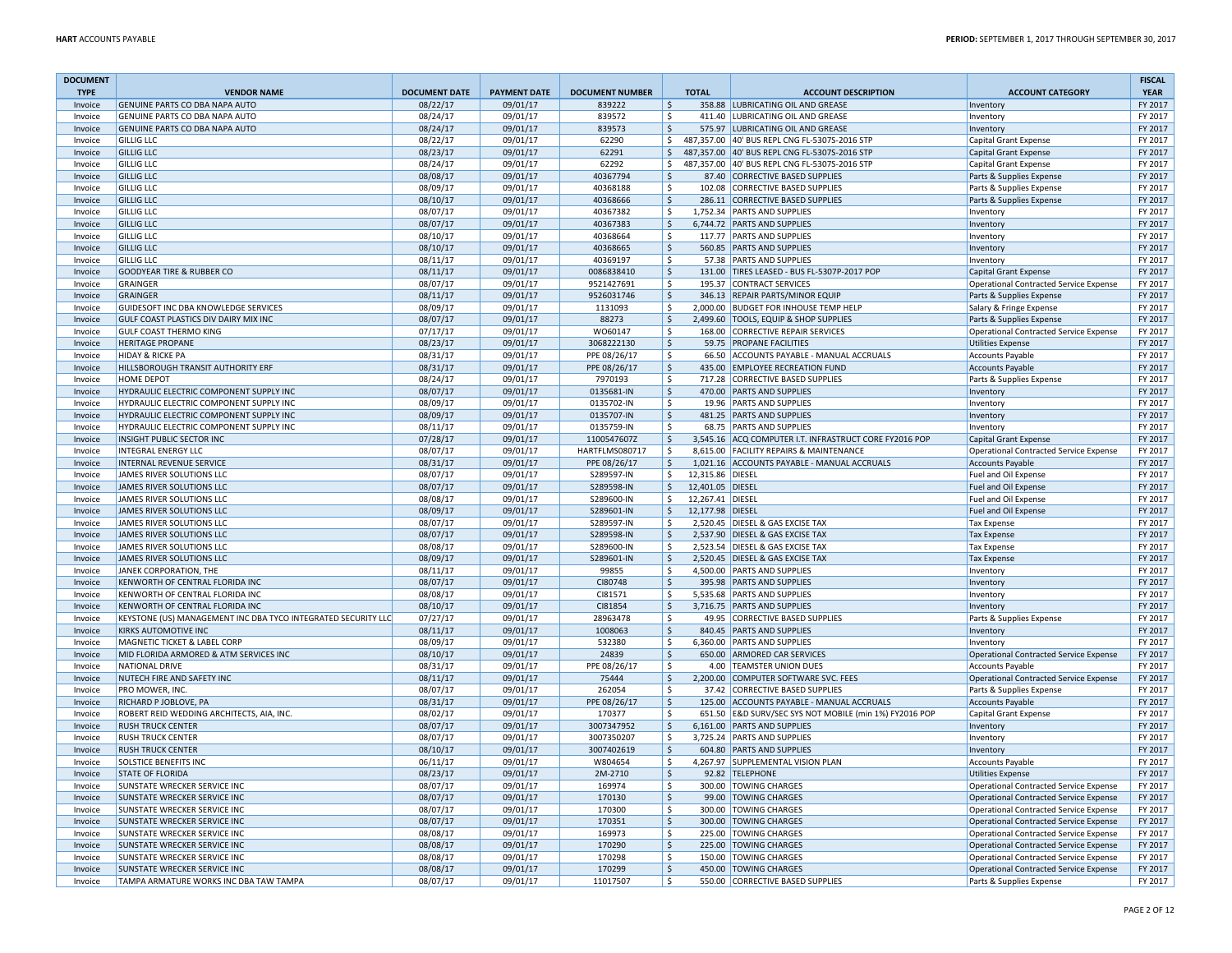| <b>DOCUMENT</b>    |                                                                                                |                      |                      |                                     |                      |                                                                                                                                         |                                                                                  | <b>FISCAL</b>      |
|--------------------|------------------------------------------------------------------------------------------------|----------------------|----------------------|-------------------------------------|----------------------|-----------------------------------------------------------------------------------------------------------------------------------------|----------------------------------------------------------------------------------|--------------------|
| <b>TYPE</b>        | <b>VENDOR NAME</b>                                                                             | <b>DOCUMENT DATE</b> | <b>PAYMENT DATE</b>  | <b>DOCUMENT NUMBER</b>              | <b>TOTAL</b>         | <b>ACCOUNT DESCRIPTION</b>                                                                                                              | <b>ACCOUNT CATEGORY</b>                                                          | <b>YEAR</b>        |
| Invoice            | TAMPA BAY FEDERAL CREDIT UNION                                                                 | 08/31/17             | 09/01/17             | PPE 08/26/17                        | \$                   | 433.19 ACCOUNTS PAYABLE - MANUAL ACCRUALS                                                                                               | Accounts Payable                                                                 | FY 2017            |
| Invoice            | <b>TAMPA ELECTRIC COMPANY</b>                                                                  | 08/25/17             | 09/01/17             | 211012155373-0817                   | \$                   | 257.07 ELECTRICITY                                                                                                                      | <b>Utilities Expense</b>                                                         | FY 2017            |
| Invoice            | <b>TAMPA ELECTRIC COMPANY</b>                                                                  | 08/25/17             | 09/01/17             | 211012155613-0817                   | l\$                  | 281.85 ELECTRICITY                                                                                                                      | <b>Utilities Expense</b>                                                         | FY 2017            |
| Invoice            | <b>TAMPA ELECTRIC COMPANY</b>                                                                  | 08/25/17             | 09/01/17             | 211012155811-0817                   | \$                   | 329.82 ELECTRICITY                                                                                                                      | Utilities Expense                                                                | FY 2017            |
| Invoice            | <b>TAMPA ELECTRIC COMPANY</b>                                                                  | 08/28/17             | 09/01/17             | 211012156033-0817                   | l\$                  | 28.52 ELECTRICITY                                                                                                                       | <b>Utilities Expense</b>                                                         | FY 2017            |
| Invoice            | <b>TAMPA ELECTRIC COMPANY</b>                                                                  | 08/28/17             | 09/01/17             | 211012156322-0817                   | \$                   | 467.64 ELECTRICITY                                                                                                                      | <b>Utilities Expense</b>                                                         | FY 2017            |
| Invoice            | <b>TENNANT SALES AND SERVICE</b>                                                               | 08/10/17             | 09/01/17             | 914803135                           | \$                   | 460.90 CONTRACT SERVICES                                                                                                                | Operational Contracted Service Expense                                           | FY 2017            |
| Invoice            | <b>TESSCO INC</b>                                                                              | 08/08/17             | 09/01/17             | 386977                              | Ś.                   | 66.47 CORRECTIVE BASED SUPPLIES                                                                                                         | Parts & Supplies Expense                                                         | FY 2017            |
| Invoice<br>Invoice | <b>TESSCO INC</b>                                                                              | 08/09/17             | 09/01/17             | 386978                              | \$                   | 738.56 CORRECTIVE BASED SUPPLIES                                                                                                        | Parts & Supplies Expense                                                         | FY 2017            |
| Invoice            | THE SPRING OF TAMPA BAY INC<br><b>THOMAS, CYRUM</b>                                            | 08/14/17<br>08/24/17 | 09/01/17<br>09/01/17 | 10/05/17 LUNCHEON<br>75% FALL17FEES | l\$<br><sup>\$</sup> | 250.00   MARKETING COMMUNITY OUTREACH--COMPLIANCE OFFICE--- Community Relations & Marketing Expense<br>27.75 TUITION REIMBURSEMENT PROG | Salary & Fringe Expense                                                          | FY 2017<br>FY 2017 |
| Invoice            | <b>THOMAS, CYRUM</b>                                                                           | 08/24/17             | 09/01/17             | 75% HIS 3438                        | Ś.                   | 475.18 TUITION REIMBURSEMENT PROG                                                                                                       |                                                                                  | FY 2017            |
| Invoice            | <b>THOMAS, CYRUM</b>                                                                           | 08/24/17             | 09/01/17             | 75% INT 4083                        | \$                   | 475.18 TUITION REIMBURSEMENT PROG                                                                                                       | Salary & Fringe Expense<br>Salary & Fringe Expense                               | FY 2017            |
| Invoice            | THOMAS, CYRUM                                                                                  | 08/24/17             | 09/01/17             | 75% INT4083B                        | \$                   | 95.93 TUITION REIMBURSEMENT PROG                                                                                                        | Salary & Fringe Expense                                                          | FY 2017            |
| Invoice            | TINDALE-OLIVER & ASSOC INC                                                                     | 08/10/17             | 09/01/17             | 8633                                | \$                   | 64,150.25 SHORT RANGE TDP/COA (COMP OP ANALYSIS)                                                                                        | <b>Capital Grant Expense</b>                                                     | FY 2017            |
| Invoice            | TOSHIBA BUSINESS SOLUTIONS INC                                                                 | 08/07/17             | 09/01/17             | 13865238                            | \$                   | 3.964.07 LEASE AND RENTALS                                                                                                              | <b>Other Administrative Expenses</b>                                             | FY 2017            |
| Invoice            | TRANSDIESEL OF LAKELAND INC                                                                    | 08/11/17             | 09/01/17             | 20028                               | \$                   | 3,325.00 ASSOC CAP MAINT FL-90-X831-01 FY2014 POP                                                                                       | Capital Grant Expense                                                            | FY 2017            |
| Invoice            | TRANSDIESEL OF LAKELAND INC                                                                    | 08/07/17             | 09/01/17             | 20020                               | \$                   | 3,325.00 ASSOC CAP MAINT FY2016 POP                                                                                                     | <b>Capital Grant Expense</b>                                                     | FY 2017            |
| Invoice            | TRANSDIESEL OF LAKELAND INC                                                                    | 08/07/17             | 09/01/17             | 20024                               | \$                   | 3,325.00 ASSOC CAP MAINT FY2016 POP                                                                                                     | <b>Capital Grant Expense</b>                                                     | FY 2017            |
| Invoice            | UNITED DATA TECHNOLOGIES INC                                                                   | 08/08/17             | 09/01/17             | 0500164112                          | \$                   | 25,726.00 ACQ COMPUTER I.T. INFRASTRUCT CORE FY2016 POP                                                                                 | Capital Grant Expense                                                            | FY 2017            |
| Invoice            | UNITED WAY OF TAMPA BAY, INC.                                                                  | 08/31/17             | 09/01/17             | PPE 08/26/17                        | $\mathsf{S}$         | 107.00 UNITED WAY FUND - EMPLOYEES                                                                                                      | <b>Accounts Payable</b>                                                          | FY 2017            |
| Invoice            | US DEPT OF EDUCATION NATIONAL PAYMENT CENTER                                                   | 08/31/17             | 09/01/17             | PPE 08/26/17219.96                  | Ś.                   | 219.96 ACCOUNTS PAYABLE - OTHER                                                                                                         | <b>Accounts Payable</b>                                                          | FY 2017            |
| Invoice            | VEHICLE MAINTENANCE PROGRAM INC                                                                | 08/07/17             | 09/01/17             | INV-273311                          | \$                   | 1,346.40 PARTS AND SUPPLIES                                                                                                             | Inventory                                                                        | FY 2017            |
| Invoice            | <b>VEHICLE MAINTENANCE PROGRAM INC</b>                                                         | 08/07/17             | 09/01/17             | INV-274371                          | Ś                    | 136.20 PARTS AND SUPPLIES                                                                                                               | Inventory                                                                        | FY 2017            |
| Invoice            | WITHLACOOCHEE RIVER ELECTRIC COOPERATIVE, INC                                                  | 08/25/17             | 09/01/17             | 0817/1503148                        | $\mathsf{\hat{S}}$   | 36.74 ELECTRICITY                                                                                                                       | <b>Utilities Expense</b>                                                         | FY 2017            |
| Invoice            | <b>WRIGHT EXPRESS FINANCIAL SERV CORP</b>                                                      | 07/31/17             | 09/01/17             | 50712006                            | \$                   | 9,013.79 GASOLINE                                                                                                                       | Fuel and Oil Expense                                                             | FY 2017            |
| Invoice            | A & W MAINTENANCE                                                                              | 08/30/17             | 09/13/17             | 51833                               | \$                   | 1,762.00 CONTRACT SERVICES                                                                                                              | Operational Contracted Service Expense                                           | FY 2017            |
| Invoice            | A JANITORS CLOSET INC                                                                          | 08/16/17             | 09/13/17             | 707721                              | \$                   | 202.50 PARTS AND SUPPLIES                                                                                                               | Inventory                                                                        | FY 2017            |
| Invoice            | ADVANCED CABLE CONNECTION INC.                                                                 | 08/18/17             | 09/13/17             | 50371                               | \$                   | 404.00 MACHINE/EQUIP MAINTENANCE                                                                                                        | Operational Contracted Service Expense                                           | FY 2017            |
| Invoice            | ADVANCED CABLE CONNECTION INC.                                                                 | 08/18/17             | 09/13/17             | 50372                               | \$                   | 279.90 MACHINE/EQUIP MAINTENANCE                                                                                                        | <b>Operational Contracted Service Expense</b>                                    | FY 2017            |
| Invoice            | ADVANCED CABLE CONNECTION INC.                                                                 | 08/18/17             | 09/13/17             | 50373                               | $\mathsf{S}$         | 1,278.71 MACHINE/EQUIP MAINTENANCE                                                                                                      | Operational Contracted Service Expense                                           | FY 2017            |
| Invoice            | ADVANCED CABLE CONNECTION INC.                                                                 | 08/18/17             | 09/13/17             | 50415                               | \$                   | 412.96 MACHINE/EQUIP MAINTENANCE                                                                                                        | Operational Contracted Service Expense                                           | FY 2017            |
| Invoice            | AERO HRDWR & SUPPLY INC DBA HYDRAULIC SUPPLY CO                                                | 08/15/17             | 09/13/17             | 3169524                             | \$                   | 368.00 CORRECTIVE BASED SUPPLIES                                                                                                        | Parts & Supplies Expense                                                         | FY 2017            |
| Invoice            | ALLIED ELECTRONICS INC                                                                         | 08/17/17             | 09/13/17             | 9008191863                          | $\mathsf{\hat{S}}$   | 58.03 REPAIR PARTS/MINOR EQUIP                                                                                                          | Parts & Supplies Expense                                                         | FY 2017            |
| Invoice            | <b>ANCO SUPERIOR INC</b>                                                                       | 08/17/17             | 09/13/17             | 93685                               | $\mathsf{\hat{S}}$   | 1,248.00 PARTS AND SUPPLIES                                                                                                             | Inventory                                                                        | FY 2017            |
| Invoice            | <b>AUTONATION SSC</b>                                                                          | 08/11/17             | 09/13/17             | 7527701                             | Ś.                   | 7.72 CORRECTIVE BASED SUPPLIES                                                                                                          | Parts & Supplies Expense                                                         | FY 2017            |
| Invoice            | <b>AUTONATION SSC</b>                                                                          | 08/18/17             | 09/13/17             | 7534908                             | \$                   | 91.86 CORRECTIVE BASED SUPPLIES                                                                                                         | Parts & Supplies Expense                                                         | FY 2017            |
| Invoice            | BARBAS, NUNEZ, SANDERS BUTLER & HOVSEPIAN, PA                                                  | 08/15/17             | 09/13/17             | 56498                               | \$                   | 191.90 CLAIMS SETTLEMENTS                                                                                                               | Self Insured General Liability Expense                                           | FY 2017            |
| Invoice            | BARBAS, NUNEZ, SANDERS BUTLER & HOVSEPIAN, PA                                                  | 08/15/17             | 09/13/17             | 56499                               | \$                   | 84.00 CLAIMS SETTLEMENTS                                                                                                                | Self Insured General Liability Expense                                           | FY 2017            |
| Invoice            | BARBAS, NUNEZ, SANDERS BUTLER & HOVSEPIAN, PA                                                  | 08/15/17             | 09/13/17             | 56500                               | \$                   | 678.09 CLAIMS SETTLEMENTS                                                                                                               | Self Insured General Liability Expense                                           | FY 2017            |
| Invoice            | BARBAS, NUNEZ, SANDERS BUTLER & HOVSEPIAN, PA                                                  | 08/15/17             | 09/13/17             | 56501                               | $\mathsf{S}$         | 848.10 CLAIMS SETTLEMENTS                                                                                                               | Self Insured General Liability Expense                                           | FY 2017            |
| Invoice            | BARBAS, NUNEZ, SANDERS BUTLER & HOVSEPIAN, PA                                                  | 08/15/17             | 09/13/17             | 56502                               | \$                   | 947.90 CLAIMS SETTLEMENTS                                                                                                               | Self Insured General Liability Expense                                           | FY 2017            |
| Invoice<br>Invoice | BARBAS, NUNEZ, SANDERS BUTLER & HOVSEPIAN, PA<br>BARBAS, NUNEZ, SANDERS BUTLER & HOVSEPIAN, PA | 08/15/17<br>08/15/17 | 09/13/17<br>09/13/17 | 56503<br>56504                      | \$<br>\$             | 42.00 CLAIMS SETTLEMENTS<br>431.00 CLAIMS SETTLEMENTS                                                                                   | Self Insured General Liability Expense                                           | FY 2017<br>FY 2017 |
| Invoice            | BARBAS, NUNEZ, SANDERS BUTLER & HOVSEPIAN, PA                                                  | 08/15/17             | 09/13/17             | 56505                               | $\mathsf{\hat{S}}$   | 122.50 CLAIMS SETTLEMENTS                                                                                                               | Self Insured General Liability Expense<br>Self Insured General Liability Expense | FY 2017            |
| Invoice            | BARBAS, NUNEZ, SANDERS BUTLER & HOVSEPIAN, PA                                                  | 08/15/17             | 09/13/17             | 56506                               | Ś.                   | 323.50 CLAIMS SETTLEMENTS                                                                                                               | Self Insured General Liability Expense                                           | FY 2017            |
| Invoice            | BARBAS, NUNEZ, SANDERS BUTLER & HOVSEPIAN, PA                                                  | 08/15/17             | 09/13/17             | 56507                               | \$                   | 84.00 CLAIMS SETTLEMENTS                                                                                                                | Self Insured General Liability Expense                                           | FY 2017            |
| Invoice            | BARBAS, NUNEZ, SANDERS BUTLER & HOVSEPIAN, PA                                                  | 08/15/17             | 09/13/17             | 56508                               | \$                   | 153.50 CLAIMS SETTLEMENTS                                                                                                               | Self Insured General Liability Expense                                           | FY 2017            |
| Invoice            | BARBAS, NUNEZ, SANDERS BUTLER & HOVSEPIAN, PA                                                  | 08/15/17             | 09/13/17             | 56509                               | $\mathsf{\hat{S}}$   | 241.60 CLAIMS SETTLEMENTS                                                                                                               | Self Insured General Liability Expense                                           | FY 2017            |
| Invoice            | BARBAS, NUNEZ, SANDERS BUTLER & HOVSEPIAN, PA                                                  | 08/15/17             | 09/13/17             | 56510                               | \$                   | 42.00 CLAIMS SETTLEMENTS                                                                                                                | Self Insured General Liability Expense                                           | FY 2017            |
| Invoice            | BARBAS, NUNEZ, SANDERS BUTLER & HOVSEPIAN, PA                                                  | 08/15/17             | 09/13/17             | 56511                               | \$                   | 596.50 CLAIMS SETTLEMENTS                                                                                                               | Self Insured General Liability Expense                                           | FY 2017            |
| Invoice            | BARBAS, NUNEZ, SANDERS BUTLER & HOVSEPIAN, PA                                                  | 08/15/17             | 09/13/17             | 56512                               | \$                   | 63.00 CLAIMS SETTLEMENTS                                                                                                                | Self Insured General Liability Expense                                           | FY 2017            |
| Invoice            | BARBAS, NUNEZ, SANDERS BUTLER & HOVSEPIAN, PA                                                  | 08/15/17             | 09/13/17             | 56513                               | \$                   | 63.00 CLAIMS SETTLEMENTS                                                                                                                | Self Insured General Liability Expense                                           | FY 2017            |
| Invoice            | BARBAS, NUNEZ, SANDERS BUTLER & HOVSEPIAN, PA                                                  | 08/15/17             | 09/13/17             | 56514                               | \$                   | 124.60 CLAIMS SETTLEMENTS                                                                                                               | Self Insured General Liability Expense                                           | FY 2017            |
| Invoice            | BARBAS, NUNEZ, SANDERS BUTLER & HOVSEPIAN, PA                                                  | 08/15/17             | 09/13/17             | 56515                               | \$                   | 252.00 CLAIMS SETTLEMENTS                                                                                                               | Self Insured General Liability Expense                                           | FY 2017            |
| Invoice            | BARBAS, NUNEZ, SANDERS BUTLER & HOVSEPIAN, PA                                                  | 08/15/17             | 09/13/17             | 56516                               | Ś.                   | 93.70 CLAIMS SETTLEMENTS                                                                                                                | Self Insured General Liability Expense                                           | FY 2017            |
| Invoice            | BARBAS, NUNEZ, SANDERS BUTLER & HOVSEPIAN, PA                                                  | 08/15/17             | 09/13/17             | 56517                               | \$                   | 42.00 CLAIMS SETTLEMENTS                                                                                                                | Self Insured General Liability Expense                                           | FY 2017            |
| Invoice            | BARBAS, NUNEZ, SANDERS BUTLER & HOVSEPIAN, PA                                                  | 08/15/17             | 09/13/17             | 56518                               | \$                   | 94.50 CLAIMS SETTLEMENTS                                                                                                                | Self Insured General Liability Expense                                           | FY 2017            |
| Invoice            | BARBAS, NUNEZ, SANDERS BUTLER & HOVSEPIAN, PA                                                  | 08/15/17             | 09/13/17             | 56519                               | \$                   | 42.00 CLAIMS SETTLEMENTS                                                                                                                | Self Insured General Liability Expense                                           | FY 2017            |
| Invoice            | BARBAS, NUNEZ, SANDERS BUTLER & HOVSEPIAN, PA                                                  | 08/15/17             | 09/13/17             | 56520                               | \$                   | 1,128.10 CLAIMS SETTLEMENTS                                                                                                             | Self Insured General Liability Expense                                           | FY 2017            |
| Invoice            | BARBAS, NUNEZ, SANDERS BUTLER & HOVSEPIAN, PA                                                  | 08/15/17             | 09/13/17             | 56521                               | \$                   | 211.60 CLAIMS SETTLEMENTS                                                                                                               | Self Insured General Liability Expense                                           | FY 2017            |
| Invoice            | BARBAS, NUNEZ, SANDERS BUTLER & HOVSEPIAN, PA                                                  | 08/15/17             | 09/13/17             | 56522                               | \$                   | 52.60 CLAIMS SETTLEMENTS                                                                                                                | Self Insured General Liability Expense                                           | FY 2017            |
| Invoice            | BARBAS, NUNEZ, SANDERS BUTLER & HOVSEPIAN, PA                                                  | 08/15/17             | 09/13/17             | 56523                               | \$                   | 42.00 CLAIMS SETTLEMENTS                                                                                                                | Self Insured General Liability Expense                                           | FY 2017            |
| Invoice            | BARBAS, NUNEZ, SANDERS BUTLER & HOVSEPIAN.PA                                                   | 08/15/17             | 09/13/17             | 56524                               | \$                   | 94.60 CLAIMS SETTLEMENTS                                                                                                                | Self Insured General Liability Expense                                           | FY 2017            |
| Invoice            | BARBAS, NUNEZ, SANDERS BUTLER & HOVSEPIAN, PA                                                  | 08/15/17             | 09/13/17             | 56525                               | \$                   | 324.00 CLAIMS SETTLEMENTS                                                                                                               | Self Insured General Liability Expense                                           | FY 2017            |
| Invoice            | <b>BELL &amp; ROPER, PA</b>                                                                    | 08/09/17             | 09/13/17             | 51691                               | \$                   | 180.40 LEGAL FEES                                                                                                                       | Administrative Contract Services                                                 | FY 2017            |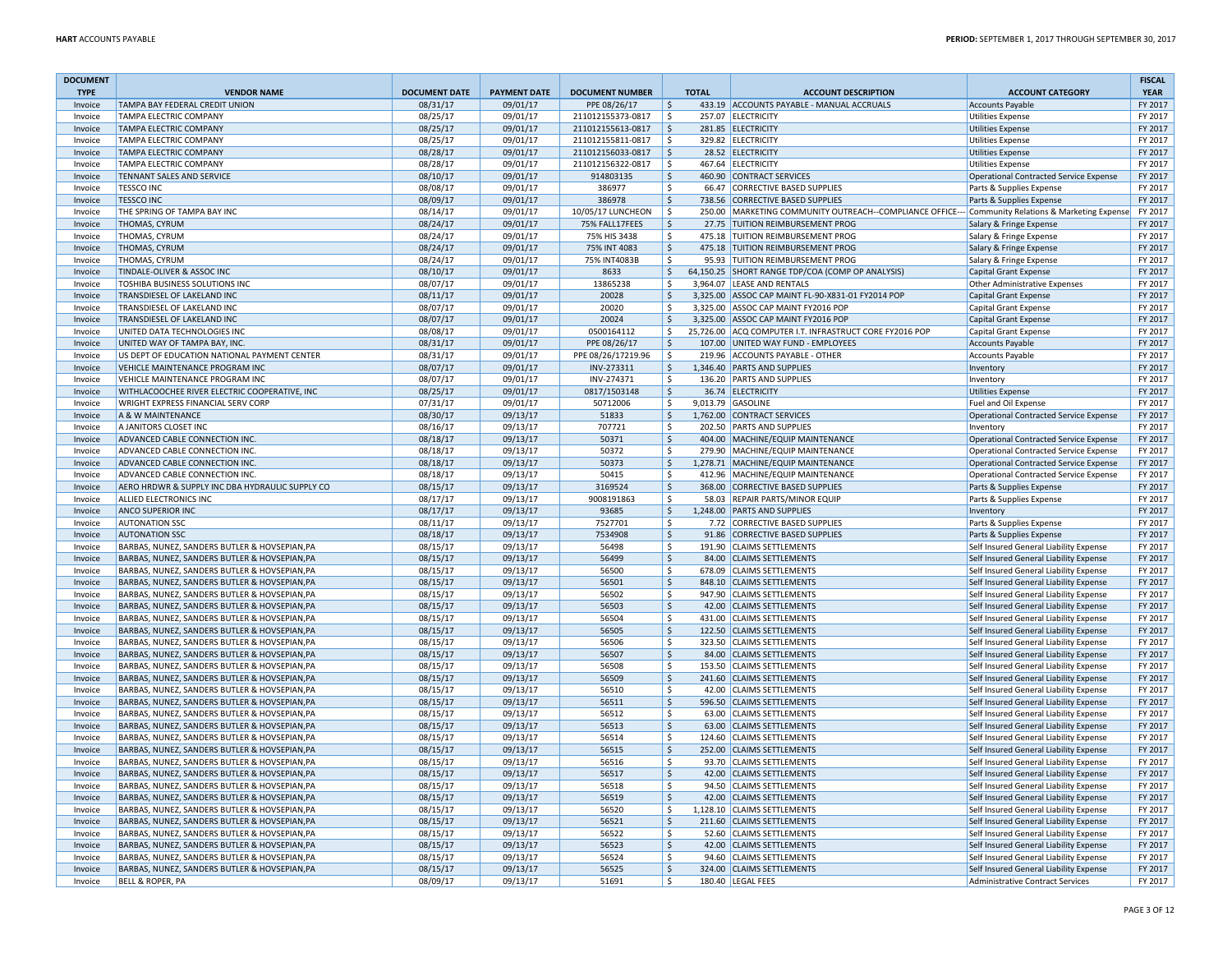| <b>DOCUMENT</b> |                                                |                      |                     |                        |                    |                                                                                                     |                                               | <b>FISCAL</b> |
|-----------------|------------------------------------------------|----------------------|---------------------|------------------------|--------------------|-----------------------------------------------------------------------------------------------------|-----------------------------------------------|---------------|
| <b>TYPE</b>     | <b>VENDOR NAME</b>                             | <b>DOCUMENT DATE</b> | <b>PAYMENT DATE</b> | <b>DOCUMENT NUMBER</b> | <b>TOTAL</b>       | <b>ACCOUNT DESCRIPTION</b>                                                                          | <b>ACCOUNT CATEGORY</b>                       | <b>YEAR</b>   |
| Invoice         | <b>BELL &amp; ROPER, PA</b>                    | 08/09/17             | 09/13/17            | 51692                  | $\zeta$            | 108.10 LEGAL FEES                                                                                   | <b>Administrative Contract Services</b>       | FY 2017       |
| Invoice         | <b>BELL &amp; ROPER, PA</b>                    | 08/09/17             | 09/13/17            | 51693                  | Ŝ.                 | 234.30 LEGAL FEES                                                                                   | Administrative Contract Services              | FY 2017       |
| Invoice         | <b>BELL &amp; ROPER, PA</b>                    | 08/09/17             | 09/13/17            | 51694                  | \$                 | 2,255.08 LEGAL FEES                                                                                 | <b>Administrative Contract Services</b>       | FY 2017       |
| Invoice         | <b>BELL &amp; ROPER, PA</b>                    | 08/09/17             | 09/13/17            | 51695                  | \$                 | 72.00 LEGAL FEES                                                                                    | <b>Administrative Contract Services</b>       | FY 2017       |
| Invoice         | <b>BRANDON FORD</b>                            | 08/14/17             | 09/13/17            | 653372                 | \$                 | 396.36 PARTS AND SUPPLIES                                                                           | Inventory                                     | FY 2017       |
| Invoice         | <b>BRANDON FORD</b>                            | 08/15/17             | 09/13/17            | 653477                 | \$                 | 275.88 PARTS AND SUPPLIES                                                                           | Inventory                                     | FY 2017       |
| Invoice         | <b>BRANDON FORD</b>                            | 08/16/17             | 09/13/17            | 653669                 | \$                 | 413.82 PARTS AND SUPPLIES                                                                           | Inventory                                     | FY 2017       |
| Invoice         | <b>BURNS, ALVIN</b>                            | 09/05/17             | 09/13/17            | 07/15/17 TR            | Ś.                 | 194.91 BUSINESS TRAVEL COSTS - STAFF                                                                | Administrative Expense                        | FY 2017       |
| Invoice         | <b>BUTLER TRUCK SERVICE INC</b>                | 08/14/17             | 09/13/17            | 170814006              | \$                 | 270.00 CORRECTIVE REPAIR SERVICES                                                                   | Operational Contracted Service Expense        | FY 2017       |
| Invoice         | <b>CLASS C SOLUTIONS GROUP</b>                 | 08/14/17             | 09/13/17            | 1382662001             | \$<br>237.98       | <b>CORRECTIVE BASED SUPPLIES</b>                                                                    | Parts & Supplies Expense                      | FY 2017       |
| Invoice         | <b>CLASS C SOLUTIONS GROUP</b>                 | 08/14/17             | 09/13/17            | 1387960001             | \$                 | 83.29 CORRECTIVE BASED SUPPLIES                                                                     | Parts & Supplies Expense                      | FY 2017       |
| Invoice         | <b>CLASS C SOLUTIONS GROUP</b>                 | 08/14/17             | 09/13/17            | 1399467001             | \$                 | 237.98 CORRECTIVE BASED SUPPLIES                                                                    | Parts & Supplies Expense                      | FY 2017       |
| Invoice         | <b>CLASS C SOLUTIONS GROUP</b>                 | 08/17/17             | 09/13/17            | 1450704001             | S.                 | 226.48 CORRECTIVE BASED SUPPLIES                                                                    | Parts & Supplies Expense                      | FY 2017       |
| Invoice         | <b>CLASS C SOLUTIONS GROUP</b>                 | 08/18/17             | 09/13/17            | 1450693001             | Ś                  | 868.57 CORRECTIVE BASED SUPPLIES                                                                    | Parts & Supplies Expense                      | FY 2017       |
| Invoice         | <b>CLASS C SOLUTIONS GROUP</b>                 | 08/15/17             | 09/13/17            | 1436196001             | \$                 | 496.17 SAFETY SUPPLIES & EQUIPMENT                                                                  | Parts & Supplies Expense                      | FY 2017       |
| Invoice         | COLONIAL LIFE & ACCIDENT INSURANCE CO          | 08/25/17             | 09/13/17            | 4147930-0803913        | $\mathsf{\hat{S}}$ | 66,714.09 FLEX COMP - EMPLOYEES                                                                     | <b>Accounts Payable</b>                       | FY 2017       |
| Invoice         | COMMERCIAL SERVICE & REPAIR INC                | 07/14/17             | 09/13/17            | 23214                  | \$                 | 260.20 TOOLS, EQUIP & SHOP SUPPLIES                                                                 | Parts & Supplies Expense                      | FY 2017       |
| Invoice         | COMMERCIAL SERVICE & REPAIR INC                | 07/14/17             | 09/13/17            | 23215                  | \$                 | 989.20 TOOLS, EQUIP & SHOP SUPPLIES                                                                 | Parts & Supplies Expense                      | FY 2017       |
| Invoice         | CONTROL GROUP COMPANIES LLC                    | 08/17/17             | 09/13/17            | 3411105                | \$                 | 494.60 CONTRACT SERVICES                                                                            | Operational Contracted Service Expense        | FY 2017       |
| Invoice         | CORDERO, RALPH                                 | 09/01/17             | 09/13/17            | TOOLS 09/17            | \$                 | 419.00 TOOL ALLOWANCE                                                                               | Salary & Fringe Expense                       | FY 2017       |
| Invoice         | CORDERO, RALPH                                 | 09/01/17             | 09/13/17            | 09/17 UNIFORM          | \$                 | 200.00 UNIFORMS                                                                                     | Salary & Fringe Expense                       | FY 2017       |
| Invoice         | CORP OF DEVELOP COMMUNITIES OF TAMPA           | 08/14/17             | 09/13/17            | 10/27/17 GALA          | Ŝ.                 | 1,500.00 MARKETING COMMUNITY SPONSORSHIPS--COMPLIANCE OFFIC Community Relations & Marketing Expense |                                               | FY 2017       |
| Invoice         | CREATIVE BUS SALES, INC D/B/A TRANSIT PLUS     | 08/15/17             | 09/13/17            | 6022455                | S.                 | 1,691.26 CORRECTIVE BASED SUPPLIES                                                                  | Parts & Supplies Expense                      | FY 2017       |
| Invoice         | CREATIVE BUS SALES, INC D/B/A TRANSIT PLUS     | 08/18/17             | 09/13/17            | 6022599                | Ś                  | 293.32 CORRECTIVE BASED SUPPLIES                                                                    | Parts & Supplies Expense                      | FY 2017       |
| Invoice         | CREATIVE BUS SALES, INC D/B/A TRANSIT PLUS     | 08/18/17             | 09/13/17            | 5118383                | $\mathsf{\hat{S}}$ | 2,437.50 PARTS AND SUPPLIES                                                                         | Inventory                                     | FY 2017       |
| Invoice         | <b>DALE TRACY</b>                              | 09/06/17             | 09/13/17            | 09/02/17 REFUND        | \$                 | 5.00 ONE DAY PASSES                                                                                 | Fare Revenue                                  | FY 2017       |
| Invoice         | <b>DESIGNLAB INC</b>                           | 08/15/17             | 09/13/17            | 220284                 | \$                 | 10,853.48 UNIFORMS                                                                                  | Salary & Fringe Expense                       | FY 2017       |
| Invoice         | <b>DIRECTV LLC</b>                             | 08/31/17             | 09/13/17            | 32257278555            | Ŝ.                 | 72.99 CABLE TELEVISION SERVICES                                                                     | <b>Utilities Expense</b>                      | FY 2017       |
| Invoice         | DURASERV CORP DBA AMERICAN ROLL-UP DOOR        | 08/14/17             | 09/13/17            | 78901                  | \$                 | 1,426.00 CONTRACT SERVICES                                                                          | Operational Contracted Service Expense        | FY 2017       |
| Invoice         | DURRASSAINT, YOLANDA                           | 09/01/17             | 09/13/17            | 09/17 UNIFORM          | \$                 | 200.00 UNIFORMS                                                                                     | Salary & Fringe Expense                       | FY 2017       |
| Invoice         | EARL W. COLVARD INC. DBA BOULEVARD TIRE CENTER | 08/16/17             | 09/13/17            | 19-GS182268            | \$                 | 86.63 TIRES PURCHASED                                                                               | Parts & Supplies Expense                      | FY 2017       |
| Invoice         | <b>FEDERAL EXPRESS CORP</b>                    | 08/29/17             | 09/13/17            | 5-913-20588            | \$                 | 15.37 POSTAGE                                                                                       | Other Administrative Expenses                 | FY 2017       |
| Invoice         | <b>FERMAN CHEVROLET</b>                        | 08/17/17             | 09/13/17            | 85270954-1             | \$                 | 749.14 CORRECTIVE REPAIR SERVICES                                                                   | <b>Operational Contracted Service Expense</b> | FY 2017       |
| Invoice         | <b>FINISHMASTER INC</b>                        | 08/16/17             | 09/13/17            | 77377185               | $\mathsf{\hat{S}}$ | 380.70 CORRECTIVE BASED SUPPLIES                                                                    | Parts & Supplies Expense                      | FY 2017       |
| Invoice         | <b>FIVE POINTS SERVICES INC</b>                | 08/15/17             | 09/13/17            | 54863A                 | $\mathsf{\hat{S}}$ | 363.00 DIESEL EXHAUST FLUID                                                                         | Fuel and Oil Expense                          | FY 2017       |
| Invoice         | <b>FLEETPRIDE INC</b>                          | 08/14/17             | 09/13/17            | 86842343               | Ś.                 | 2,278.80 PARTS AND SUPPLIES                                                                         | Inventory                                     | FY 2017       |
| Invoice         | <b>FRONTIER FLORIDA LLC</b>                    | 08/25/17             | 09/13/17            | 0817/8132251629        | \$                 | 60.20 TELEPHONE                                                                                     | <b>Utilities Expense</b>                      | FY 2017       |
| Invoice         | <b>FRONTIER FLORIDA LLC</b>                    | 08/25/17             | 09/13/17            | 0817/8136264349        | \$                 | 56.10 TELEPHONE                                                                                     | <b>Utilities Expense</b>                      | FY 2017       |
| Invoice         | <b>G&amp;K SERVICES CO</b>                     | 08/17/17             | 09/13/17            | 6071116221             | Ś                  | 12.96 CONTRACT SERVICES                                                                             | <b>Operational Contracted Service Expense</b> | FY 2017       |
| Invoice         | <b>G&amp;K SERVICES CO</b>                     | 08/17/17             | 09/13/17            | 6071116444             | \$                 | 176.67 CONTRACT SERVICES                                                                            | Operational Contracted Service Expense        | FY 2017       |
| Invoice         | <b>G&amp;K SERVICES CO</b>                     | 08/18/17             | 09/13/17            | 6071116883             | \$                 | 77.46 CONTRACT SERVICES                                                                             | <b>Operational Contracted Service Expense</b> | FY 2017       |
| Invoice         | <b>G&amp;K SERVICES CO</b>                     | 08/17/17             | 09/13/17            | 6071116445             | \$                 | 53.90 UNIFORMS                                                                                      | Salary & Fringe Expense                       | FY 2017       |
| Invoice         | <b>G&amp;K SERVICES CO</b>                     | 08/17/17             | 09/13/17            | 6071116446             | \$                 | 30.25 UNIFORMS                                                                                      | Salary & Fringe Expense                       | FY 2017       |
| Invoice         | <b>G&amp;K SERVICES CO</b>                     | 08/17/17             | 09/13/17            | 6071116447             | \$                 | 24.20 UNIFORMS                                                                                      | Salary & Fringe Expense                       | FY 2017       |
| Invoice         | <b>G&amp;K SERVICES CO</b>                     | 08/17/17             | 09/13/17            | 6071116448             | $\mathsf{\hat{S}}$ | 54.45 UNIFORMS                                                                                      | Salary & Fringe Expense                       | FY 2017       |
| Invoice         | <b>G&amp;K SERVICES CO</b>                     | 08/17/17             | 09/13/17            | 6071116449             | \$                 | 35.75 UNIFORMS                                                                                      | Salary & Fringe Expense                       | FY 2017       |
| Invoice         | <b>G&amp;K SERVICES CO</b>                     | 08/17/17             | 09/13/17            | 6071116450             | $\zeta$            | 163.35 UNIFORMS                                                                                     | Salary & Fringe Expense                       | FY 2017       |
| Invoice         | <b>G&amp;K SERVICES CO</b>                     | 08/17/17             | 09/13/17            | 6071116451             | \$                 | 284.35 UNIFORMS                                                                                     | Salary & Fringe Expense                       | FY 2017       |
| Invoice         | <b>G&amp;K SERVICES CO</b>                     | 08/17/17             | 09/13/17            | 6071116452             | $\mathsf{\hat{S}}$ | 147.18 UNIFORMS                                                                                     | Salary & Fringe Expense                       | FY 2017       |
| Invoice         | <b>G&amp;K SERVICES CO</b>                     | 08/18/17             | 09/13/17            | 6071116884             | \$                 | 51.15 UNIFORMS                                                                                      | Salary & Fringe Expense                       | FY 2017       |
| Invoice         | <b>G&amp;K SERVICES CO</b>                     | 08/18/17             | 09/13/17            | 6071116885             | \$                 | 12.10 UNIFORMS                                                                                      | Salary & Fringe Expense                       | FY 2017       |
| Invoice         | GARRAWAY, ROBERT                               | 09/01/17             | 09/13/17            | TOOLS 09/17            | \$                 | 419.00 TOOL ALLOWANCE                                                                               | Salary & Fringe Expense                       | FY 2017       |
| Invoice         | <b>GARRAWAY, ROBERT</b>                        | 09/01/17             | 09/13/17            | 09/17 UNIFORM          | S.                 | 200.00 UNIFORMS                                                                                     | Salary & Fringe Expense                       | FY 2017       |
| Invoice         | GENUINE PARTS CO DBA NAPA AUTO                 | 09/05/17             | 09/13/17            | 841354                 | \$                 | 82.20 CORRECTIVE BASED SUPPLIES                                                                     | Parts & Supplies Expense                      | FY 2017       |
| Invoice         | <b>GILLIG LLC</b>                              | 08/16/17             | 09/13/17            | 40370534               | $\zeta$            | 337.04 PARTS AND SUPPLIES                                                                           | Inventory                                     | FY 2017       |
| Invoice         | <b>GILLIG LLC</b>                              | 08/17/17             | 09/13/17            | 40370959               | \$                 | 1,454.56 PARTS AND SUPPLIES                                                                         | Inventory                                     | FY 2017       |
| Invoice         | <b>GLOBAL EQUIPMENT CO, INC.</b>               | 08/18/17             | 09/13/17            | 111446779              | \$                 | 275.77 SAFETY SUPPLIES & EQUIPMENT                                                                  | Parts & Supplies Expense                      | FY 2017       |
| Invoice         | GODBERSEN SMITH CONST CO D/B/A GOMACO CORP     | 08/15/17             | 09/13/17            | 675052                 | \$                 | 497.45 PARTS AND SUPPLIES                                                                           | Inventory                                     | FY 2017       |
| Invoice         | GOODWIN, PAUL                                  | 09/01/17             | 09/13/17            | 09/17 UNIFORM          | \$                 | 200.00 UNIFORMS                                                                                     | Salary & Fringe Expense                       | FY 2017       |
| Invoice         | GRAINGER                                       | 08/16/17             | 09/13/17            | 9530492538             | \$                 | 104.53 CONTRACT SERVICES                                                                            | Operational Contracted Service Expense        | FY 2017       |
| Invoice         | <b>GRAINGER</b>                                | 08/18/17             | 09/13/17            | 9532353118             | Ŝ.                 | 119.64 CONTRACT SERVICES                                                                            | <b>Operational Contracted Service Expense</b> | FY 2017       |
| Invoice         | GRAINGER                                       | 08/18/17             | 09/13/17            | 9532954006             | \$                 | 308.22 MISC EXPENSES - COA/TDP                                                                      | Other Administrative Expenses                 | FY 2017       |
| Invoice         | <b>GRAINGER</b>                                | 08/14/17             | 09/13/17            | 9526973376             | Ŝ.                 | 390.00 TOOLS, EQUIP & SHOP SUPPLIES                                                                 | Parts & Supplies Expense                      | FY 2017       |
| Invoice         | <b>GRAINGER</b>                                | 08/14/17             | 09/13/17            | 9526973384             | $\mathsf{\hat{S}}$ | 359.96 TOOLS. EQUIP & SHOP SUPPLIES                                                                 | Parts & Supplies Expense                      | FY 2017       |
| Invoice         | GUIDESOFT INC DBA KNOWLEDGE SERVICES           | 08/15/17             | 09/13/17            | 1132238                | \$                 | 2,000.00 BUDGET FOR INHOUSE TEMP HELP                                                               | Salary & Fringe Expense                       | FY 2017       |
| Invoice         | HILLSBOROUGH TRANSIT AUTHORITY PETTY CASH      | 09/05/17             | 09/13/17            | INV 09/05/17           | \$                 | 25.30 PARTS FOR AUTOS & TRUCKS                                                                      | Parts & Supplies Expense                      | FY 2017       |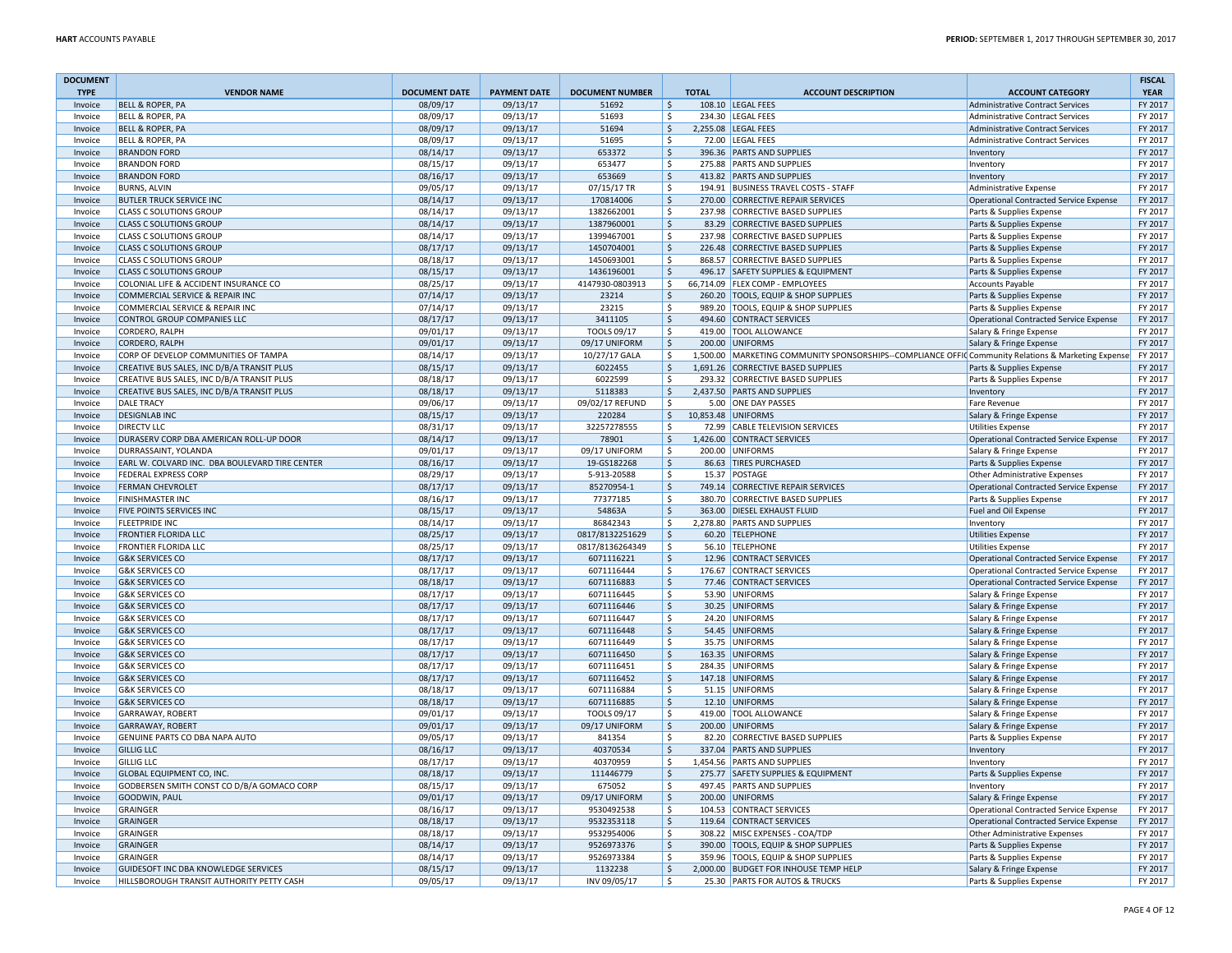| <b>DOCUMENT</b> |                                                      |                      |                     |                        |                    |                  |                                                             |                                               | <b>FISCAL</b> |
|-----------------|------------------------------------------------------|----------------------|---------------------|------------------------|--------------------|------------------|-------------------------------------------------------------|-----------------------------------------------|---------------|
| <b>TYPE</b>     | <b>VENDOR NAME</b>                                   | <b>DOCUMENT DATE</b> | <b>PAYMENT DATE</b> | <b>DOCUMENT NUMBER</b> |                    | <b>TOTAL</b>     | <b>ACCOUNT DESCRIPTION</b>                                  | <b>ACCOUNT CATEGORY</b>                       | <b>YEAR</b>   |
| Invoice         | HILLSBOROUGH TRANSIT AUTHORITY PETTY CASH            | 09/05/17             | 09/13/17            | INV 09/05/17           | \$                 |                  | 103.66 REPAIR PARTS/MINOR EQUIP                             | Parts & Supplies Expense                      | FY 2017       |
| Invoice         | <b>HOME DEPOT</b>                                    | 08/24/17             | 09/13/17            | 7970166                | \$                 |                  | 271.88 CORRECTIVE BASED SUPPLIES                            | Parts & Supplies Expense                      | FY 2017       |
| Invoice         | <b>HOME DEPOT</b>                                    | 08/25/17             | 09/13/17            | 6970260                | \$                 |                  | 121.86 CORRECTIVE BASED SUPPLIES                            | Parts & Supplies Expense                      | FY 2017       |
| Invoice         | HOME DEPOT                                           | 08/25/17             | 09/13/17            | 6970275                | \$                 |                  | 38.20 CORRECTIVE BASED SUPPLIES                             | Parts & Supplies Expense                      | FY 2017       |
| Invoice         | <b>HOME DEPOT</b>                                    | 08/25/17             | 09/13/17            | 6970283                | \$                 |                  | 46.38 CORRECTIVE BASED SUPPLIES                             | Parts & Supplies Expense                      | FY 2017       |
| Invoice         | HOMF DFPOT                                           | 09/05/17             | 09/13/17            | 59710004               | \$                 |                  | 102.69 CORRECTIVE BASED SUPPLIES                            | Parts & Supplies Expense                      | FY 2017       |
| Invoice         | HOWCO ENVIRONMENTAL SERVICES                         | 08/14/17             | 09/13/17            | 0214504                | \$                 |                  | 100.00 CONTRACT SERVICES                                    | Operational Contracted Service Expense        | FY 2017       |
| Invoice         | INTERPRETERS UNLIMITED INC                           | 08/02/17             | 09/13/17            | 102387                 | \$                 |                  | 330.30 MISC EXPENSES - COA/TDP                              | Other Administrative Expenses                 | FY 2017       |
| Invoice         | INTERPRETERS UNLIMITED INC                           | 08/14/17             | 09/13/17            | 103314                 | $\zeta$            |                  | 300.30 PROFESSIONAL SERVICE FEES--COMPLIANCE OFFICE----     | Administrative Contract Services              | FY 2017       |
| Invoice         | JAMES RIVER SOLUTIONS LLC                            | 08/12/17             | 09/13/17            | S289605-IN             | \$                 | 12,232.98 DIESEL |                                                             | Fuel and Oil Expense                          | FY 2017       |
| Invoice         | <b>JAMES RIVER SOLUTIONS LLC</b>                     | 08/14/17             | 09/13/17            | S289613-IN             | \$                 | 12.252.83 DIESEL |                                                             | Fuel and Oil Expense                          | FY 2017       |
| Invoice         | JAMES RIVER SOLUTIONS LLC                            | 08/14/17             | 09/13/17            | S293170-IN             | \$                 | 12,249.52 DIESEL |                                                             | Fuel and Oil Expense                          | FY 2017       |
| Invoice         | <b>JAMES RIVER SOLUTIONS LLC</b>                     | 08/15/17             | 09/13/17            | S289618-IN             | S.                 | 12,068.64 DIESEL |                                                             | Fuel and Oil Expense                          | FY 2017       |
| Invoice         | JAMES RIVER SOLUTIONS LLC                            | 08/16/17             | 09/13/17            | S286293-IN             | \$                 | 11,937.25 DIESEL |                                                             | Fuel and Oil Expense                          | FY 2017       |
| Invoice         | JAMES RIVER SOLUTIONS LLC                            | 08/16/17             | 09/13/17            | S286295-IN             | \$                 | 12,292.66 DIESEL |                                                             | Fuel and Oil Expense                          | FY 2017       |
| Invoice         | JAMES RIVER SOLUTIONS LLC                            | 08/16/17             | 09/13/17            | S286343-IN             | \$                 | 11,326.49 DIESEL |                                                             | Fuel and Oil Expense                          | FY 2017       |
| Invoice         | <b>JAMES RIVER SOLUTIONS LLC</b>                     | 08/17/17             | 09/13/17            | S289624-IN             | \$                 | 11,807.48 DIESEL |                                                             | Fuel and Oil Expense                          | FY 2017       |
| Invoice         | JAMES RIVER SOLUTIONS LLC                            | 08/18/17             | 09/13/17            | S289625-IN             | \$                 | 11,852.02 DIESEL |                                                             | Fuel and Oil Expense                          | FY 2017       |
| Invoice         | <b>JAMES RIVER SOLUTIONS LLC</b>                     | 08/12/17             | 09/13/17            | S289605-IN             | $\zeta$            |                  | 2,528.32 DIESEL & GAS EXCISE TAX                            | <b>Tax Expense</b>                            | FY 2017       |
| Invoice         | JAMES RIVER SOLUTIONS LLC                            | 08/14/17             | 09/13/17            | S289613-IN             | \$                 |                  | 2,532.42 DIESEL & GAS EXCISE TAX                            | <b>Tax Expense</b>                            | FY 2017       |
| Invoice         | JAMES RIVER SOLUTIONS LLC                            | 08/14/17             | 09/13/17            | S293170-IN             | \$                 |                  | 2,531.74 DIESEL & GAS EXCISE TAX                            | <b>Tax Expense</b>                            | FY 2017       |
| Invoice         | JAMES RIVER SOLUTIONS LLC                            | 08/15/17             | 09/13/17            | S289618-IN             | \$                 |                  | 2,527.99 DIESEL & GAS EXCISE TAX                            | <b>Tax Expense</b>                            | FY 2017       |
| Invoice         | <b>JAMES RIVER SOLUTIONS LLC</b>                     | 08/16/17             | 09/13/17            | S286293-IN             | \$                 |                  | 2,532.42 DIESEL & GAS EXCISE TAX                            | <b>Tax Expense</b>                            | FY 2017       |
| Invoice         | JAMES RIVER SOLUTIONS LLC                            | 08/16/17             | 09/13/17            | S286295-IN             | $\mathsf{\hat{S}}$ |                  | 2,537.90 DIESEL & GAS EXCISE TAX                            | <b>Tax Expense</b>                            | FY 2017       |
| Invoice         | JAMES RIVER SOLUTIONS LLC                            | 08/16/17             | 09/13/17            | S286343-IN             | $\mathsf{\hat{S}}$ |                  | 2,530.02 DIESEL & GAS EXCISE TAX                            | <b>Tax Expense</b>                            | FY 2017       |
| Invoice         | JAMES RIVER SOLUTIONS LLC                            | 08/17/17             | 09/13/17            | S289624-IN             | \$                 |                  | 2.527.64 DIESEL & GAS EXCISE TAX                            | <b>Tax Expense</b>                            | FY 2017       |
| Invoice         | <b>JAMES RIVER SOLUTIONS LLC</b>                     | 08/18/17             | 09/13/17            | S289625-IN             | \$                 |                  | 2,522.17 DIESEL & GAS EXCISE TAX                            | <b>Tax Expense</b>                            | FY 2017       |
| Invoice         | JUSTINIANO, DAVID                                    | 09/01/17             | 09/13/17            | 09/17 UNIFORM          | \$                 |                  | 200.00 UNIFORMS                                             | Salary & Fringe Expense                       | FY 2017       |
| Invoice         | KIMLEY-HORN AND ASSOCIATES INC                       | 08/14/17             | 09/13/17            | 9840738                | \$                 |                  | 3,100.00 ASSOC TRANSIT IMPRV (MIN 1%) E&D ADA ACCESS        | <b>Capital Grant Expense</b>                  | FY 2017       |
| Invoice         | KIMLEY-HORN AND ASSOCIATES INC                       | 08/14/17             | 09/13/17            | 9840739                | \$                 |                  | 1,592.80 COT Z02 CED ENG & DESIGN BUS STOP/SHELTER          | <b>Capital Grant Expense</b>                  | FY 2017       |
| Invoice         | KIMLEY-HORN AND ASSOCIATES INC                       | 08/14/17             | 09/13/17            | 9840741                | \$                 |                  | 3,748.00 COT Z04 NCD ENG & DESIGN BUS STOP/SHELTER          | <b>Capital Grant Expense</b>                  | FY 2017       |
| Invoice         | LEVEL 3 FINANCING INC DBA LEVEL 3 COMMUNICATIONS LLC | 08/24/17             | 09/13/17            | 59626812               | \$                 |                  | 17,307.52 COMPUTER SOFTWARE SVC. FEES                       | Operational Contracted Service Expense        | FY 2017       |
| Invoice         | MARR, SHAWN                                          | 09/01/17             | 09/13/17            | <b>TOOLS 09/17</b>     | \$                 |                  | 407.00 TOOL ALLOWANCE                                       | Salary & Fringe Expense                       | FY 2017       |
| Invoice         | MARR, SHAWN                                          | 09/01/17             | 09/13/17            | 09/17 UNIFORM          | \$                 |                  | 200.00 UNIFORMS                                             | Salary & Fringe Expense                       | FY 2017       |
| Invoice         | MCI SERVICE PARTS INC                                | 08/15/17             | 09/13/17            | 3483472                | \$                 |                  | 658.75 PARTS AND SUPPLIES                                   | Inventory                                     | FY 2017       |
| Invoice         | MCI SERVICE PARTS INC                                | 08/16/17             | 09/13/17            | 3484243                | \$                 |                  | 78.00 PARTS AND SUPPLIES                                    | Inventory                                     | FY 2017       |
| Invoice         | MIECZKOWSKI, KIRK                                    | 08/30/17             | 09/13/17            | 75% ADOBE DESIGN       | \$                 |                  | 261.75 TUITION REIMBURSEMENT PROG                           | Salary & Fringe Expense                       | FY 2017       |
| Invoice         | MO MONEY ASSOCIATES LLC                              | 08/18/17             | 09/13/17            | 24270-1                | \$                 |                  | 53.79 PRINTING - SYSTEM PROMOTION                           | Community Relations & Marketing Expense       | FY 2017       |
| Invoice         | MOBILE VENTURES LLC DBA IDEAL AUTOMOTIVE             | 08/18/17             | 09/13/17            | 560022                 | \$                 |                  | 2,000.71 TOOLS, EQUIP & SHOP SUPPLIES                       | Parts & Supplies Expense                      | FY 2017       |
| Invoice         | MOHAWK MANUFACTURING & SUPPLY CO                     | 08/14/17             | 09/13/17            | U013609                | \$                 |                  | 10,995.20 PARTS AND SUPPLIES                                | Inventory                                     | FY 2017       |
| Invoice         | MOHAWK MANUFACTURING & SUPPLY CO                     | 08/17/17             | 09/13/17            | U013819                | \$                 |                  | 633.60 PARTS AND SUPPLIES                                   | Inventory                                     | FY 2017       |
| Invoice         | MORGAN, ROBERT                                       | 09/01/17             | 09/13/17            | TOOLS 09/17            | \$                 |                  | 419.00 TOOL ALLOWANCE                                       | Salary & Fringe Expense                       | FY 2017       |
| Invoice         | <b>MORGAN, ROBERT</b>                                | 09/01/17             | 09/13/17            | 09/17 UNIFORM          | \$                 |                  | 200.00 UNIFORMS                                             | Salary & Fringe Expense                       | FY 2017       |
| Invoice         | NOVA ENGINEERING & ENVIRONMENTAL LLC                 | 08/15/17             | 09/13/17            | 0147744                | \$                 |                  | 33,105.81 PROFESSIONAL SERVICES--ENVIRONMENTAL COMPLIANCE-- | Administrative Contract Services              | FY 2017       |
| Invoice         | PETIT, YELENA                                        | 09/01/17             | 09/13/17            | 08/23/17 TR            | \$                 |                  | 158.00 BUSINESS TRAVEL COSTS - STAFF                        | <b>Administrative Expense</b>                 | FY 2017       |
| Invoice         | RAPUZZI, STEVE                                       | 09/01/17             | 09/13/17            | 09/17 UNIFORM          | \$                 |                  | 200.00 UNIFORMS                                             | Salary & Fringe Expense                       | FY 2017       |
| Invoice         | REPUBLIC SVS OF FL LP DBA REPUBLIC WASTE SVS         | 08/15/17             | 09/13/17            | 0696-000676755         | \$                 |                  | 338.11 CONTRACT SERVICES                                    | Operational Contracted Service Expense        | FY 2017       |
| Invoice         | REPUBLIC SVS OF FL LP DBA REPUBLIC WASTE SVS         | 08/15/17             | 09/13/17            | 0696-000676756         | \$                 |                  | 726.88 CONTRACT SERVICES                                    | Operational Contracted Service Expense        | FY 2017       |
| Invoice         | REPUBLIC SVS OF FL LP DBA REPUBLIC WASTE SVS         | 08/17/17             | 09/13/17            | 0696-000679921         | $\mathsf{\hat{S}}$ |                  | 212.47 CONTRACT SERVICES                                    | <b>Operational Contracted Service Expense</b> | FY 2017       |
| Invoice         | REPUBLIC SVS OF FL LP DBA REPUBLIC WASTE SVS         | 08/17/17             | 09/13/17            | 0696-000679922         | \$                 |                  | 212.47 CONTRACT SERVICES                                    | <b>Operational Contracted Service Expense</b> | FY 2017       |
| Invoice         | REPUBLIC SVS OF FL LP DBA REPUBLIC WASTE SVS         | 08/17/17             | 09/13/17            | 0696-000679923         | \$                 |                  | 212.47 CONTRACT SERVICES                                    | <b>Operational Contracted Service Expense</b> | FY 2017       |
| Invoice         | RODRIGUEZ, LUIS                                      | 09/01/17             | 09/13/17            | 75% ADOBE DESIGN       | \$                 |                  | 261.75 TUITION REIMBURSEMENT PROG                           | Salary & Fringe Expense                       | FY 2017       |
| Invoice         | <b>RUSH TRUCK CENTER</b>                             | 08/16/17             | 09/13/17            | 3007464056             | \$                 |                  | 151.55 CORRECTIVE BASED SUPPLIES                            | Parts & Supplies Expense                      | FY 2017       |
| Invoice         | <b>RUSH TRUCK CENTER</b>                             | 08/17/17             | 09/13/17            | 3007481023             | \$                 |                  | 115.68 CORRECTIVE BASED SUPPLIES                            | Parts & Supplies Expense                      | FY 2017       |
| Invoice         | <b>RUSH TRUCK CENTER</b>                             | 08/18/17             | 09/13/17            | 3007486240             | \$                 |                  | 265.10 PARTS AND SUPPLIES                                   | Inventory                                     | FY 2017       |
| Invoice         | S & A SYSTEMS, INC.                                  | 08/17/17             | 09/13/17            | 10981                  | \$                 |                  | 6,175.00 ACQ SOFTWARE MAINT DIAG PADS FY2016 POP            | <b>Capital Grant Expense</b>                  | FY 2017       |
| Invoice         | <b>SAMS CLUB DIRECT</b>                              | 07/25/17             | 09/13/17            | 9727223911             | \$                 |                  | 140.16 MEETINGS AND LOCAL MILEAGE                           | Administrative Expense                        | FY 2017       |
| Invoice         | SEABOARD DISTRIBUTION, INC                           | 08/14/17             | 09/13/17            | 190631                 | \$                 |                  | 1,236.15 ANTI FREEZE/COOLANT                                | Fuel and Oil Expense                          | FY 2017       |
| Invoice         | <b>SEABOARD DISTRIBUTION, INC</b>                    | 08/14/17             | 09/13/17            | 190628                 | \$                 |                  | 712.25 ENGINE OIL (OIL & LUBE)                              | Fuel and Oil Expense                          | FY 2017       |
| Invoice         | SEABOARD DISTRIBUTION, INC                           | 08/18/17             | 09/13/17            | 190871                 | \$                 |                  | 731.68 ENGINE OIL (OIL & LUBE)                              | Fuel and Oil Expense                          | FY 2017       |
| Invoice         | SEABOARD DISTRIBUTION, INC                           | 08/18/17             | 09/13/17            | 190899                 | \$                 |                  | 2,985.00 ENGINE OIL (OIL & LUBE)                            | Fuel and Oil Expense                          | FY 2017       |
| Invoice         | SECURE ON-SITE SHREDDING                             | 08/17/17             | 09/13/17            | 2537081717             | \$                 |                  | 20.00 CONTRACT SERVICES                                     | Operational Contracted Service Expense        | FY 2017       |
| Invoice         | <b>SECURE ON-SITE SHREDDING</b>                      | 08/17/17             | 09/13/17            | 2539081717             | \$                 |                  | 20.00 CONTRACT SERVICES                                     | Operational Contracted Service Expense        | FY 2017       |
| Invoice         | SECURE ON-SITE SHREDDING                             | 08/17/17             | 09/13/17            | 2541081717             | \$                 |                  | 20.00 CONTRACT SERVICES                                     | Operational Contracted Service Expense        | FY 2017       |
| Invoice         | <b>SECURE ON-SITE SHREDDING</b>                      | 08/17/17             | 09/13/17            | 2543081717             | \$                 |                  | 40.00 CONTRACT SERVICES                                     | <b>Operational Contracted Service Expense</b> | FY 2017       |
| Invoice         | SECURE ON-SITE SHREDDING                             | 08/17/17             | 09/13/17            | 2545081717             | \$                 |                  | 32.00 CONTRACT SERVICES                                     | Operational Contracted Service Expense        | FY 2017       |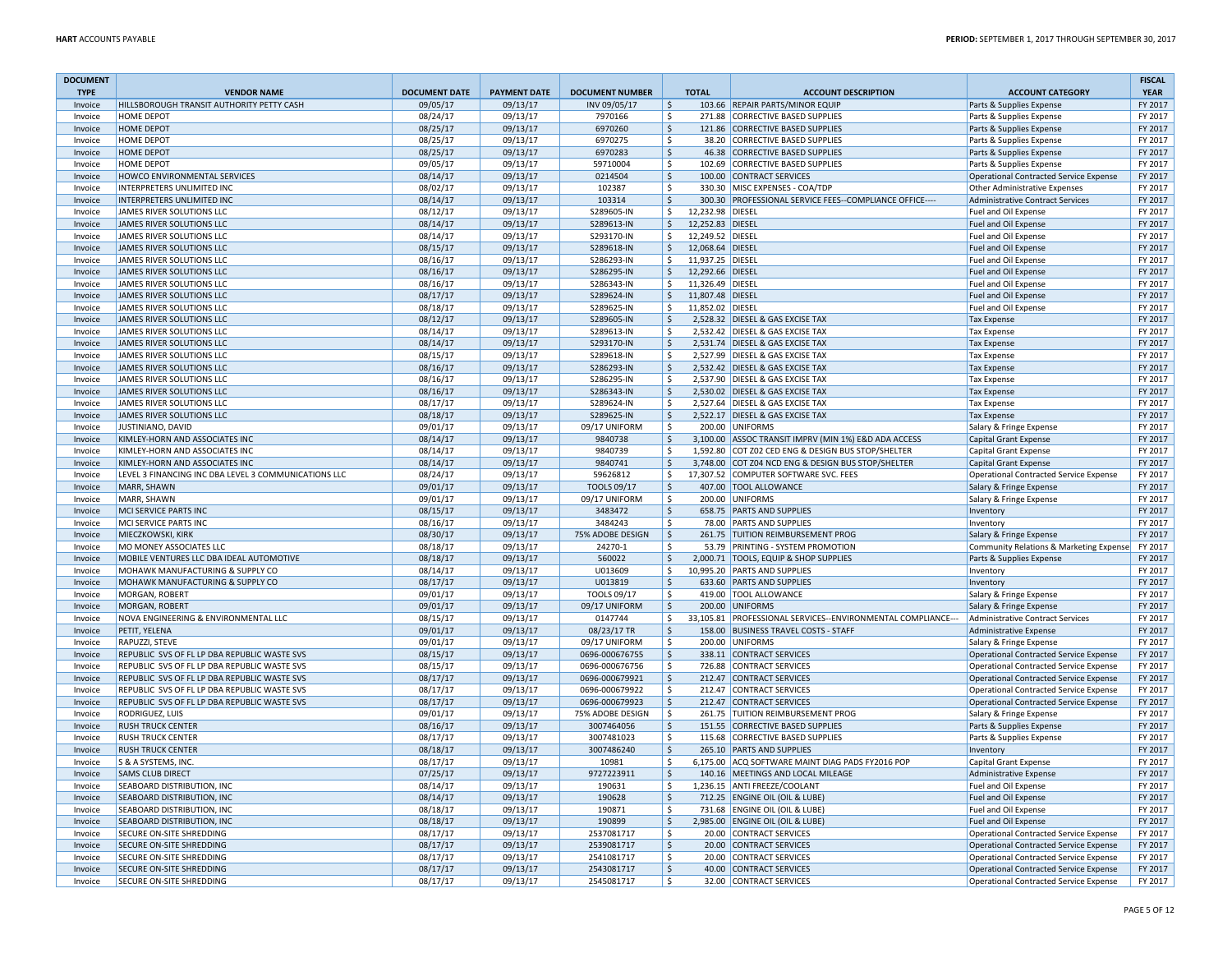| <b>DOCUMENT</b><br><b>TYPE</b> | <b>VENDOR NAME</b>                                | <b>DOCUMENT DATE</b> | <b>PAYMENT DATE</b>  | <b>DOCUMENT NUMBER</b> |                     | <b>TOTAL</b> | <b>ACCOUNT DESCRIPTION</b>                                                                            | <b>ACCOUNT CATEGORY</b>                                                      | <b>FISCAL</b><br><b>YEAR</b> |
|--------------------------------|---------------------------------------------------|----------------------|----------------------|------------------------|---------------------|--------------|-------------------------------------------------------------------------------------------------------|------------------------------------------------------------------------------|------------------------------|
| Invoice                        | <b>SKYBASE COMMUNICATIONS LLC</b>                 | 08/15/17             | 09/13/17             | 28924                  | $\ddot{\varsigma}$  |              | 1,725.00 PROFESSIONAL SERVICE FEES                                                                    | <b>Administrative Contract Services</b>                                      | FY 2017                      |
| Invoice                        | SOL DAVIS PRINTING INC                            | 08/17/17             | 09/13/17             | 49019                  | \$                  |              | 15.00 PRINTING - OFFICE FORMS                                                                         | Community Relations & Marketing Expense                                      | FY 2017                      |
| Invoice                        | <b>SSI LUBRICANTS, LLC</b>                        | 08/17/17             | 09/13/17             | 53958                  | $\zeta$             |              | 717.50 ENGINE OIL (OIL & LUBE)                                                                        | Fuel and Oil Expense                                                         | FY 2017                      |
| Invoice                        | SUNPASS                                           | 09/01/17             | 09/13/17             | 329423 08-17           | $\mathsf{\hat{S}}$  |              | 8,518.71   TOLLS ONLY                                                                                 | Other Administrative Expenses                                                | FY 2017                      |
| Invoice                        | SUNSTATE WRECKER SERVICE INC                      | 08/15/17             | 09/13/17             | 170368                 | $\mathsf{\hat{S}}$  |              | 300.00 TOWING CHARGES                                                                                 | <b>Operational Contracted Service Expense</b>                                | FY 2017                      |
| Invoice                        | SUNSTATE WRECKER SERVICE INC                      | 08/17/17             | 09/13/17             | 170377                 | $\mathsf{\hat{S}}$  |              | 300.00 TOWING CHARGES                                                                                 | <b>Operational Contracted Service Expense</b>                                | FY 2017                      |
| Invoice                        | TAMPA ARMATURE WORKS INC DBA TAW TAMPA            | 08/18/17             | 09/13/17             | 11017588               | $\zeta$             |              | 450.00 CORRECTIVE BASED SUPPLIES                                                                      | Parts & Supplies Expense                                                     | FY 2017                      |
| Invoice                        | <b>TAMPA FORKLIFT INC</b>                         | 08/14/17             | 09/13/17             | 504175                 | S.                  |              | 2,131.20 CORRECTIVE BASED SUPPLIES                                                                    | Parts & Supplies Expense                                                     | FY 2017                      |
| Invoice                        | TAMPA STEEL & SUPPLY INC                          | 08/18/17             | 09/13/17             | 0232900-IN             | $\ddot{\mathsf{S}}$ |              | 147.00 CORRECTIVE BASED SUPPLIES                                                                      | Parts & Supplies Expense                                                     | FY 2017                      |
| Invoice                        | THEMIS SOLUTIONS INC                              | 08/17/17             | 09/13/17             | <b>INV-4067</b>        | \$                  |              | 222.00 DUES, SUBSCRIPTIONS & FEES                                                                     | <b>Administrative Expense</b>                                                | FY 2017                      |
| Invoice                        | TRANSPRO CONSULTING LLC                           | 08/14/17             | 09/13/17             | 1954                   | $\ddot{\varsigma}$  |              | 11,607.15 OPERATING CONTINGENCY                                                                       | <b>Other Administrative Expenses</b>                                         | FY 2017                      |
| Invoice                        | TRENTO, JAN                                       | 09/01/17             | 09/13/17             | TOOLS 09/17            | \$                  |              | 419.00 TOOL ALLOWANCE                                                                                 | Salary & Fringe Expense                                                      | FY 2017                      |
| Invoice                        | TRENTO, JAN                                       | 09/01/17             | 09/13/17             | 09/17 UNIFORM          | $\zeta$             |              | 200.00 UNIFORMS                                                                                       | Salary & Fringe Expense                                                      | FY 2017                      |
| Invoice                        | UNIVERSITY AREA COMMUNITY DEVELOPMENT CORP INC    | 08/14/17             | 09/13/17             | 11/03/17 TABLE         | \$                  |              | 1,000.00   MARKETING COMMUNITY SPONSORSHIPS--COMPLIANCE OFFIC Community Relations & Marketing Expense |                                                                              | FY 2017                      |
| Invoice                        | USIS INC.                                         | 08/04/17             | 09/13/17             | CI-USIS-000546         | $\ddot{\varsigma}$  |              | 11,118.00   INSURANCE PREMIUMS SELF, PD & PL                                                          | Insurance Premiums & Actuarial Study                                         | FY 2017                      |
| Invoice                        | VEHICLE MAINTENANCE PROGRAM INC                   | 08/18/17             | 09/13/17             | INV-274349             | <b>S</b>            |              | 104.40 PARTS AND SUPPLIES                                                                             | Inventory                                                                    | FY 2017                      |
| Invoice                        | <b>VERIZON WIRELESS</b>                           | 08/23/17             | 09/13/17             | 9791582236             | S.                  |              | 1,783.64 CELL PHONES                                                                                  | <b>Utilities Expense</b>                                                     | FY 2017                      |
| Invoice                        | <b>WEBB, LARRY</b>                                | 09/01/17             | 09/13/17             | TOOLS 09/17            | \$                  |              | 419.00 TOOL ALLOWANCE                                                                                 | Salary & Fringe Expense                                                      | FY 2017                      |
| Invoice                        | <b>WEBB, LARRY</b>                                | 09/01/17             | 09/13/17             | 09/17 UNIFORM          | $\ddot{\mathsf{S}}$ |              | 200.00 UNIFORMS                                                                                       | Salary & Fringe Expense                                                      | FY 2017                      |
| Invoice                        | WOODARD, KEVIN                                    | 09/01/17             | 09/13/17             | 09/17 UNIFORM          | \$                  |              | 200.00 UNIFORMS                                                                                       | Salary & Fringe Expense                                                      | FY 2017                      |
| Invoice                        | WORLD ONE INC                                     | 08/17/17             | 09/13/17             | 62491                  | $\ddot{\mathsf{S}}$ |              | 475.10 RECYCLING SERVICES                                                                             | <b>Operational Contracted Service Expense</b>                                | FY 2017                      |
| Invoice                        | WURTH USA INC                                     | 08/14/17             | 09/13/17             | 95796362               | \$                  |              | 158.78 TOOLS, EQUIP & SHOP SUPPLIES                                                                   | Parts & Supplies Expense                                                     | FY 2017                      |
| Invoice                        | <b>WURTH USA INC</b>                              | 08/17/17             | 09/13/17             | 95801353               | $\zeta$             |              | 43.98 TOOLS, EQUIP & SHOP SUPPLIES                                                                    | Parts & Supplies Expense                                                     | FY 2017                      |
| Invoice                        | YELLOW CAB COMPANY OF TAMPA INC                   | 08/15/17             | 09/13/17             | 21057                  | $\zeta$             |              | 46,556.00 CONTRACT SERVICES                                                                           | Operational Contracted Service Expense                                       | FY 2017                      |
| Invoice                        | AARON BEHAR PA                                    | 08/21/17             | 09/18/17             | 5351                   | $\ddot{\mathsf{S}}$ |              | 876.00 LEGAL FEES                                                                                     | <b>Administrative Contract Services</b>                                      | FY 2017                      |
| Invoice                        | ABC BUS, INC.                                     | 08/25/17             | 09/18/17             | 2540967                | \$                  |              | 1,430.71 CORRECTIVE BASED SUPPLIES                                                                    | Parts & Supplies Expense                                                     | FY 2017                      |
| Invoice                        | ABC BUS, INC.                                     | 08/21/17<br>08/21/17 | 09/18/17<br>09/18/17 | 2537867<br>76563       | \$<br>\$            |              | 75.75 PARTS AND SUPPLIES<br>340.00 MISC EXPENSES - COA/TDP                                            | Inventory                                                                    | FY 2017<br>FY 2017           |
| Invoice                        | ACCURATE LAMINATING<br><b>ACCURATE LAMINATING</b> |                      |                      |                        | $\mathsf{\hat{S}}$  |              |                                                                                                       | Other Administrative Expenses                                                |                              |
| Invoice                        | <b>ACCURATE LAMINATING</b>                        | 08/24/17<br>08/24/17 | 09/18/17<br>09/18/17 | 76599<br>76600         | -\$                 |              | 5.00 MISC EXPENSES - COA/TDP<br>5.00 MISC EXPENSES - COA/TDP                                          | <b>Other Administrative Expenses</b><br><b>Other Administrative Expenses</b> | FY 2017<br>FY 2017           |
| Invoice<br>Invoice             | <b>ALLIED ELECTRONICS INC</b>                     | 08/24/17             | 09/18/17             | 9008223424             | $\ddot{\mathsf{S}}$ |              | 535.09 REPAIR PARTS/MINOR EQUIP                                                                       | Parts & Supplies Expense                                                     | FY 2017                      |
| Invoice                        | <b>AUTONATION SSC</b>                             | 07/26/17             | 09/18/17             | 7510703                | S.                  |              | 314.52 CORRECTIVE BASED SUPPLIES                                                                      | Parts & Supplies Expense                                                     | FY 2017                      |
| Invoice                        | <b>AUTONATION SSC</b>                             | 08/03/17             | 09/18/17             | 7517970                | $\zeta$             |              | 92.95 CORRECTIVE BASED SUPPLIES                                                                       | Parts & Supplies Expense                                                     | FY 2017                      |
| Invoice                        | <b>AUTONATION SSC</b>                             | 08/03/17             | 09/18/17             | 7519443                | $\ddot{\mathsf{S}}$ |              | 40.84 CORRECTIVE BASED SUPPLIES                                                                       | Parts & Supplies Expense                                                     | FY 2017                      |
| Invoice                        | <b>AUTONATION SSC</b>                             | 08/21/17             | 09/18/17             | 7536900                | $\zeta$             |              | 94.03 CORRECTIVE BASED SUPPLIES                                                                       | Parts & Supplies Expense                                                     | FY 2017                      |
| Invoice                        | <b>AUTONATION SSC</b>                             | 08/22/17             | 09/18/17             | 7537995                | \$                  |              | 480.53 CORRECTIVE BASED SUPPLIES                                                                      | Parts & Supplies Expense                                                     | FY 2017                      |
| Invoice                        | <b>B.O.C.C.</b>                                   | 09/06/17             | 09/18/17             | 0917/7441310           | $\zeta$             |              | 337.46 WATER, SEWER & GARBAGE                                                                         | <b>Utilities Expense</b>                                                     | FY 2017                      |
| Invoice                        | <b>B.O.C.C.</b>                                   | 09/06/17             | 09/18/17             | 0917/7541310           | \$                  |              | 113.72 WATER, SEWER & GARBAGE                                                                         | <b>Utilities Expense</b>                                                     | FY 2017                      |
| Invoice                        | BARRANCO, RICARDO                                 | 09/15/17             | 09/18/17             | 09/14/17 REIMB         | $\zeta$             |              | 418.55 FLEX COMP - EMPLOYEES                                                                          | <b>Accounts Payable</b>                                                      | FY 2017                      |
| Invoice                        | <b>BASQUIT, BROOKE</b>                            | 09/07/17             | 09/18/17             | 08/28/17 TR            | S.                  |              | 303.60 BUSINESS TRAVEL COSTS - STAFF                                                                  | <b>Administrative Expense</b>                                                | FY 2017                      |
| Invoice                        | <b>BRANDON FORD</b>                               | 08/21/17             | 09/18/17             | 090085                 | $\mathsf{\hat{S}}$  |              | 1.149.80 PARTS AND SUPPLIES                                                                           | Inventory                                                                    | FY 2017                      |
| Invoice                        | <b>BRANDON FORD</b>                               | 08/21/17             | 09/18/17             | 654124                 | S.                  |              | 3,460.00 PARTS AND SUPPLIES                                                                           | Inventory                                                                    | FY 2017                      |
| Invoice                        | <b>BROWNS TROPHIES INC</b>                        | 07/24/17             | 09/18/17             | G 37693                | $\zeta$             |              | 24.50 PROFESSIONAL SERVICE FEES                                                                       | <b>Administrative Contract Services</b>                                      | FY 2017                      |
| Invoice                        | <b>BUCHANAN, CHRISTINA</b>                        | 09/07/17             | 09/18/17             | 08/23/17 TR            | S.                  |              | 76.50 BUSINESS TRAVEL COSTS - STAFF                                                                   | Administrative Expense                                                       | FY 2017                      |
| Invoice                        | <b>BUTLER TRUCK SERVICE INC</b>                   | 08/21/17             | 09/18/17             | 170821001              | $\mathsf{\hat{S}}$  |              | 794.00 CORRECTIVE REPAIR SERVICES                                                                     | <b>Operational Contracted Service Expense</b>                                | FY 2017                      |
| Invoice                        | <b>BUTLER TRUCK SERVICE INC</b>                   | 08/22/17             | 09/18/17             | 170817006              | \$                  |              | 858.10 CORRECTIVE REPAIR SERVICES                                                                     | Operational Contracted Service Expense                                       | FY 2017                      |
| Invoice                        | <b>BUTLER TRUCK SERVICE INC</b>                   | 08/23/17             | 09/18/17             | 170822004              | $\ddot{\varsigma}$  |              | 336.61 CORRECTIVE REPAIR SERVICES                                                                     | Operational Contracted Service Expense                                       | FY 2017                      |
| Invoice                        | CAMBRIDGE SYSTEMATICS INC                         | 08/25/17             | 09/18/17             | 170054-04              | \$                  |              | 5,239.00 CONSULTANT FEES                                                                              | Administrative Contract Services                                             | FY 2017                      |
| Invoice                        | CDW LLC                                           | 08/21/17             | 09/18/17             | <b>JWK3880</b>         | $\ddot{\mathsf{S}}$ |              | 1,219.62 MISC EXPENSES - COA/TDP                                                                      | <b>Other Administrative Expenses</b>                                         | FY 2017                      |
| Invoice                        | CDW LLC                                           | 08/23/17             | 09/18/17             | JWW3499                | <b>S</b>            |              | 1,663.24 MISC EXPENSES - COA/TDP                                                                      | Other Administrative Expenses                                                | FY 2017                      |
| Invoice                        | CENTRAL FLORIDA LANDSCAPING OF TAMPA. INC         | 08/25/17             | 09/18/17             | 19410                  | $\zeta$             |              | 5.316.20 CONTRACT SERVICES                                                                            | <b>Operational Contracted Service Expense</b>                                | FY 2017                      |
| Invoice                        | <b>CITY OF TAMPA UTILITIES</b>                    | 09/01/17             | 09/18/17             | 0917/0004428           | \$                  |              | 2,016.72 WATER, SEWER & GARBAGE                                                                       | <b>Utilities Expense</b>                                                     | FY 2017                      |
| Invoice                        | CITY OF TAMPA UTILITIES                           | 09/01/17             | 09/18/17             | 0917/0004429           | $\ddot{\varsigma}$  |              | 146.60 WATER, SEWER & GARBAGE                                                                         | <b>Utilities Expense</b>                                                     | FY 2017                      |
| Invoice                        | CITY OF TAMPA UTILITIES                           | 09/05/17             | 09/18/17             | 0917/0379314           | \$                  |              | 91.30 WATER, SEWER & GARBAGE                                                                          | <b>Utilities Expense</b>                                                     | FY 2017                      |
| Invoice                        | CITY OF TAMPA UTILITIES                           | 09/06/17             | 09/18/17             | 0917/0051369-3         | $\ddot{\mathsf{S}}$ |              | 373.59 WATER, SEWER & GARBAGE                                                                         | <b>Utilities Expense</b>                                                     | FY 2017                      |
| Invoice                        | <b>CLASS C SOLUTIONS GROUP</b>                    | 08/23/17             | 09/18/17             | 1434812001             | \$                  |              | 237.98 CORRECTIVE BASED SUPPLIES                                                                      | Parts & Supplies Expense                                                     | FY 2017                      |
| Invoice                        | <b>CLASS C SOLUTIONS GROUP</b>                    | 08/23/17             | 09/18/17             | 1451738002             | \$                  |              | 42.91 CORRECTIVE BASED SUPPLIES                                                                       | Parts & Supplies Expense                                                     | FY 2017                      |
| Invoice                        | <b>CLASS C SOLUTIONS GROUF</b>                    | 08/24/17             | 09/18/17             | 1438000001             | \$                  |              | 237.97 CORRECTIVE BASED SUPPLIES                                                                      | Parts & Supplies Expense                                                     | FY 2017                      |
| Invoice                        | <b>CLASS C SOLUTIONS GROUP</b>                    | 08/24/17             | 09/18/17             | 1441505001             | $\zeta$             |              | 237.98 CORRECTIVE BASED SUPPLIES                                                                      | Parts & Supplies Expense                                                     | FY 2017                      |
| Invoice                        | <b>CLASS C SOLUTIONS GROUP</b>                    | 08/24/17             | 09/18/17             | 1444975001             | \$                  |              | 237.98 CORRECTIVE BASED SUPPLIES                                                                      | Parts & Supplies Expense                                                     | FY 2017                      |
| Invoice                        | <b>CLASS C SOLUTIONS GROUP</b>                    | 08/24/17             | 09/18/17             | 1467459001             | $\ddot{\varsigma}$  |              | 215.48 CORRECTIVE BASED SUPPLIES                                                                      | Parts & Supplies Expense                                                     | FY 2017                      |
| Invoice                        | <b>CLASS C SOLUTIONS GROUP</b>                    | 08/24/17             | 09/18/17             | 1467684001             | <b>S</b>            |              | 177.28 CORRECTIVE BASED SUPPLIES                                                                      | Parts & Supplies Expense                                                     | FY 2017                      |
| Invoice                        | <b>CLASS C SOLUTIONS GROUP</b>                    | 08/22/17             | 09/18/17             | 1451738001             | -\$                 |              | 547.37 SAFETY SUPPLIES & EQUIPMENT                                                                    | Parts & Supplies Expense                                                     | FY 2017                      |
| Invoice                        | CONDUENT TRANSPORT SOLUTIONS INC                  | 08/21/17             | 09/18/17             | 1400428                | <sub>S</sub>        |              | 3.936.50 PARTS AND SUPPLIES                                                                           | Inventory                                                                    | FY 2017                      |
| Invoice                        | <b>CUMMINS INC</b>                                | 08/28/17             | 09/18/17             | 011-257                | $\zeta$             |              | 45,426.62 ASSOC CAP MAINT FY2016 POP                                                                  | Capital Grant Expense                                                        | FY 2017                      |
| Invoice                        | <b>CURVED GLASS DISTRIBUTORS</b>                  | 08/24/17             | 09/18/17             | 0234857-IN             | \$                  |              | 684.00 PARTS AND SUPPLIES                                                                             | Inventory                                                                    | FY 2017                      |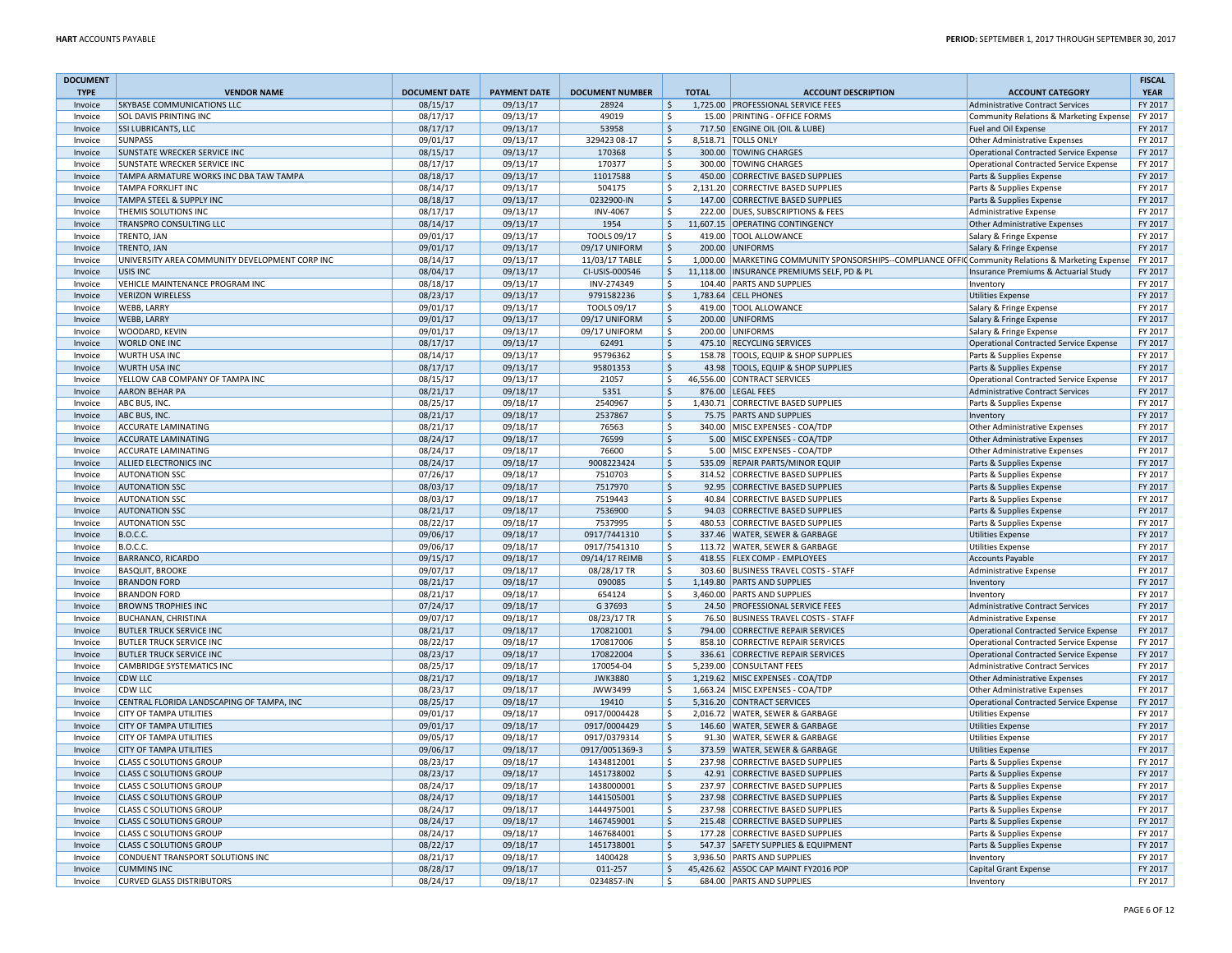| <b>DOCUMENT</b> |                                                |                      |                     |                        |               |                  |                                                     |                                               | <b>FISCAL</b> |
|-----------------|------------------------------------------------|----------------------|---------------------|------------------------|---------------|------------------|-----------------------------------------------------|-----------------------------------------------|---------------|
| <b>TYPE</b>     | <b>VENDOR NAME</b>                             | <b>DOCUMENT DATE</b> | <b>PAYMENT DATE</b> | <b>DOCUMENT NUMBER</b> |               | <b>TOTAL</b>     | <b>ACCOUNT DESCRIPTION</b>                          | <b>ACCOUNT CATEGORY</b>                       | <b>YEAR</b>   |
| Invoice         | <b>DIRECTV LLC</b>                             | 09/04/17             | 09/18/17            | 32279773049            | $\zeta$       |                  | 28.00 CABLE TELEVISION SERVICES                     | <b>Utilities Expense</b>                      | FY 2017       |
| Invoice         | DIVERSIFIED BUSINESS MACHINES INC              | 08/24/17             | 09/18/17            | 34811                  | l \$          |                  | 343.74 SUPPLIES/OFFICE/ART/JANITORIAL               | Parts & Supplies Expense                      | FY 2017       |
| Invoice         | DVM INSURANCE AGENCY DBA NATIONWIDE PET INS    | 08/28/17             | 09/18/17            | 08012017               | I\$           |                  | 871.08 FLEX COMP - EMPLOYEES                        | <b>Accounts Payable</b>                       | FY 2017       |
| Invoice         | EAGAN, KATHARINE                               | 09/07/17             | 09/18/17            | 08/23/17 TR            | \$            |                  | 183.52 BUSINESS TRAVEL COSTS - STAFF                | Administrative Expense                        | FY 2017       |
| Invoice         | EARL W. COLVARD INC. DBA BOULEVARD TIRE CENTER | 08/21/17             | 09/18/17            | 19-GS182445            | $\zeta$       |                  | 484.98 TIRES PURCHASED                              | Parts & Supplies Expense                      | FY 2017       |
| Invoice         | EARL W. COLVARD INC. DBA BOULEVARD TIRE CENTER | 08/24/17             | 09/18/17            | 19-182566              | \$            |                  | 25.00 TIRES PURCHASED                               | Parts & Supplies Expense                      | FY 2017       |
| Invoice         | EARL W. COLVARD INC. DBA BOULEVARD TIRE CENTER | 08/24/17             | 09/18/17            | 19-GS182612            | I\$           |                  | 448.64 TIRES PURCHASED                              | Parts & Supplies Expense                      | FY 2017       |
| Invoice         | EARL W. COLVARD INC. DBA BOULEVARD TIRE CENTER | 08/26/17             | 09/18/17            | 19-GS182832            | l \$          |                  | 210.68 TIRES PURCHASED                              | Parts & Supplies Expense                      | FY 2017       |
| Invoice         | ELECTRIC SALES & SERVICE INC                   | 08/25/17             | 09/18/17            | 37067                  | $\vert$ \$    |                  | 5,094.00 PARTS AND SUPPLIES                         | Inventory                                     | FY 2017       |
| Invoice         | <b>FINISHMASTER INC</b>                        | 08/24/17             | 09/18/17            | 77445137               | \$            |                  | 57.24 TOOLS, EQUIP & SHOP SUPPLIES                  | Parts & Supplies Expense                      | FY 2017       |
| Invoice         | <b>FIRST TRANSIT INC</b>                       | 09/06/17             | 09/18/17            | 30096601               | $\vert$ \$    |                  | 7,280.00 PROJ ADM BUS INSPECTION FL-90-X782M        | Capital Grant Expense                         | FY 2017       |
| Invoice         | FLEET ACQUISTIONS LLC DBA FLEET PRODUCTS       | 08/25/17             | 09/18/17            | 1502666                | \$            |                  | 926.28 TOOLS, EQUIP & SHOP SUPPLIES                 | Parts & Supplies Expense                      | FY 2017       |
| Invoice         | <b>FLEETPRIDE INC</b>                          | 08/21/17             | 09/18/17            | 87014243               | I\$           |                  | 121.72 CORRECTIVE BASED SUPPLIES                    | Parts & Supplies Expense                      | FY 2017       |
| Invoice         | FRONTIER FLORIDA LLC                           | 08/28/17             | 09/18/17            | 0817/8132286330        | \$            |                  | 265.26 TELEPHONE                                    | <b>Utilities Expense</b>                      | FY 2017       |
| Invoice         | <b>FRONTIER FLORIDA LLC</b>                    | 08/28/17             | 09/18/17            | 0817/8135589030        | \$            |                  | 219.86 TELEPHONE                                    | <b>Utilities Expense</b>                      | FY 2017       |
| Invoice         | <b>FRONTIER FLORIDA LLC</b>                    | 08/28/17             | 09/18/17            | 0817/8136127970        | Ŝ.            |                  | 46.20 TELEPHONE                                     | <b>Utilities Expense</b>                      | FY 2017       |
| Invoice         | <b>FRONTIER FLORIDA LLC</b>                    | 09/01/17             | 09/18/17            | 0917/8136262871        | l\$           |                  | 62.60 TELEPHONE                                     | <b>Utilities Expense</b>                      | FY 2017       |
| Invoice         | <b>FRONTIER FLORIDA LLC</b>                    | 09/01/17             | 09/18/17            | 0917/8139723721        | \$            |                  | 61.10 TELEPHONE                                     | <b>Utilities Expense</b>                      | FY 2017       |
| Invoice         | <b>G&amp;K SERVICES CO</b>                     | 08/24/17             | 09/18/17            | 6071119446             | $\zeta$       |                  | 118.35 CONTRACT SERVICES                            | Operational Contracted Service Expense        | FY 2017       |
| Invoice         | <b>G&amp;K SERVICES CO</b>                     | 08/25/17             | 09/18/17            | 6071119767             | \$            |                  | 32.10 CONTRACT SERVICES                             | Operational Contracted Service Expense        | FY 2017       |
| Invoice         | <b>G&amp;K SERVICES CO</b>                     | 08/24/17             | 09/18/17            | 6071119447             | $\zeta$       |                  | 53.90 UNIFORMS                                      | Salary & Fringe Expense                       | FY 2017       |
| Invoice         | <b>G&amp;K SERVICES CO</b>                     | 08/24/17             | 09/18/17            | 6071119448             | \$            |                  | 30.25 UNIFORMS                                      | Salary & Fringe Expense                       | FY 2017       |
| Invoice         | <b>G&amp;K SERVICES CO</b>                     | 08/24/17             | 09/18/17            | 6071119449             | l\$           |                  | 24.20 UNIFORMS                                      | Salary & Fringe Expense                       | FY 2017       |
| Invoice         | <b>G&amp;K SERVICES CO</b>                     | 08/24/17             | 09/18/17            | 6071119450             | \$            |                  | 54.45 UNIFORMS                                      | Salary & Fringe Expense                       | FY 2017       |
| Invoice         | <b>G&amp;K SERVICES CO</b>                     | 08/24/17             | 09/18/17            | 6071119451             | $\vert$ \$    |                  | 35.75 UNIFORMS                                      | Salary & Fringe Expense                       | FY 2017       |
| Invoice         | <b>G&amp;K SERVICES CO</b>                     | 08/24/17             | 09/18/17            | 6071119452             | \$            |                  | 163.35 UNIFORMS                                     | Salary & Fringe Expense                       | FY 2017       |
| Invoice         | <b>G&amp;K SERVICES CO</b>                     | 08/24/17             | 09/18/17            | 6071119453             | \$            |                  | 284.35 UNIFORMS                                     | Salary & Fringe Expense                       | FY 2017       |
| Invoice         | <b>G&amp;K SERVICES CO</b>                     | 08/24/17             | 09/18/17            | 6071119454             | S.            |                  | 151.25 UNIFORMS                                     | Salary & Fringe Expense                       | FY 2017       |
| Invoice         | <b>G&amp;K SERVICES CO</b>                     | 08/25/17             | 09/18/17            | 6071119768             | $\zeta$       |                  | 63.25 UNIFORMS                                      | Salary & Fringe Expense                       | FY 2017       |
| Invoice         | <b>GENFARE</b>                                 | 08/22/17             | 09/18/17            | 90122866               | Ŝ.            |                  | 110.87 REPAIR PARTS/MINOR EQUIP                     | Parts & Supplies Expense                      | FY 2017       |
| Invoice         | <b>GENFARE</b>                                 | 08/22/17             | 09/18/17            | 90122867               | $\zeta$       |                  | 167.45 REPAIR PARTS/MINOR EQUIP                     | Parts & Supplies Expense                      | FY 2017       |
| Invoice         | GENUINE PARTS CO DBA NAPA AUTO                 | 08/05/17             | 09/18/17            | 836508                 | \$.           |                  | 36.86 CORRECTIVE BASED SUPPLIES                     | Parts & Supplies Expense                      | FY 2017       |
| Invoice         | GENUINE PARTS CO DBA NAPA AUTO                 | 08/23/17             | 09/18/17            | 839401                 | l \$          |                  | 64.36 CORRECTIVE BASED SUPPLIES                     | Parts & Supplies Expense                      | FY 2017       |
| Invoice         | GENUINE PARTS CO DBA NAPA AUTO                 | 08/24/17             | 09/18/17            | 2504-845962            | l\$           |                  | 154.00 CORRECTIVE BASED SUPPLIES                    | Parts & Supplies Expense                      | FY 2017       |
| Invoice         | GENUINE PARTS CO DBA NAPA AUTO                 | 08/25/17             | 09/18/17            | 839822                 | S.            |                  | 27.37 CORRECTIVE BASED SUPPLIES                     | Parts & Supplies Expense                      | FY 2017       |
| Invoice         | GENUINE PARTS CO DBA NAPA AUTO                 | 08/22/17             | 09/18/17            | 839238                 | \$            |                  | 5,972.16 PARTS AND SUPPLIES                         | Inventory                                     | FY 2017       |
| Invoice         | <b>GILLIG LLC</b>                              | 08/21/17             | 09/18/17            | 62289                  | \$            |                  | 487,357.00 40' BUS REPL CNG FL-5307S-2016 STP       | Capital Grant Expense                         | FY 2017       |
| Invoice         | <b>GILLIG LLC</b>                              | 08/25/17             | 09/18/17            | 62293                  | l \$          |                  | 487,357.00 40' BUS REPL CNG FL-5307S-2016 STP       | <b>Capital Grant Expense</b>                  | FY 2017       |
| Invoice         | <b>GILLIG LLC</b>                              | 08/28/17             | 09/18/17            | 62294                  | \$            |                  | 487,357.00 40' BUS REPL CNG FL-5307S-2016 STP       | Capital Grant Expense                         | FY 2017       |
| Invoice         | <b>GILLIG LLC</b>                              | 08/21/17             | 09/18/17            | 40371740               | <sub>S</sub>  |                  | 632.00 PARTS AND SUPPLIES                           | Inventory                                     | FY 2017       |
| Invoice         | <b>GOODYEAR TIRE &amp; RUBBER CO</b>           | 08/21/17             | 09/18/17            | 0087127359             | l \$          |                  | 12.042.00 TIRES LEASED - ADA/PARA FL-5307P-2017 POP | <b>Capital Grant Expense</b>                  | FY 2017       |
| Invoice         | GOODYEAR TIRE & RUBBER CO                      | 08/21/17             | 09/18/17            | 0087127358             | \$            |                  | 42,867.33 TIRES LEASED - BUS FL-5307P-2017 POP      | Capital Grant Expense                         | FY 2017       |
| Invoice         | <b>GRAINGER</b>                                | 08/21/17             | 09/18/17            | 9533374386             | l\$           |                  | 12.62 CONTRACT SERVICES                             | Operational Contracted Service Expense        | FY 2017       |
| Invoice         | <b>GRAINGER</b>                                | 08/24/17             | 09/18/17            | 9538305716             | l \$          |                  | 257.98 CONTRACT SERVICES                            | Operational Contracted Service Expense        | FY 2017       |
| Invoice         | <b>GRAINGER</b>                                | 08/24/17             | 09/18/17            | 9538305724             | $\zeta$       |                  | 316.94 CONTRACT SERVICES                            | <b>Operational Contracted Service Expense</b> | FY 2017       |
| Invoice         | GRAINGER                                       | 08/22/17             | 09/18/17            | 9535831904             | \$            |                  | 232.02 TOOLS, EQUIP & SHOP SUPPLIES                 | Parts & Supplies Expense                      | FY 2017       |
| Invoice         | GUIDESOFT INC DBA KNOWLEDGE SERVICES           | 08/22/17             | 09/18/17            | 1132921                | S,            |                  | 2,000.00 BUDGET FOR INHOUSE TEMP HELP               | Salary & Fringe Expense                       | FY 2017       |
| Invoice         | <b>GULF COAST THERMO KING</b>                  | 08/25/17             | 09/18/17            | IV70896                | \$            |                  | 13,351.36 PARTS AND SUPPLIES                        | Inventory                                     | FY 2017       |
| Invoice         | <b>GULF COAST THERMO KING</b>                  | 08/25/17             | 09/18/17            | IV70859                | S.            |                  | 34.44 TOOLS, EQUIP & SHOP SUPPLIES                  | Parts & Supplies Expense                      | FY 2017       |
| Invoice         | HIDAY & RICKE PA                               | 09/14/17             | 09/18/17            | PPE 09/09/17           | l \$          |                  | 66.50 ACCOUNTS PAYABLE - MANUAL ACCRUALS            | <b>Accounts Payable</b>                       | FY 2017       |
| Invoice         | HILLSBOROUGH TRANSIT AUTHORITY ERF             | 09/14/17             | 09/18/17            | PPE 09/09/17           | S,            |                  | 430.00 EMPLOYEE RECREATION FUND                     | <b>Accounts Payable</b>                       | FY 2017       |
| Invoice         | HILLSBOROUGH TRANSIT AUTHORITY PETTY CASH      | 09/05/17             | 09/18/17            | HR 09/05/17            | \$            |                  | 7.00 DUES, SUBSCRIPTIONS & FEES                     | Administrative Expense                        | FY 2017       |
| Invoice         | HILLSBOROUGH TRANSIT AUTHORITY PETTY CASH      | 09/05/17             | 09/18/17            | HR 09/05/17            | l\$           |                  | 21.96 ORGANIZATION PROGRAMS & EVENTS                | Administrative Expense                        | FY 2017       |
| Invoice         | HOLLAND AND KNIGHT LLP                         | 09/06/17             | 09/18/17            | 5554752                | l \$          |                  | 7.500.00 PROFESSIONAL SERVICE FEES                  | <b>Administrative Contract Services</b>       | FY 2017       |
| Invoice         | HYDRAULIC ELECTRIC COMPONENT SUPPLY INC        | 08/21/17             | 09/18/17            | 0135876-IN             | $\ddot{\phi}$ |                  | 22.00 PARTS AND SUPPLIES                            | Inventory                                     | FY 2017       |
| Invoice         | HYDRAULIC ELECTRIC COMPONENT SUPPLY INC        | 08/22/17             | 09/18/17            | 0135891-IN             | \$            |                  | 307.48 PARTS AND SUPPLIES                           | Inventory                                     | FY 2017       |
| Invoice         | HYDRAULIC ELECTRIC COMPONENT SUPPLY INC        | 08/25/17             | 09/18/17            | 0135941-IN             | S,            |                  | 3,105.00 PARTS AND SUPPLIES                         | Inventory                                     | FY 2017       |
| Invoice         | IEH AUTO PARTS HOLDING LLC DBA AUTO PLUS       | 08/25/17             | 09/18/17            | 066993016              | \$            |                  | 167.40 PARTS AND SUPPLIES                           | Inventory                                     | FY 2017       |
| Invoice         | IEH AUTO PARTS HOLDING LLC DBA AUTO PLUS       | 08/21/17             | 09/18/17            | 066993010              | l\$           |                  | 12.00 PARTS AND SUPPLIES                            | Inventory                                     | FY 2017       |
| Invoice         | INIT INNOVATIONS IN TRANSPORTATION INC         | 08/22/17             | 09/18/17            | PA-IVA-2766            | \$            |                  | 383,800.00 PROFESSIONAL SERVICES RRC PSTA           | Administrative Contract Services              | FY 2017       |
| Invoice         | INTERNAL REVENUE SERVICE                       | 09/14/17             | 09/18/17            | PPE 09/09/17           | \$            |                  | 1,021.16 ACCOUNTS PAYABLE - MANUAL ACCRUALS         | <b>Accounts Payable</b>                       | FY 2017       |
| Invoice         | JACOBS ENGINEERING GROUP INC                   | 08/29/17             | 09/18/17            | 8                      | Ŝ.            |                  | 50,948.76 437804-12801 PREMIUM TRANSIT STUDY        | <b>Capital Grant Expense</b>                  | FY 2017       |
| Invoice         | JAMES RIVER SOLUTIONS LLC                      | 08/21/17             | 09/18/17            | S289626-IN             | l\$           | 12,178.10 DIESEL |                                                     | <b>Fuel and Oil Expense</b>                   | FY 2017       |
| Invoice         | JAMES RIVER SOLUTIONS LLC                      | 08/22/17             | 09/18/17            | S289628-IN             | l s           | 11,792.87 DIESEL |                                                     | Fuel and Oil Expense                          | FY 2017       |
| Invoice         | JAMES RIVER SOLUTIONS LLC                      | 08/23/17             | 09/18/17            | S289629-IN             | \$            | 11,995.36 DIESEL |                                                     | Fuel and Oil Expense                          | FY 2017       |
| Invoice         | <b>JAMES RIVER SOLUTIONS LLC</b>               | 08/24/17             | 09/18/17            | S289632-IN             | \$            | 12,224.11 DIESEL |                                                     | Fuel and Oil Expense                          | FY 2017       |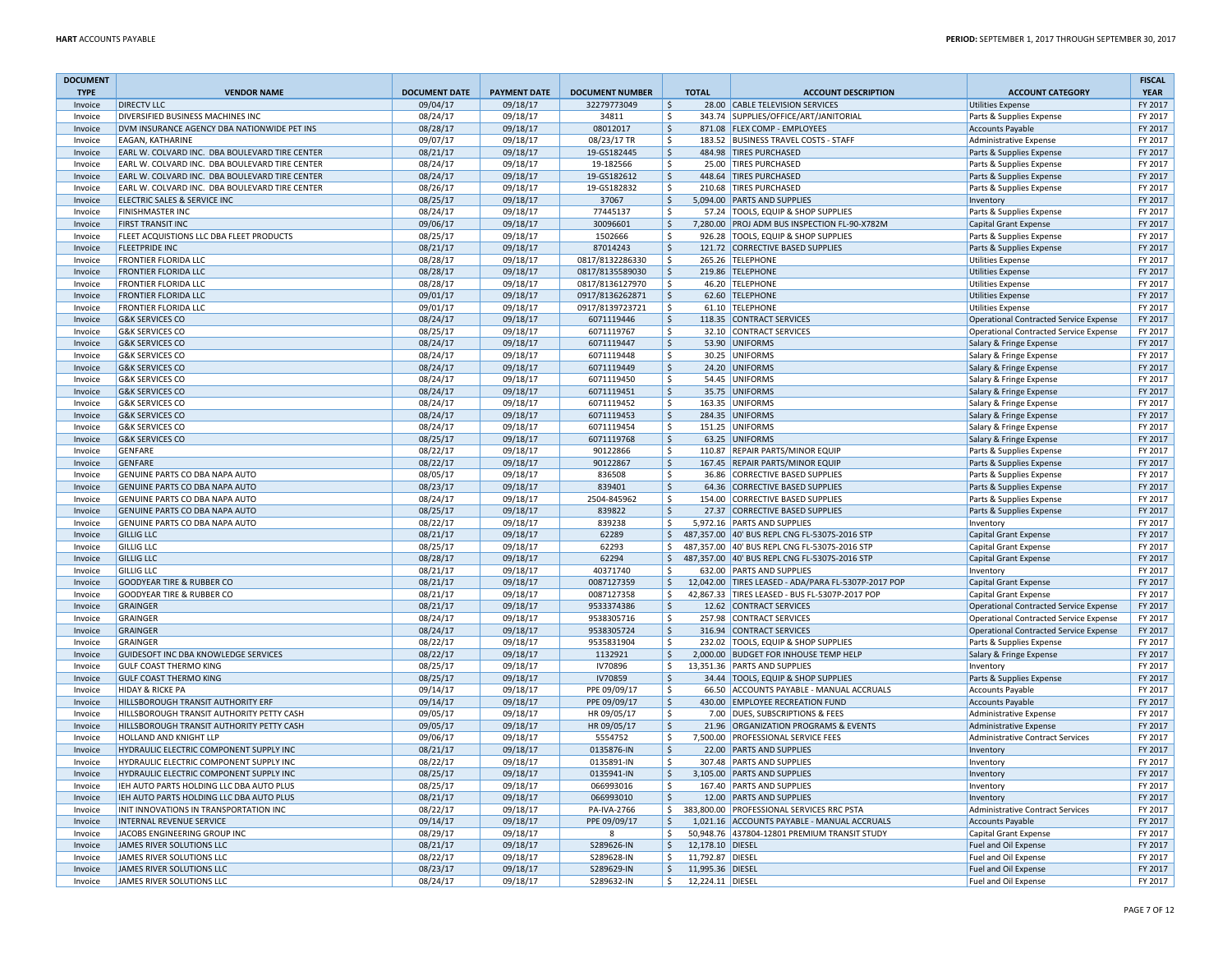| <b>DOCUMENT</b>    |                                                              |                      |                      |                              |                               |                  |                                                                                                |                                                                                                | <b>FISCAL</b>      |
|--------------------|--------------------------------------------------------------|----------------------|----------------------|------------------------------|-------------------------------|------------------|------------------------------------------------------------------------------------------------|------------------------------------------------------------------------------------------------|--------------------|
| <b>TYPE</b>        | <b>VENDOR NAME</b>                                           | <b>DOCUMENT DATE</b> | <b>PAYMENT DATE</b>  | <b>DOCUMENT NUMBER</b>       |                               | <b>TOTAL</b>     | <b>ACCOUNT DESCRIPTION</b>                                                                     | <b>ACCOUNT CATEGORY</b>                                                                        | <b>YEAR</b>        |
| Invoice            | <b>JAMES RIVER SOLUTIONS LLC</b>                             | 08/25/17             | 09/18/17             | S289633-IN                   | $\zeta$                       | 12,197.31 DIESEL |                                                                                                | Fuel and Oil Expense                                                                           | FY 2017            |
| Invoice            | JAMES RIVER SOLUTIONS LLC<br>JAMES RIVER SOLUTIONS LLC       | 08/21/17<br>08/22/17 | 09/18/17<br>09/18/17 | S289626-IN<br>S289628-IN     | \$                            |                  | 2,531.06 DIESEL & GAS EXCISE TAX<br>2,530.38 DIESEL & GAS EXCISE TAX                           | <b>Tax Expense</b>                                                                             | FY 2017<br>FY 2017 |
| Invoice            | JAMES RIVER SOLUTIONS LLC                                    |                      |                      |                              | \$<br>\$                      |                  | 2,531.41 DIESEL & GAS EXCISE TAX                                                               | <b>Tax Expense</b>                                                                             |                    |
| Invoice            | JAMES RIVER SOLUTIONS LLC                                    | 08/23/17<br>08/24/17 | 09/18/17<br>09/18/17 | S289629-IN<br>S289632-IN     | $\zeta$                       |                  | 2,528.32 DIESEL & GAS EXCISE TAX                                                               | <b>Tax Expense</b>                                                                             | FY 2017<br>FY 2017 |
| Invoice            | JAMES RIVER SOLUTIONS LLC                                    |                      |                      |                              | \$                            |                  | 2,527.99 DIESEL & GAS EXCISE TAX                                                               | <b>Tax Expense</b>                                                                             | FY 2017            |
| Invoice            |                                                              | 08/25/17             | 09/18/17             | S289633-IN                   |                               |                  |                                                                                                | <b>Tax Expense</b>                                                                             | FY 2017            |
| Invoice            | KENWORTH OF CENTRAL FLORIDA INC                              | 08/21/17             | 09/18/17<br>09/18/17 | CI82975                      | $\ddot{\varsigma}$            |                  | 2,741.13 PARTS AND SUPPLIES<br>1,715.52 PARTS AND SUPPLIES                                     | Inventory                                                                                      | FY 2017            |
| Invoice            | KENWORTH OF CENTRAL FLORIDA INC                              | 08/22/17<br>08/23/17 |                      | CI83075<br>CI83204           | S.                            |                  |                                                                                                | Inventory                                                                                      | FY 2017            |
| Invoice            | KENWORTH OF CENTRAL FLORIDA INC                              |                      | 09/18/17             |                              | $\ddot{\varsigma}$            |                  | 2,944.80 PARTS AND SUPPLIES                                                                    | Inventory                                                                                      |                    |
| Invoice<br>Invoice | KENWORTH OF CENTRAL FLORIDA INC<br>KIRKS AUTOMOTIVE INC      | 08/24/17             | 09/18/17             | CI83408<br>1008397           | $\ddot{\varsigma}$            |                  | 215.32 PARTS AND SUPPLIES<br>542.00 PARTS AND SUPPLIES                                         | Inventory                                                                                      | FY 2017<br>FY 2017 |
|                    |                                                              | 08/23/17             | 09/18/17             |                              | $\frac{1}{2}$                 |                  |                                                                                                | Inventory                                                                                      |                    |
| Invoice            | LAKE DOCTORS INC<br><b>MCGILL &amp; ASSOCIATES</b>           | 09/01/17<br>08/28/17 | 09/18/17<br>09/18/17 | 314537<br>17-1395            | $\ddot{\varsigma}$<br>$\zeta$ |                  | 125.00 CONTRACT SERVICES--ENVIRONMENTAL COMPLIANCE----<br>168.75 ARBITRATIONS/EMPLOYEE ACTIONS | Operational Contracted Service Expense                                                         | FY 2017<br>FY 2017 |
| Invoice            |                                                              |                      |                      |                              |                               |                  |                                                                                                | Administrative Contract Services                                                               |                    |
| Invoice            | MCGILL & ASSOCIATES                                          | 09/05/17             | 09/18/17             | 17-1437                      | \$                            |                  | 494.25 ARBITRATIONS/EMPLOYEE ACTIONS                                                           | Administrative Contract Services                                                               | FY 2017<br>FY 2017 |
| Invoice            | MD LIVE INC<br>MOBILE VENTURES LLC DBA IDEAL AUTOMOTIVE      | 09/01/17             | 09/18/17             | <b>IGH-HTA0008</b><br>560034 | $\ddot{\varsigma}$<br>\$      |                  | 2,324.00 PROFESSIONAL SERVICE FEES<br>500.00 CONTRACT SERVICES                                 | Administrative Contract Services                                                               | FY 2017            |
| Invoice            |                                                              | 08/22/17             | 09/18/17             |                              |                               |                  |                                                                                                | Operational Contracted Service Expense                                                         |                    |
| Invoice            | MOHAWK MANUFACTURING & SUPPLY CO                             | 08/21/17             | 09/18/17             | U013945                      | $\ddot{\varsigma}$            |                  | 245.99 PARTS AND SUPPLIES                                                                      | Inventory                                                                                      | FY 2017            |
| Invoice            | MOHAWK MANUFACTURING & SUPPLY CO                             | 08/21/17             | 09/18/17             | U013946                      | S.                            |                  | 438.80 PARTS AND SUPPLIES                                                                      | Inventory                                                                                      | FY 2017            |
| Invoice            | <b>NATIONAL DRIVE</b>                                        | 09/14/17             | 09/18/17             | PPE 09/09/17                 | $\ddot{\mathsf{S}}$           |                  | 4.00 TEAMSTER UNION DUES                                                                       | Accounts Payable                                                                               | FY 2017            |
| Invoice            | PENINSULA ENERGY SERVICES COMPANY INC D/B/A PESCO            | 09/12/17             | 09/18/17             | 0817-501873                  | $\ddot{\mathsf{S}}$           |                  | 34,978.63 COMPRESSED NATURAL GAS                                                               | Fuel and Oil Expense                                                                           | FY 2017            |
| Invoice            | PEOPLES GAS COMPANY                                          | 09/01/17             | 09/18/17             | 211012154079-0917            | ∣\$                           |                  | 13,832.14 COMPRESSED NATURAL GAS                                                               | Fuel and Oil Expense                                                                           | FY 2017            |
| Invoice            | PINELLAS SUNCOAST TRANSIT AUTHORITY<br>READYREFRESH          | 09/01/17             | 09/18/17             | 27520                        | \$                            |                  | 7,136.67 CONSULTANT FEES                                                                       | Self Insured General Liability Expense                                                         | FY 2017            |
| Invoice            |                                                              | 08/24/17             | 09/18/17             | 07H0008438467                | S.                            |                  | 1,122.02 CONTRACT SERVICES                                                                     | Operational Contracted Service Expense                                                         | FY 2017            |
| Invoice            | RICHARD P JOBLOVE, PA                                        | 09/14/17             | 09/18/17             | PPE 09/09/17                 | $\mathsf{S}$                  |                  | 125.00 ACCOUNTS PAYABLE - MANUAL ACCRUALS                                                      | Accounts Payable                                                                               | FY 2017            |
| Invoice            | <b>RUSH TRUCK CENTER</b>                                     | 07/14/17             | 09/18/17             | 3007083987                   | $\zeta$                       |                  | 30.00 CORRECTIVE BASED SUPPLIES                                                                | Parts & Supplies Expense                                                                       | FY 2017            |
| Invoice            | <b>RUSH TRUCK CENTER</b>                                     | 08/24/17             | 09/18/17             | 3007557892                   | \$                            |                  | 216.61 CORRECTIVE BASED SUPPLIES                                                               | Parts & Supplies Expense                                                                       | FY 2017            |
| Invoice            | <b>RUSH TRUCK CENTER</b><br>SEECLICKFIX INC                  | 08/24/17             | 09/18/17             | 3007550251                   | $\ddot{\varsigma}$            |                  | 21.60 PARTS AND SUPPLIES                                                                       | Inventory                                                                                      | FY 2017            |
| Invoice            |                                                              | 08/23/17             | 09/18/17             | 2016-1277                    | \$                            |                  | 5,000.00 COMPUTER SOFTWARE SVC. FEES<br>719.75 PARTS AND SUPPLIES                              | Operational Contracted Service Expense                                                         | FY 2017            |
| Invoice            | SOUTHEAST POWER SYSTEMS OF TAMPA INC                         | 08/21/17             | 09/18/17             | 23 16 48 28                  | $\ddot{\mathsf{S}}$           |                  |                                                                                                | Inventory                                                                                      | FY 2017            |
| Invoice            | SOUTHEAST POWER SYSTEMS OF TAMPA INC                         | 08/21/17             | 09/18/17             | 23 16 48 44                  | $\ddot{\mathsf{S}}$           |                  | 143.95 PARTS AND SUPPLIES                                                                      | Inventory                                                                                      | FY 2017            |
| Invoice            | <b>SUN GRAPHIC TECHNOLOGIES INC</b>                          | 08/23/17             | 09/18/17             | 102645                       | $\ddot{\varsigma}$            |                  | 976.28 MISC EXPENSES - COA/TDP<br>217.50 TOWING CHARGES                                        | Other Administrative Expenses                                                                  | FY 2017            |
| Invoice            | SUNSTATE WRECKER SERVICE INC<br>SUNSTATE WRECKER SERVICE INC | 08/21/17<br>08/21/17 | 09/18/17<br>09/18/17 | 170307<br>170308             | \$<br>$\zeta$                 |                  | 150.00 TOWING CHARGES                                                                          | Operational Contracted Service Expense                                                         | FY 2017<br>FY 2017 |
| Invoice            | SUNSTATE WRECKER SERVICE INC                                 | 08/21/17             | 09/18/17             | 170379                       | $\ddot{\mathsf{S}}$           |                  | 337.50 TOWING CHARGES                                                                          | <b>Operational Contracted Service Expense</b><br><b>Operational Contracted Service Expense</b> | FY 2017            |
| Invoice<br>Invoice | SUNSTATE WRECKER SERVICE INC                                 | 08/23/17             | 09/18/17             | 169168                       | $\mathsf{S}$                  |                  | 150.00 TOWING CHARGES                                                                          | <b>Operational Contracted Service Expense</b>                                                  | FY 2017            |
| Invoice            | SUNSTATE WRECKER SERVICE INC                                 | 08/23/17             | 09/18/17             | 170650                       | \$                            |                  | 300.00 TOWING CHARGES                                                                          | Operational Contracted Service Expense                                                         | FY 2017            |
|                    | <b>SUNSTATE WRECKER SERVICE INC</b>                          | 08/23/17             | 09/18/17             | 170653                       | $\ddot{\varsigma}$            |                  | 337.50 TOWING CHARGES                                                                          |                                                                                                | FY 2017            |
| Invoice<br>Invoice | SUNSTATE WRECKER SERVICE INC                                 | 08/25/17             | 09/18/17             | 170657                       | $\ddot{\varsigma}$            |                  | 300.00 TOWING CHARGES                                                                          | Operational Contracted Service Expense<br>Operational Contracted Service Expense               | FY 2017            |
| Invoice            | TAMPA ARMATURE WORKS INC DBA TAW TAMPA                       | 08/22/17             | 09/18/17             | 26119688                     | $\ddot{\varsigma}$            |                  | 159.20 CONTRACT SERVICES                                                                       | Operational Contracted Service Expense                                                         | FY 2017            |
| Invoice            | TAMPA ARMATURE WORKS INC DBA TAW TAMPA                       | 08/22/17             | 09/18/17             | 26119689                     | $\ddot{\mathsf{S}}$           |                  | 200.00 CONTRACT SERVICES                                                                       | <b>Operational Contracted Service Expense</b>                                                  | FY 2017            |
| Invoice            | TAMPA ARMATURE WORKS INC DBA TAW TAMPA                       | 08/22/17             | 09/18/17             | 26119695                     | $\ddot{\varsigma}$            |                  | 559.00 CONTRACT SERVICES                                                                       | Operational Contracted Service Expense                                                         | FY 2017            |
| Invoice            | TAMPA ARMATURE WORKS INC DBA TAW TAMPA                       | 08/22/17             | 09/18/17             | 26119696                     | \$                            |                  | 144.00 CONTRACT SERVICES                                                                       | Operational Contracted Service Expense                                                         | FY 2017            |
| Invoice            | TAMPA BAY FEDERAL CREDIT UNION                               | 09/14/17             | 09/18/17             | PPE 09/09/17                 | $\zeta$                       |                  | 584.97 ACCOUNTS PAYABLE - MANUAL ACCRUALS                                                      | <b>Accounts Payable</b>                                                                        | FY 2017            |
| Invoice            | TAMPA ELECTRIC COMPANY                                       | 08/29/17             | 09/18/17             | 211012156538-0817            | \$                            |                  | 21.79 ELECTRICITY                                                                              | <b>Utilities Expense</b>                                                                       | FY 2017            |
| Invoice            | TAMPA ELECTRIC COMPANY                                       | 09/01/17             | 09/18/17             | 211000476575-0917            | $\zeta$                       |                  | 22.60 ELECTRICITY                                                                              | <b>Utilities Expense</b>                                                                       | FY 2017            |
| Invoice            | TAMPA ELECTRIC COMPANY                                       | 09/01/17             | 09/18/17             | 211012083310-0917            | \$                            |                  | 39.23 ELECTRICITY                                                                              | <b>Utilities Expense</b>                                                                       | FY 2017            |
| Invoice            | <b>TAMPA ELECTRIC COMPANY</b>                                | 09/01/17             | 09/18/17             | 211012083575-0917            | ∣\$                           |                  | 41.43 ELECTRICITY                                                                              | Utilities Expense                                                                              | FY 2017            |
| Invoice            | TAMPA ELECTRIC COMPANY                                       | 09/05/17             | 09/18/17             | 211001823031-0917            | -Ś                            |                  | 2,407.21 ELECTRICITY                                                                           | Utilities Expense                                                                              | FY 2017            |
| Invoice            | TAMPA ELECTRIC COMPANY                                       | 09/05/17             | 09/18/17             | 211012083807-0917            | $\zeta$                       |                  | 59.08 ELECTRICITY                                                                              | <b>Utilities Expense</b>                                                                       | FY 2017            |
| Invoice            | TAMPA ELECTRIC COMPANY                                       | 09/05/17             | 09/18/17             | 211012084060-0917            | $\ddot{\varsigma}$            |                  | 44.04 ELECTRICITY                                                                              | <b>Utilities Expense</b>                                                                       | FY 2017            |
| Invoice            | TAMPA ELECTRIC COMPANY                                       | 09/05/17             | 09/18/17             | 211012084367-0917            | $\zeta$                       |                  | 44.14 ELECTRICITY                                                                              | <b>Utilities Expense</b>                                                                       | FY 2017            |
| Invoice            | <b>TAMPA ELECTRIC COMPANY</b>                                | 09/05/17             | 09/18/17             | 211012084607-0917            | $\ddot{\varsigma}$            |                  | 21.79 ELECTRICITY                                                                              | <b>Utilities Expense</b>                                                                       | FY 2017            |
| Invoice            | <b>TAMPA ELECTRIC COMPANY</b>                                | 09/05/17             | 09/18/17             | 211012084870-0917            | \$                            |                  | 35.32 ELECTRICITY                                                                              | Utilities Expense                                                                              | FY 2017            |
| Invoice            | <b>TAMPA ELECTRIC COMPANY</b>                                | 09/05/17             | 09/18/17             | 211012085133-0917            | \$                            |                  | 26.98 ELECTRICITY                                                                              | <b>Utilities Expense</b>                                                                       | FY 2017            |
| Invoice            | TAMPA ELECTRIC COMPANY                                       | 09/05/17             | 09/18/17             | 211012085398-0917            | $\ddot{\mathsf{S}}$           |                  | 60.48 ELECTRICITY                                                                              | <b>Utilities Expense</b>                                                                       | FY 2017            |
| Invoice            | TAMPA ELECTRIC COMPANY                                       | 09/05/17             | 09/18/17             | 211012085687-0917            | S.                            |                  | 78.32 ELECTRICITY                                                                              | <b>Utilities Expense</b>                                                                       | FY 2017            |
| Invoice            | TAMPA ELECTRIC COMPANY                                       | 09/05/17             | 09/18/17             | 211012086024-0917            | $\ddot{\varsigma}$            |                  | 63.28 ELECTRICITY                                                                              | Utilities Expense                                                                              | FY 2017            |
| Invoice            | TAMPA ELECTRIC COMPANY                                       | 09/05/17             | 09/18/17             | 211012086396-0917            | S.                            |                  | 66.80 ELECTRICITY                                                                              | Utilities Expense                                                                              | FY 2017            |
| Invoice            | TAMPA ELECTRIC COMPANY                                       | 09/05/17             | 09/18/17             | 211012086628-0917            | $\zeta$                       |                  | 62.37 ELECTRICITY                                                                              | <b>Utilities Expense</b>                                                                       | FY 2017            |
| Invoice            | TAMPA ELECTRIC COMPANY                                       | 09/05/17             | 09/18/17             | 211012086966-0917            | $\ddot{\varsigma}$            |                  | 176.35 ELECTRICITY                                                                             | <b>Utilities Expense</b>                                                                       | FY 2017            |
| Invoice            | TAMPA ELECTRIC COMPANY                                       | 09/05/17             | 09/18/17             | 211012087196-0917            | \$                            |                  | 2,664.94 ELECTRICITY                                                                           | <b>Utilities Expense</b>                                                                       | FY 2017            |
|                    | <b>TAMPA ELECTRIC COMPANY</b>                                | 09/05/17             | 09/18/17             | 211012087485-0917            | $\ddot{\varsigma}$            |                  | 2.451.95 ELECTRICITY                                                                           |                                                                                                | FY 2017            |
| Invoice<br>Invoice | TAMPA ELECTRIC COMPANY                                       | 09/05/17             | 09/18/17             | 211012087667-0917            | \$                            |                  | 68.01 ELECTRICITY                                                                              | <b>Utilities Expense</b><br><b>Utilities Expense</b>                                           | FY 2017            |
| Invoice            | <b>TAMPA ELECTRIC COMPANY</b>                                | 09/05/17             | 09/18/17             | 211012087923-0917            | \$                            |                  | 38.43 ELECTRICITY                                                                              | <b>Utilities Expense</b>                                                                       | FY 2017            |
| Invoice            | <b>TAMPA ELECTRIC COMPANY</b>                                | 09/05/17             | 09/18/17             | 211012088145-0917            | $\ddot{\mathsf{S}}$           |                  | 169.44 ELECTRICITY                                                                             | <b>Utilities Expense</b>                                                                       | FY 2017            |
| Invoice            | <b>TAMPA ELECTRIC COMPANY</b>                                | 09/05/17             | 09/18/17             | 211012088376-0917            | l \$                          |                  | 38.34 ELECTRICITY                                                                              | <b>Utilities Expense</b>                                                                       | FY 2017            |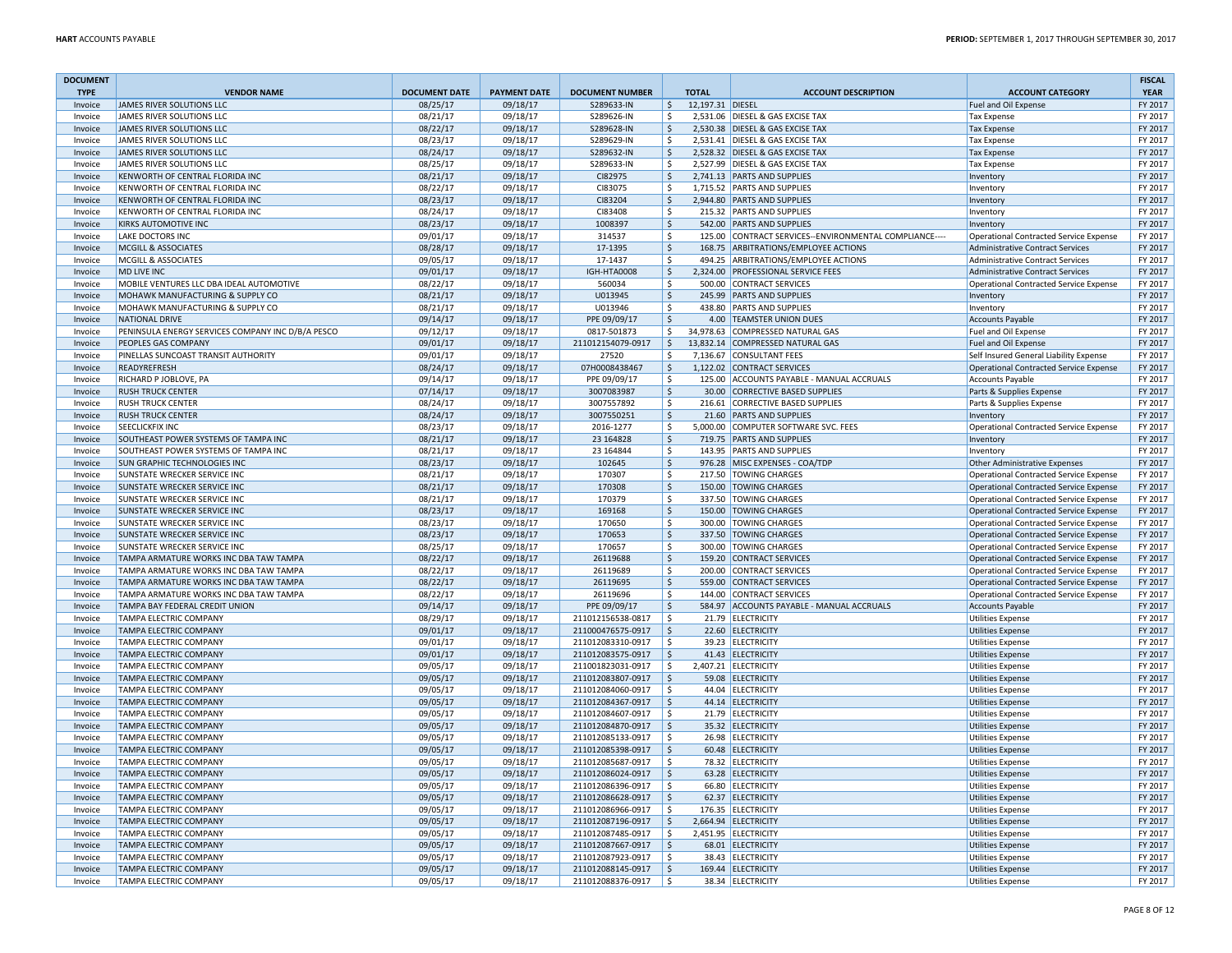| <b>DOCUMENT</b>    |                                                                         |                      |                      |                                        |                           |              |                                                                                            |                                                      | <b>FISCAL</b>      |
|--------------------|-------------------------------------------------------------------------|----------------------|----------------------|----------------------------------------|---------------------------|--------------|--------------------------------------------------------------------------------------------|------------------------------------------------------|--------------------|
| <b>TYPE</b>        | <b>VENDOR NAME</b>                                                      | <b>DOCUMENT DATE</b> | <b>PAYMENT DATE</b>  | <b>DOCUMENT NUMBER</b>                 |                           | <b>TOTAL</b> | <b>ACCOUNT DESCRIPTION</b>                                                                 | <b>ACCOUNT CATEGORY</b>                              | <b>YEAR</b>        |
| Invoice            | <b>TAMPA ELECTRIC COMPANY</b>                                           | 09/05/17             | 09/18/17             | 211012088657-0917                      | S,                        |              | 270.98 ELECTRICITY                                                                         | <b>Utilities Expense</b>                             | FY 2017            |
| Invoice<br>Invoice | TAMPA ELECTRIC COMPANY<br><b>TAMPA ELECTRIC COMPANY</b>                 | 09/06/17             | 09/18/17<br>09/18/17 | 211012088913-0917                      | l \$                      |              | 5,551.78 ELECTRICITY                                                                       | <b>Utilities Expense</b>                             | FY 2017<br>FY 2017 |
|                    |                                                                         | 09/06/17             | 09/18/17             | 211012089184-0917                      | S,<br><sup>s</sup>        |              | 61.68 ELECTRICITY                                                                          | <b>Utilities Expense</b>                             | FY 2017            |
| Invoice<br>Invoice | TAMPA ELECTRIC COMPANY<br>TAMPA ELECTRIC COMPANY                        | 09/06/17<br>09/06/17 | 09/18/17             | 211012089465-0917<br>211012089754-0917 | \$                        |              | 64.89 ELECTRICITY<br>70.41 ELECTRICITY                                                     | <b>Utilities Expense</b><br><b>Utilities Expense</b> | FY 2017            |
|                    | TAMPA ELECTRIC COMPANY                                                  |                      | 09/18/17             |                                        | \$                        |              | 61.19 ELECTRICITY                                                                          |                                                      | FY 2017            |
| Invoice<br>Invoice | TAMPA ELECTRIC COMPANY                                                  | 09/06/17<br>09/06/17 | 09/18/17             | 211012150069-0917<br>211012150341-0917 | l\$                       |              | 35.32 ELECTRICITY                                                                          | Utilities Expense<br><b>Utilities Expense</b>        | FY 2017            |
|                    | TAMPA ELECTRIC COMPANY                                                  |                      |                      |                                        | l \$                      |              | 38.34 ELECTRICITY                                                                          |                                                      | FY 2017            |
| Invoice            |                                                                         | 09/06/17             | 09/18/17<br>09/18/17 | 211012150622-0917                      |                           |              |                                                                                            | <b>Utilities Expense</b>                             | FY 2017            |
| Invoice            | TAMPA HISTORIC STREETCAR INC (THS)                                      | 09/08/17             | 09/18/17             | HART INV#171<br>PPE 09/09/17           | $\zeta$                   |              | 52,884.54 A/R GRANTS - LOCAL                                                               | <b>Accounts Receivable</b>                           | FY 2017            |
| Invoice            | <b>TEAMSTERS LOCAL 79</b><br>TRANSDEV SERVICES INC                      | 09/14/17             | 09/18/17             | 0010                                   | S.                        |              | 2,236.00 TEAMSTER UNION DUES<br>13,895.00 OPER FIRST/LAST MILE 438839-18401 50s DR Non-NTD | <b>Accounts Payable</b>                              | FY 2017            |
| Invoice            |                                                                         | 09/01/17             |                      |                                        | \$                        |              |                                                                                            | Capital Grant Expense                                |                    |
| Invoice<br>Invoice | TRANSIT SOLUTIONS, LLC / JOHN E. WHITE                                  | 08/21/17             | 09/18/17<br>09/18/17 | 93831<br>93830                         | $\ddot{\varsigma}$<br>l\$ |              | 933.63 PARTS AND SUPPLIES<br>750.00 TOOLS, EQUIP & SHOP SUPPLIES                           | Inventory                                            | FY 2017<br>FY 2017 |
|                    | TRANSIT SOLUTIONS, LLC / JOHN E. WHITE                                  | 08/21/17             |                      |                                        |                           |              |                                                                                            | Parts & Supplies Expense                             |                    |
| Invoice            | UNITED DATA TECHNOLOGIES INC                                            | 08/03/17             | 09/18/17             | 0500155791                             | \$                        |              | 413,827.22 ACQ ADP HARDWARE WIRELESS PARATRANSIT FY2016 POP                                | <b>Capital Grant Expense</b>                         | FY 2017            |
| Invoice            | UNITED DATA TECHNOLOGIES INC                                            | 08/14/17             | 09/18/17<br>09/18/17 | 0500164722                             | \$                        |              | 264,824.00 ACQ COMPUTER I.T. INFRASTRUCT CORE FY2016 POP                                   | <b>Capital Grant Expense</b>                         | FY 2017            |
| Invoice            | UNITED WAY OF TAMPA BAY, INC.                                           | 09/14/17             | 09/18/17             | PPE 09/09/17<br>PPE 09/09/17           | $\ddot{\varsigma}$        |              | 107.00 UNITED WAY FUND - EMPLOYEES                                                         | Accounts Payable                                     | FY 2017<br>FY 2017 |
| Invoice            | US DEPT OF EDUCATION NATIONAL PAYMENT CENTER<br><b>VERIZON WIRELESS</b> | 09/14/17             |                      |                                        | l\$                       |              | 190.79 ACCOUNTS PAYABLE - OTHER<br>31.895.65 CELL PHONES                                   | <b>Accounts Payable</b>                              |                    |
| Invoice            |                                                                         | 08/23/17             | 09/18/17             | 9791572324                             | \$                        |              |                                                                                            | <b>Utilities Expense</b>                             | FY 2017            |
| Invoice            | <b>WESTMATIC CORPORATION</b>                                            | 08/25/17             | 09/18/17             | 5196                                   | $\ddot{\mathsf{S}}$       |              | 270.50 CONDITION BASED MAINT SERVICE                                                       | <b>Administrative Contract Services</b>              | FY 2017            |
| Invoice            | A JANITORS CLOSET INC                                                   | 08/31/17             | 09/25/17             | 708092<br>2544422                      | \$                        |              | 31.84 TOOLS, EQUIP & SHOP SUPPLIES<br>134.75 PARTS AND SUPPLIES                            | Parts & Supplies Expense                             | FY 2017<br>FY 2017 |
| Invoice            | ABC BUS, INC.                                                           | 08/31/17             | 09/25/17             |                                        | ∣\$                       |              |                                                                                            | Inventory                                            |                    |
| Invoice            | <b>ACCURATE LAMINATING</b>                                              | 08/28/17             | 09/25/17             | 76629                                  | l\$                       |              | 328.50 MISC EXPENSES - COA/TDP                                                             | Other Administrative Expenses                        | FY 2017            |
| Invoice            | <b>ACCURATE LAMINATING</b>                                              | 09/01/17             | 09/25/17             | 76677                                  | $\vert$ \$                |              | 365.00 MISC EXPENSES - COA/TDP                                                             | Other Administrative Expenses                        | FY 2017            |
| Invoice            | ADVENTIST HEALTH SYSTEM SUNBELT INC DBA FLORIDA HOSPITAL                | 09/01/17             | 09/25/17             | 116541                                 | $\ddot{\mathsf{S}}$       |              | 462.00 DOT PHYSICAL                                                                        | Administrative Contract Services                     | FY 2017            |
| Invoice            | ADVENTIST HEALTH SYSTEM SUNBELT INC DBA FLORIDA HOSPITAL                | 09/01/17             | 09/25/17             | 116556                                 | ∣\$                       |              | 900.00 DOT PHYSICAL                                                                        | <b>Administrative Contract Services</b>              | FY 2017            |
| Invoice            | ADVENTIST HEALTH SYSTEM SUNBELT INC DBA FLORIDA HOSPITAL                | 09/01/17             | 09/25/17             | 116542                                 | $\ddot{\mathsf{S}}$       |              | 430.00 DRUG & ALCOHOL SCREENING FEES                                                       | Administrative Contract Services                     | FY 2017            |
| Invoice            | <b>AIRGAS INC</b>                                                       | 08/31/17             | 09/25/17             | 9947313308                             | \$                        |              | 218.50 TOOLS, EQUIP & SHOP SUPPLIES                                                        | Parts & Supplies Expense                             | FY 2017            |
| Invoice            | <b>AIRGAS INC</b>                                                       | 08/31/17             | 09/25/17             | 9947313309                             | ۱\$                       |              | 104.08 TOOLS, EQUIP & SHOP SUPPLIES                                                        | Parts & Supplies Expense                             | FY 2017            |
| Invoice            | AMAZON HOSE & RUBBER CO.                                                | 08/30/17             | 09/25/17             | 235335-00                              | $\mathsf{S}$              |              | 567.82 CORRECTIVE BASED SUPPLIES                                                           | Parts & Supplies Expense                             | FY 2017            |
| Invoice            | AMAZON HOSE & RUBBER CO.                                                | 08/29/17             | 09/25/17             | 230386-00                              | -Ś                        |              | 436.75 TOOLS, EQUIP & SHOP SUPPLIES                                                        | Parts & Supplies Expense                             | FY 2017            |
| Invoice            | <b>ANCO SUPERIOR INC</b>                                                | 08/30/17             | 09/25/17             | 93840                                  | $\ddot{\mathsf{S}}$       |              | 2.370.00 PARTS AND SUPPLIES                                                                | Inventory                                            | FY 2017            |
| Invoice            | <b>ARCHIVE CORPORATION</b>                                              | 09/01/17             | 09/25/17             | 0135371                                | l\$                       |              | 806.70 CONTRACT SERVICES                                                                   | Operational Contracted Service Expense               | FY 2017            |
| Invoice            | <b>ARCHIVE CORPORATION</b>                                              | 09/01/17             | 09/25/17             | 0135547                                | S.                        |              | 864.63 PROFESSIONAL SERVICE FEES                                                           | <b>Administrative Contract Services</b>              | FY 2017            |
| Invoice            | <b>AUTONATION SSC</b>                                                   | 08/29/17             | 09/25/17             | 7545663                                | ۱\$                       |              | 98.20 CORRECTIVE BASED SUPPLIES                                                            | Parts & Supplies Expense                             | FY 2017            |
| Invoice            | <b>AUTONATION SSC</b>                                                   | 09/01/17             | 09/25/17             | 7549755                                | ∣\$                       |              | 185.60 PARTS AND SUPPLIES                                                                  | Inventory                                            | FY 2017            |
| Invoice            | <b>BAKER DISTRIBUTING CO</b>                                            | 08/31/17             | 09/25/17             | U108681                                | S.                        |              | 326.23 FACILITY REPAIRS & MAINTENANCE                                                      | Operational Contracted Service Expense               | FY 2017            |
| Invoice            | BECKER COMMUNICATIONS INC DBA BCI INTERGRATED SOL                       | 08/31/17             | 09/25/17             | 29857                                  | S,                        |              | 4,425.78 OPERATING CONTINGENCY                                                             | Other Administrative Expenses                        | FY 2017            |
| Invoice            | BOARD OF COUNTY COMMISSIONERS HTV                                       | 09/18/17             | 09/25/17             | HART170918                             | l\$                       |              | 410.08 PRODUCTION COST - DIRECT MEDIA                                                      | Community Relations & Marketing Expense              | FY 2017            |
| Invoice            | <b>BRANDON FORD</b>                                                     | 08/28/17             | 09/25/17             | 090370                                 | l \$                      |              | 168.50 CORRECTIVE BASED SUPPLIES                                                           | Parts & Supplies Expense                             | FY 2017            |
| Invoice            | <b>BRANDON FORD</b>                                                     | 08/30/17             | 09/25/17             | 655135                                 | \$                        |              | 170.00 PARTS AND SUPPLIES                                                                  | Inventory                                            | FY 2017            |
| Invoice            | <b>BYTEMARK INC</b>                                                     | 08/31/17             | 09/25/17             | 1854                                   | $\ddot{\varsigma}$        |              | 593.94 BANKING FEES REGIONAL FAREBOX                                                       | Administrative Expense                               | FY 2017            |
| Invoice            | <b>BYTEMARK INC</b>                                                     | 09/01/17             | 09/25/17             | 1846                                   | ۱\$                       |              | 230.35 BANKING FEES REGIONAL FAREBOX                                                       | Administrative Expense                               | FY 2017            |
| Invoice            | CAMARO PARENT LLC DBA CAREERBUILDER EMPLOYMENT SCREENING LL             | 08/31/17             | 09/25/17             | AUR1037284                             | S.                        |              | 224.20 EMPLOYMENT PROCESS SERVICES                                                         | <b>Administrative Contract Services</b>              | FY 2017            |
| Invoice            | CAMBRIDGE SYSTEMATICS INC                                               | 08/28/17             | 09/25/17             | 150078-17                              | l\$                       |              | 4,240.64 CONSULTANT FEES                                                                   | <b>Administrative Contract Services</b>              | FY 2017            |
| Invoice            | <b>CATAPULT SYSTEMS LLC</b>                                             | 09/01/17             | 09/25/17             | C068099                                | l \$                      |              | 6,000.00 COMPUTER SOFTWARE SVC. FEES                                                       | <b>Operational Contracted Service Expense</b>        | FY 2017            |
| Invoice            | CHARTER COMMUNICATIONS INC DBA SPECTRUM                                 | 09/09/17             | 09/25/17             | 042451601090917                        | l\$                       |              | 110.03 CABLE TELEVISION SERVICES                                                           | <b>Utilities Expense</b>                             | FY 2017            |
| Invoice            | CIGNA BEHAVIORAL HEALTH                                                 | 08/15/17             | 09/25/17             | 53854                                  | S,                        |              | 1,155.00 COUNSELING SERVICES                                                               | Administrative Contract Services                     | FY 2017            |
| Invoice            | <b>CISCO SYSTEMS INC</b>                                                | 08/27/17             | 09/25/17             | 7324390                                | l \$                      |              | 361.00 WEB HOSTING SERVICES                                                                | Operational Contracted Service Expense               | FY 2017            |
| Invoice            | CITY OF TAMPA UTILITIES                                                 | 09/13/17             | 09/25/17             | 0917/0051261                           | $\vert$ \$                |              | 4.95 WATER, SEWER & GARBAGE                                                                | <b>Utilities Expense</b>                             | FY 2017            |
| Invoice            | CITY OF TAMPA UTILITIES                                                 | 09/13/17             | 09/25/17             | 0917/0051369-2                         | $\zeta$                   |              | 50.83 WATER, SEWER & GARBAGE                                                               | <b>Utilities Expense</b>                             | FY 2017            |
| Invoice            | <b>CITY OF TAMPA UTILITIES</b>                                          | 09/13/17             | 09/25/17             | 0917/0051487                           | \$                        |              | 8.25 WATER, SEWER & GARBAGE                                                                | <b>Utilities Expense</b>                             | FY 2017            |
| Invoice            | CITY OF TAMPA UTILITIES                                                 | 09/13/17             | 09/25/17             | 0917/0307517-1                         | \$                        |              | 1,690.14 WATER, SEWER & GARBAGE                                                            | <b>Utilities Expense</b>                             | FY 2017            |
| Invoice            | <b>CITY OF TAMPA UTILITIES</b>                                          | 09/13/17             | 09/25/17             | 0917/0307517-2                         | l\$                       |              | 4.95 WATER, SEWER & GARBAGE                                                                | <b>Utilities Expense</b>                             | FY 2017            |
| Invoice            | CITY OF TAMPA UTILITIES                                                 | 09/13/17             | 09/25/17             | 0917/0307517-3                         | \$                        |              | 964.08 WATER, SEWER & GARBAGE                                                              | <b>Utilities Expense</b>                             | FY 2017            |
| Invoice            | CITY OF TAMPA UTILITIES                                                 | 09/13/17             | 09/25/17             | 0917/0314931                           | $\ddot{\mathsf{S}}$       |              | 273.23 WATER, SEWER & GARBAGE                                                              | <b>Utilities Expense</b>                             | FY 2017            |
| Invoice            | CITY OF TAMPA UTILITIES                                                 | 09/13/17             | 09/25/17             | 0917/0326315                           | \$                        |              | 7.50 WATER, SEWER & GARBAGE                                                                | <b>Utilities Expense</b>                             | FY 2017            |
| Invoice            | <b>CITY OF TAMPA UTILITIES</b>                                          | 09/15/17             | 09/25/17             | 0917/0390311                           | S,                        |              | 1,258.62 WATER, SEWER & GARBAGE                                                            | <b>Utilities Expense</b>                             | FY 2017            |
| Invoice            | <b>CLASS C SOLUTIONS GROUF</b>                                          | 08/28/17             | 09/25/17             | 1451733001                             | l\$                       |              | 237.98 CORRECTIVE BASED SUPPLIES                                                           | Parts & Supplies Expense                             | FY 2017            |
| Invoice            | <b>CLASS C SOLUTIONS GROUP</b>                                          | 08/28/17             | 09/25/17             | 1455934001                             | S,                        |              | 237.98 CORRECTIVE BASED SUPPLIES                                                           | Parts & Supplies Expense                             | FY 2017            |
| Invoice            | <b>CLASS C SOLUTIONS GROUP</b>                                          | 08/28/17             | 09/25/17             | 1459270001                             | S,                        |              | 237.98 CORRECTIVE BASED SUPPLIES                                                           | Parts & Supplies Expense                             | FY 2017            |
| Invoice            | <b>CLASS C SOLUTIONS GROUP</b>                                          | 08/29/17             | 09/25/17             | 1427966001                             | $\ddot{\varsigma}$        |              | 237.98 CORRECTIVE BASED SUPPLIES                                                           | Parts & Supplies Expense                             | FY 2017            |
| Invoice            | <b>CLASS C SOLUTIONS GROUP</b>                                          | 08/30/17             | 09/25/17             | 1400497001                             | $\ddot{\varsigma}$        |              | 237.98 CORRECTIVE BASED SUPPLIES                                                           | Parts & Supplies Expense                             | FY 2017            |
| Invoice            | <b>CLASS C SOLUTIONS GROUP</b>                                          | 08/31/17             | 09/25/17             | 1486325001                             | l \$                      |              | 214.72 CORRECTIVE BASED SUPPLIES                                                           | Parts & Supplies Expense                             | FY 2017            |
| Invoice            | <b>CLASS C SOLUTIONS GROUP</b>                                          | 08/31/17             | 09/25/17             | 1486470001                             | l \$                      |              | 497.92 CORRECTIVE BASED SUPPLIES                                                           | Parts & Supplies Expense                             | FY 2017            |
| Invoice            | <b>CLASS C SOLUTIONS GROUP</b>                                          | 08/31/17             | 09/25/17             | 1486511001                             | $\vert$ \$                |              | 334.25 CORRECTIVE BASED SUPPLIES                                                           | Parts & Supplies Expense                             | FY 2017            |
| Invoice            | <b>CONTRACTORS ENTERPRISES INC</b>                                      | 08/29/17             | 09/25/17             | 719-2017                               | l\$                       |              | 3,131.45 CONTRACT SERVICES                                                                 | Operational Contracted Service Expense               | FY 2017            |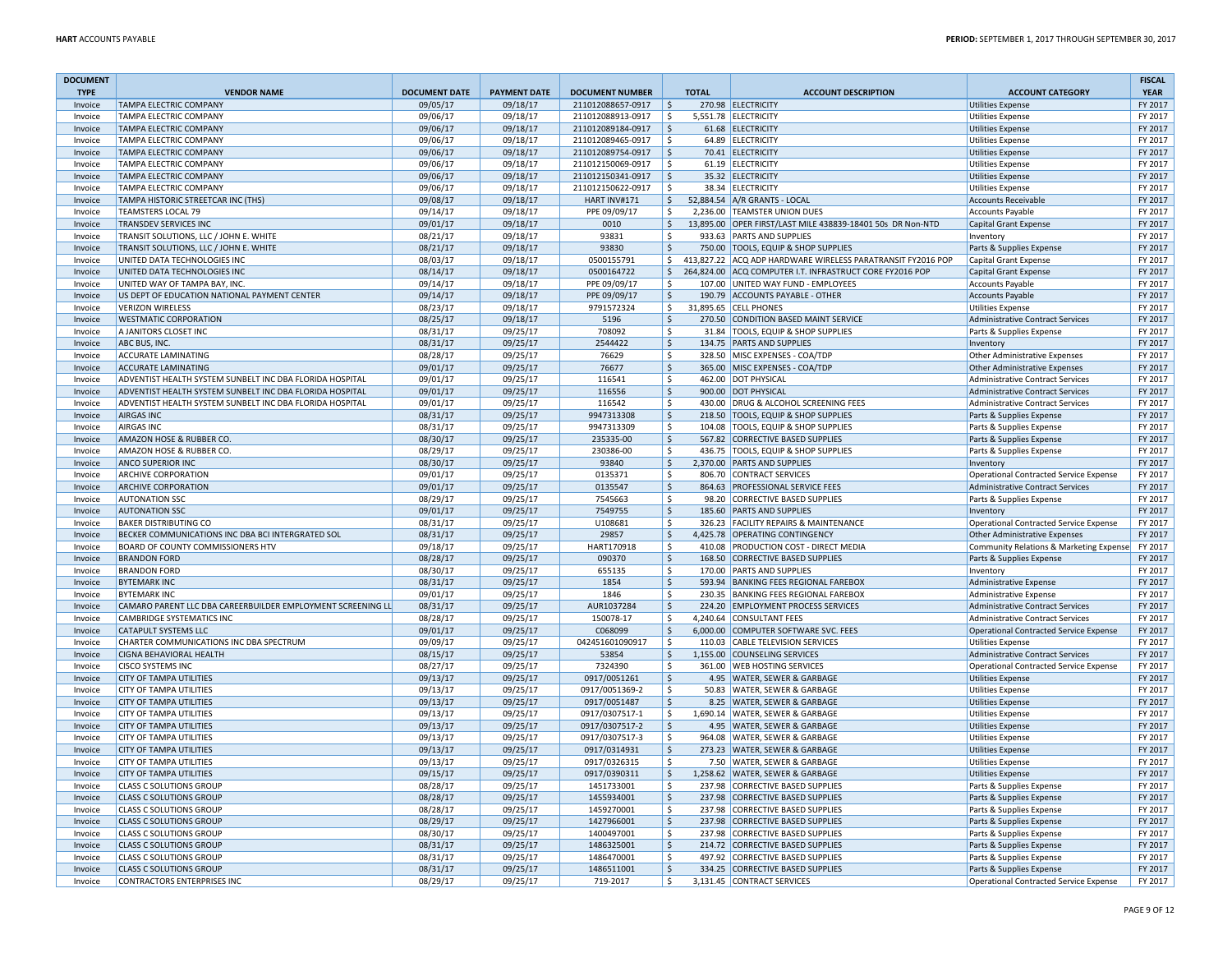| <b>DOCUMENT</b> |                                              |                      |                     |                        |                    |                  |                                      |                                               | <b>FISCAL</b> |
|-----------------|----------------------------------------------|----------------------|---------------------|------------------------|--------------------|------------------|--------------------------------------|-----------------------------------------------|---------------|
| <b>TYPE</b>     | <b>VENDOR NAME</b>                           | <b>DOCUMENT DATE</b> | <b>PAYMENT DATE</b> | <b>DOCUMENT NUMBER</b> |                    | <b>TOTAL</b>     | <b>ACCOUNT DESCRIPTION</b>           | <b>ACCOUNT CATEGORY</b>                       | <b>YEAR</b>   |
| Invoice         | CREATIVE BUS SALES, INC D/B/A TRANSIT PLUS   | 08/29/17             | 09/25/17            | 6022847                | \$                 |                  | 897.97 CORRECTIVE BASED SUPPLIES     | Parts & Supplies Expense                      | FY 2017       |
| Invoice         | CRUMPTON WELDING SUPPLY INC                  | 08/28/17             | 09/25/17            | 01041305               | \$                 |                  | 75.25 TOOLS, EQUIP & SHOP SUPPLIES   | Parts & Supplies Expense                      | FY 2017       |
| Invoice         | <b>CUMMINS INC</b>                           | 08/15/17             | 09/25/17            | 011-99458              | \$                 |                  | 13,895.29 CORRECTIVE BASED SUPPLIES  | Parts & Supplies Expense                      | FY 2017       |
| Invoice         | <b>CUMMINS INC</b>                           | 08/29/17             | 09/25/17            | 011-340                | \$                 |                  | 124.20 CORRECTIVE BASED SUPPLIES     | Parts & Supplies Expense                      | FY 2017       |
| Invoice         | DADE PAPER AND BAG LLC                       | 09/01/17             | 09/25/17            | 11696585               | \$                 |                  | 431.20 CHEMICALS, CLEANERS & EQUIP   | Parts & Supplies Expense                      | FY 2017       |
| Invoice         | <b>DESIGNLAB INC</b>                         | 08/31/17             | 09/25/17            | 220763                 | \$                 |                  | 7.050.08 UNIFORMS                    | Salary & Fringe Expense                       | FY 2017       |
| Invoice         | DIVERSIFIED COMMUNICATIONS D/B/A IOFM        | 08/30/17             | 09/25/17            | <b>IOFM98686</b>       | \$                 |                  | 695.00 DUES, SUBSCRIPTIONS & FEES    | Administrative Expense                        | FY 2017       |
| Invoice         | <b>FEDERAL EXPRESS CORP</b>                  | 09/12/17             | 09/25/17            | 5-927-15550            | \$                 |                  | 10.28 POSTAGE                        | Other Administrative Expenses                 | FY 2017       |
| Invoice         | <b>FEDERAL EXPRESS CORP</b>                  | 09/19/17             | 09/25/17            | 5-933-68580            | \$                 |                  | 9.21 POSTAGE                         | Other Administrative Expenses                 | FY 2017       |
| Invoice         | FIDELITY NATIONAL INFORMATION SERVICES, INC. | 09/06/17             | 09/25/17            | 34419683               | \$                 |                  | 993.20 BANKING FEES                  | Administrative Expense                        | FY 2017       |
| Invoice         | <b>FINISHMASTER INC</b>                      | 08/30/17             | 09/25/17            | 77486927               | \$                 |                  | 28.56 TOOLS, EQUIP & SHOP SUPPLIES   | Parts & Supplies Expense                      | FY 2017       |
| Invoice         | FLEET ACQUISTIONS LLC DBA FLEET PRODUCTS     | 08/31/17             | 09/25/17            | 1504269                | \$                 |                  | 253.92 TOOLS, EQUIP & SHOP SUPPLIES  | Parts & Supplies Expense                      | FY 2017       |
| Invoice         | <b>FLEETPRIDE INC</b>                        | 08/29/17             | 09/25/17            | 87193398               | \$                 |                  | 197.40 LUBRICATING OIL AND GREASE    | Inventory                                     | FY 2017       |
| Invoice         | <b>FRONTIER FLORIDA LLC</b>                  | 09/07/17             | 09/25/17            | 0917/8136216583        | \$                 |                  | 207.31 TELEPHONE                     | <b>Utilities Expense</b>                      | FY 2017       |
| Invoice         | <b>FRONTIER FLORIDA LLC</b>                  | 09/13/17             | 09/25/17            | 0917/8132251445        | \$                 |                  | 246.42 TELEPHONE                     | <b>Utilities Expense</b>                      | FY 2017       |
| Invoice         | <b>G&amp;K SERVICES CO</b>                   | 08/31/17             | 09/25/17            | 6071121887             | \$                 |                  | 12.96 CONTRACT SERVICES              | Operational Contracted Service Expense        | FY 2017       |
| Invoice         | <b>G&amp;K SERVICES CO</b>                   | 08/31/17             | 09/25/17            | 6071122109             | \$                 |                  | 176.67 CONTRACT SERVICES             | Operational Contracted Service Expense        | FY 2017       |
| Invoice         | <b>G&amp;K SERVICES CO</b>                   | 09/01/17             | 09/25/17            | 6071122431             | \$                 |                  | 77.46 CONTRACT SERVICES              | Operational Contracted Service Expense        | FY 2017       |
| Invoice         | <b>G&amp;K SERVICES CO</b>                   | 08/31/17             | 09/25/17            | 6071122110             | \$                 |                  | 53.90 UNIFORMS                       | Salary & Fringe Expense                       | FY 2017       |
| Invoice         | <b>G&amp;K SERVICES CO</b>                   | 08/31/17             | 09/25/17            | 6071122111             | \$                 |                  | 30.25 UNIFORMS                       | Salary & Fringe Expense                       | FY 2017       |
| Invoice         | <b>G&amp;K SERVICES CO</b>                   | 08/31/17             | 09/25/17            | 6071122112             | \$                 |                  | 24.20 UNIFORMS                       | Salary & Fringe Expense                       | FY 2017       |
| Invoice         | <b>G&amp;K SERVICES CO</b>                   | 08/31/17             | 09/25/17            | 6071122113             | \$                 |                  | 54.45 UNIFORMS                       | Salary & Fringe Expense                       | FY 2017       |
| Invoice         | <b>G&amp;K SERVICES CO</b>                   | 08/31/17             | 09/25/17            | 6071122114             | \$                 |                  | 35.75 UNIFORMS                       | Salary & Fringe Expense                       | FY 2017       |
| Invoice         | <b>G&amp;K SERVICES CO</b>                   | 08/31/17             | 09/25/17            | 6071122115             | \$                 |                  | 163.89 UNIFORMS                      | Salary & Fringe Expense                       | FY 2017       |
| Invoice         | <b>G&amp;K SERVICES CO</b>                   | 08/31/17             | 09/25/17            | 6071122116             | $\mathsf{\hat{S}}$ |                  | 284.35 UNIFORMS                      | Salary & Fringe Expense                       | FY 2017       |
| Invoice         | <b>G&amp;K SERVICES CO</b>                   | 08/31/17             | 09/25/17            | 6071122117             | \$                 |                  | 151.25 UNIFORMS                      | Salary & Fringe Expense                       | FY 2017       |
| Invoice         | <b>GATOR FORD TRUCK SALES</b>                | 08/31/17             | 09/25/17            | 252900                 | \$                 |                  | 7,748.82 CORRECTIVE BASED SUPPLIES   | Parts & Supplies Expense                      | FY 2017       |
| Invoice         | <b>GATOR FORD TRUCK SALES</b>                | 08/30/17             | 09/25/17            | 524800P                | \$                 |                  | 828.64 PARTS AND SUPPLIES            | Inventory                                     | FY 2017       |
| Invoice         | <b>GATOR FORD TRUCK SALES</b>                | 09/01/17             | 09/25/17            | 524800PX1              | $\zeta$            |                  | 1,604.12 PARTS AND SUPPLIES          | Inventory                                     | FY 2017       |
| Invoice         | <b>GATOR FORD TRUCK SALES</b>                | 09/01/17             | 09/25/17            | 525073P                | \$                 |                  | 413.40 PARTS AND SUPPLIES            | Inventory                                     | FY 2017       |
| Invoice         | <b>GATOR FORD TRUCK SALES</b>                | 09/01/17             | 09/25/17            | 525074P                | \$                 |                  | 933.84 PARTS AND SUPPLIES            | Inventory                                     | FY 2017       |
| Invoice         | <b>GENFARE</b>                               | 08/30/17             | 09/25/17            | 90123243               | \$                 |                  | 1,294.65 REPAIR PARTS/MINOR EQUIP    | Parts & Supplies Expense                      | FY 2017       |
| Invoice         | <b>GENFARE</b>                               | 08/30/17             | 09/25/17            | 90123244               | \$                 |                  | 19.55 REPAIR PARTS/MINOR EQUIP       | Parts & Supplies Expense                      | FY 2017       |
| Invoice         | GENUINE PARTS CO DBA NAPA AUTO               | 08/16/17             | 09/25/17            | 2504-845361            | \$                 |                  | 60.44 CORRECTIVE BASED SUPPLIES      | Parts & Supplies Expense                      | FY 2017       |
| Invoice         | GENUINE PARTS CO DBA NAPA AUTO               | 08/30/17             | 09/25/17            | 840532                 | $\mathsf{S}$       |                  | 107.88 CORRECTIVE BASED SUPPLIES     | Parts & Supplies Expense                      | FY 2017       |
| Invoice         | GENUINE PARTS CO DBA NAPA AUTO               | 09/01/17             | 09/25/17            | 841036                 | \$                 |                  | 166.36 CORRECTIVE BASED SUPPLIES     | Parts & Supplies Expense                      | FY 2017       |
| Invoice         | GENUINE PARTS CO DBA NAPA AUTO               | 09/15/17             | 09/25/17            | 842836                 | \$                 |                  | 348.00 CORRECTIVE BASED SUPPLIES     | Parts & Supplies Expense                      | FY 2017       |
| Invoice         | GENUINE PARTS CO DBA NAPA AUTO               | 09/18/17             | 09/25/17            | 843184                 | \$                 |                  | 19.33 CORRECTIVE BASED SUPPLIES      | Parts & Supplies Expense                      | FY 2017       |
| Invoice         | GENUINE PARTS CO DBA NAPA AUTO               | 08/28/17             | 09/25/17            | 840237                 | $\zeta$            |                  | 2,849.00 PARTS AND SUPPLIES          | Inventory                                     | FY 2017       |
| Invoice         | GENUINE PARTS CO DBA NAPA AUTO               | 09/01/17             | 09/25/17            | 840972                 | \$                 |                  | 2,382.00 PARTS AND SUPPLIES          | Inventory                                     | FY 2017       |
| Invoice         | GENUINE PARTS CO DBA NAPA AUTO               | 09/01/17             | 09/25/17            | 840974                 | $\mathsf{S}$       |                  | 186.10 PARTS AND SUPPLIES            | Inventory                                     | FY 2017       |
| Invoice         | GENUINE PARTS CO DBA NAPA AUTO               | 09/01/17             | 09/25/17            | 841005                 | \$                 |                  | 358.18 PARTS AND SUPPLIES            | Inventory                                     | FY 2017       |
| Invoice         | GENUINE PARTS CO DBA NAPA AUTO               | 09/01/17             | 09/25/17            | 841006                 | \$                 |                  | 355.20 PARTS AND SUPPLIES            | Inventory                                     | FY 2017       |
| Invoice         | <b>GILLIG LLC</b>                            | 08/29/17             | 09/25/17            | 40374548               | \$                 |                  | 321.40 CORRECTIVE BASED SUPPLIES     | Parts & Supplies Expense                      | FY 2017       |
| Invoice         | <b>GILLIG LLC</b>                            | 08/29/17             | 09/25/17            | 40374549               | \$                 |                  | 1,128.76 PARTS AND SUPPLIES          | Inventory                                     | FY 2017       |
| Invoice         | <b>GILLIG LLC</b>                            | 08/30/17             | 09/25/17            | 40374929               | Ś.                 |                  | 27.36 PARTS AND SUPPLIES             | Inventory                                     | FY 2017       |
| Invoice         | <b>GILLIG LLC</b>                            | 08/30/17             | 09/25/17            | 40374930               | \$                 |                  | 1,940.48 PARTS AND SUPPLIES          | Inventory                                     | FY 2017       |
| Invoice         | <b>GILLIG LLC</b>                            | 08/30/17             | 09/25/17            | 40374931               | \$.                |                  | 7,425.86 PARTS AND SUPPLIES          | Inventory                                     | FY 2017       |
| Invoice         | GRAINGER                                     | 08/28/17             | 09/25/17            | 9540600849             | $\mathsf{\hat{S}}$ |                  | 361.78 CORRECTIVE BASED SUPPLIES     | Parts & Supplies Expense                      | FY 2017       |
| Invoice         | <b>GRAINGER</b>                              | 08/29/17             | 09/25/17            | 9542342705             | \$                 |                  | 192.57 REPAIR PARTS/MINOR EQUIP      | Parts & Supplies Expense                      | FY 2017       |
| Invoice         | <b>GUARANTEED RADIATORS OF TAMPA INC</b>     | 08/29/17             | 09/25/17            | 081558                 | \$                 |                  | 1,190.00 PARTS AND SUPPLIES          | Inventory                                     | FY 2017       |
| Invoice         | <b>GUARANTEED RADIATORS OF TAMPA INC</b>     | 08/30/17             | 09/25/17            | 081559                 | \$                 |                  | 1.190.00 PARTS AND SUPPLIES          | Inventory                                     | FY 2017       |
| Invoice         | <b>GUARDIAN FUELING TECHNOLOGIES INC</b>     | 08/28/17             | 09/25/17            | INV0146125             | \$                 |                  | 2,290.00 CONTRACT SERVICES           | <b>Operational Contracted Service Expense</b> | FY 2017       |
| Invoice         | GUARDIAN FUELING TECHNOLOGIES INC            | 08/24/17             | 09/25/17            | SRVCE2115341           | \$                 |                  | 420.00 CORRECTIVE BASED SUPPLIES     | Parts & Supplies Expense                      | FY 2017       |
| Invoice         | <b>GULF COAST THERMO KING</b>                | 09/01/17             | 09/25/17            | IV70859A               | \$                 |                  | 721.86 TOOLS, EQUIP & SHOP SUPPLIES  | Parts & Supplies Expense                      | FY 2017       |
| Invoice         | <b>HERITAGE PROPANE</b>                      | 09/09/17             | 09/25/17            | 3068900396             | \$                 |                  | 108.25 PROPANE FACILITIES            | <b>Utilities Expense</b>                      | FY 2017       |
| Invoice         | <b>HOME DEPOT</b>                            | 09/07/17             | 09/25/17            | 3033387                | \$                 |                  | 1,163.52 CORRECTIVE BASED SUPPLIES   | Parts & Supplies Expense                      | FY 2017       |
| Invoice         | <b>HOME DEPOT</b>                            | 09/07/17             | 09/25/17            | 3971141                | \$                 |                  | 47.70 CORRECTIVE BASED SUPPLIES      | Parts & Supplies Expense                      | FY 2017       |
| Invoice         | <b>HOME DEPOT</b>                            | 09/13/17             | 09/25/17            | 7971323                | \$                 |                  | 797.00 CORRECTIVE BASED SUPPLIES     | Parts & Supplies Expense                      | FY 2017       |
| Invoice         | HOME DEPOT                                   | 09/17/17             | 09/25/17            | 3173683                | \$                 |                  | 6.94 CORRECTIVE BASED SUPPLIES       | Parts & Supplies Expense                      | FY 2017       |
| Invoice         | HOWCO ENVIRONMENTAL SERVICES                 | 09/01/17             | 09/25/17            | 0216226                | \$                 |                  | 150.00 CONTRACT SERVICES             | Operational Contracted Service Expense        | FY 2017       |
| Invoice         | IEH AUTO PARTS HOLDING LLC DBA AUTO PLUS     | 09/01/17             | 09/25/17            | 066994620              | \$                 |                  | 198.64 LUBRICATING OIL AND GREASE    | Inventory                                     | FY 2017       |
| Invoice         | <b>INTEGRATED BUSINESS GROUP</b>             | 08/25/17             | 09/25/17            | INV013848              | \$                 |                  | 1,050.00 COMPUTER SOFTWARE SVC. FEES | Operational Contracted Service Expense        | FY 2017       |
| Invoice         | <b>ISO SERVICES INC</b>                      | 08/31/17             | 09/25/17            | ISO0074356             | Ś.                 |                  | 226.30 GENERAL INVESTIGATION         | Self Insured General Liability Expense        | FY 2017       |
| Invoice         | J2 CLOUD SERVICES INC DBA EFAX CORPORATE     | 08/31/17             | 09/25/17            | 956315                 | \$                 |                  | 334.85 COMPUTER SOFTWARE SVC. FEES   | <b>Operational Contracted Service Expense</b> | FY 2017       |
| Invoice         | JAMES RIVER SOLUTIONS LLC                    | 08/28/17             | 09/25/17            | S289635-IN             | \$                 | 12,280.12 DIESEL |                                      | Fuel and Oil Expense                          | FY 2017       |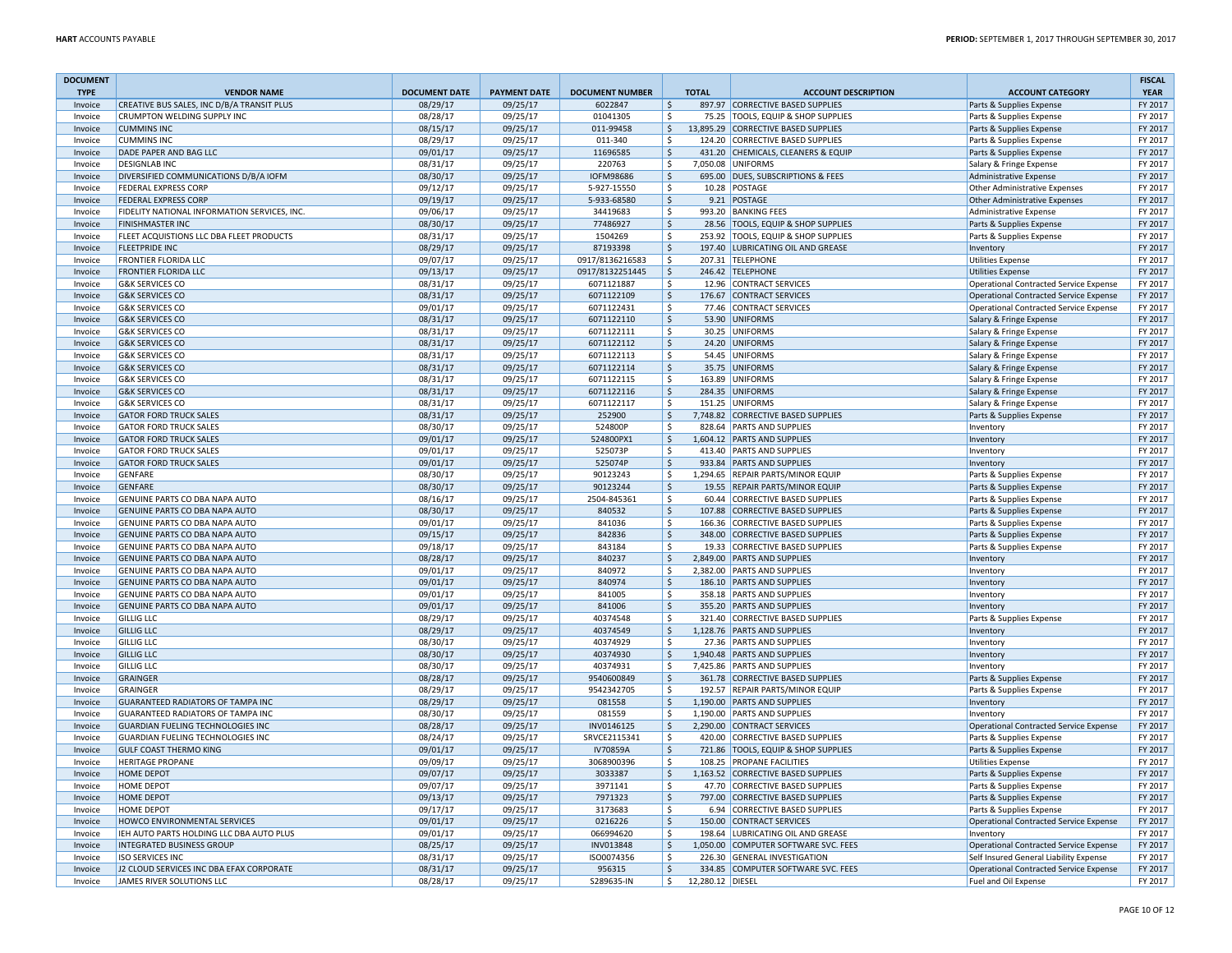| <b>DOCUMENT</b><br><b>TYPE</b> | <b>VENDOR NAME</b>                                            | <b>DOCUMENT DATE</b> | <b>PAYMENT DATE</b> | <b>DOCUMENT NUMBER</b> |                     | <b>TOTAL</b>     | <b>ACCOUNT DESCRIPTION</b>          | <b>ACCOUNT CATEGORY</b>                       | <b>FISCAL</b><br><b>YEAR</b> |
|--------------------------------|---------------------------------------------------------------|----------------------|---------------------|------------------------|---------------------|------------------|-------------------------------------|-----------------------------------------------|------------------------------|
| Invoice                        | JAMES RIVER SOLUTIONS LLC                                     | 08/29/17             | 09/25/17            | S289636-IN             | \$                  | 12,503.67 DIESEL |                                     | Fuel and Oil Expense                          | FY 2017                      |
| Invoice                        | JAMES RIVER SOLUTIONS LLC                                     | 08/29/17             | 09/25/17            | S296685-IN             | \$                  | 12,503.67 DIESEL |                                     | Fuel and Oil Expense                          | FY 2017                      |
| Invoice                        | JAMES RIVER SOLUTIONS LLC                                     | 08/31/17             | 09/25/17            | S289639-IN             | <sub>S</sub>        | 13,087.22 DIESEL |                                     | Fuel and Oil Expense                          | FY 2017                      |
| Invoice                        | JAMES RIVER SOLUTIONS LLC                                     | 08/28/17             | 09/25/17            | S289635-IN             | <b>S</b>            |                  | 2,529.35 DIESEL & GAS EXCISE TAX    | <b>Tax Expense</b>                            | FY 2017                      |
| Invoice                        | JAMES RIVER SOLUTIONS LLC                                     | 08/29/17             | 09/25/17            | S289636-IN             | $\zeta$             |                  | 2,530.71 DIESEL & GAS EXCISE TAX    | <b>Tax Expense</b>                            | FY 2017                      |
| Invoice                        | JAMES RIVER SOLUTIONS LLC                                     | 08/29/17             | 09/25/17            | S296685-IN             | -Ś                  |                  | 2,530.71 DIESEL & GAS EXCISE TAX    | <b>Tax Expense</b>                            | FY 2017                      |
| Invoice                        | JAMES RIVER SOLUTIONS LLC                                     | 08/31/17             | 09/25/17            | S289639-IN             | $\ddot{\varsigma}$  |                  | 2,528.32 DIESEL & GAS EXCISE TAX    | <b>Tax Expense</b>                            | FY 2017                      |
| Invoice                        | JANEK CORPORATION, THE                                        | 08/28/17             | 09/25/17            | 100009                 | S.                  |                  | 500.00 PARTS AND SUPPLIES           | Inventor                                      | FY 2017                      |
| Invoice                        | KENWORTH OF CENTRAL FLORIDA INC                               | 08/28/17             | 09/25/17            | CI83479                | $\ddot{\mathsf{S}}$ |                  | 352.86 PARTS AND SUPPLIES           | Inventory                                     | FY 2017                      |
| Invoice                        | KENWORTH OF CENTRAL FLORIDA INC                               | 08/28/17             | 09/25/17            | CI83809                | <sub>S</sub>        |                  | 753.62 PARTS AND SUPPLIES           | Inventory                                     | FY 2017                      |
| Invoice                        | KENWORTH OF CENTRAL FLORIDA INC                               | 08/28/17             | 09/25/17            | CI83814                | $\ddot{\mathsf{S}}$ |                  | 416.85 PARTS AND SUPPLIES           | Inventory                                     | FY 2017                      |
| Invoice                        | KENWORTH OF CENTRAL FLORIDA INC                               | 08/28/17             | 09/25/17            | CI83839                | \$                  |                  | 231.42 PARTS AND SUPPLIES           | Inventory                                     | FY 2017                      |
| Invoice                        | KENWORTH OF CENTRAL FLORIDA INC                               | 08/29/17             | 09/25/17            | CI84109                | $\ddot{\varsigma}$  |                  | 611.85 PARTS AND SUPPLIES           | Inventory                                     | FY 2017                      |
| Invoice                        | KENWORTH OF CENTRAL FLORIDA INC                               | 08/30/17             | 09/25/17            | CI84051                | \$                  |                  | 24,162.20 PARTS AND SUPPLIES        | Inventory                                     | FY 2017                      |
| Invoice                        | KENWORTH OF CENTRAL FLORIDA INC                               | 08/31/17             | 09/25/17            | CI84186                | $\zeta$             |                  | 5,239.22 PARTS AND SUPPLIES         | Inventory                                     | FY 2017                      |
| Invoice                        | KENWORTH OF CENTRAL FLORIDA INC                               | 09/01/17             | 09/25/17            | CI84382                | <b>S</b>            |                  | 256.64 PARTS AND SUPPLIES           | Inventory                                     | FY 2017                      |
| Invoice                        | KENWORTH OF CENTRAL FLORIDA INC                               | 08/14/17             | 09/25/17            | CI81524                | -\$                 |                  | 1,355.16 PARTS AND SUPPLIES         | Inventory                                     | FY 2017                      |
| Invoice                        | KEYSTONE (US) MANAGEMENT INC DBA TYCO INTEGRATED SECURITY LLC | 08/31/17             | 09/25/17            | 29118522               | <sub>S</sub>        |                  | 63.47 CONTRACT SERVICES             | Operational Contracted Service Expense        | FY 2017                      |
| Invoice                        | KEYSTONE (US) MANAGEMENT INC DBA TYCO INTEGRATED SECURITY LLC | 08/31/17             | 09/25/17            | 29118523               | $\zeta$             |                  | 978.35 CONTRACT SERVICES            | Operational Contracted Service Expense        | FY 2017                      |
| Invoice                        | KIRKS AUTOMOTIVE INC                                          | 08/23/17             | 09/25/17            | 1008396                | <sub>S</sub>        |                  | 196.60 PARTS AND SUPPLIES           | Inventory                                     | FY 2017                      |
| Invoice                        | KIRKS AUTOMOTIVE INC                                          | 08/25/17             | 09/25/17            | 1008493                | $\mathsf{\hat{S}}$  |                  | 798.00 PARTS AND SUPPLIES           | Inventory                                     | FY 2017                      |
| Invoice                        | KIRKS AUTOMOTIVE INC                                          | 09/01/17             | 09/25/17            | 1008757                | \$                  |                  | 89.50 PARTS AND SUPPLIES            | Inventory                                     | FY 2017                      |
| Invoice                        | KIRKS AUTOMOTIVE INC                                          | 08/30/17             | 09/25/17            | 1008622                | $\ddot{\varsigma}$  |                  | 1,190.00 PARTS AND SUPPLIES         | Inventory                                     | FY 2017                      |
| Invoice                        | LEXISNEXIS RISK SOLUTIONS                                     | 08/31/17             | 09/25/17            | 1462830-20170831       | $\ddot{\mathsf{S}}$ |                  | 85.64 GENERAL INVESTIGATION         | Self Insured General Liability Expense        | FY 2017                      |
| Invoice                        | MANGROVE EMPLOYER SERVICES INC                                | 08/31/17             | 09/25/17            | INVR00049983           | $\ddot{\varsigma}$  |                  | 883.35 DUES, SUBSCRIPTIONS & FEES   | Administrative Expense                        | FY 2017                      |
| Invoice                        | MCI SERVICE PARTS INC                                         | 08/29/17             | 09/25/17            | 3491211                | \$                  |                  | 97.50 PARTS AND SUPPLIES            | Inventory                                     | FY 2017                      |
| Invoice                        | MILLENNIUM REFRESHMENT SERVICES INC                           | 09/01/17             | 09/25/17            | WC879                  | \$                  |                  | 102.48 CONTRACT SERVICES            | Operational Contracted Service Expense        | FY 2017                      |
| Invoice                        | MOHAWK MANUFACTURING & SUPPLY CO                              | 08/28/17             | 09/25/17            | U014256                | \$                  |                  | 747.66 PARTS AND SUPPLIES           | Inventory                                     | FY 2017                      |
| Invoice                        | MOHAWK MANUFACTURING & SUPPLY CO                              | 08/29/17             | 09/25/17            | U014340                | $\zeta$             |                  | 118.86 PARTS AND SUPPLIES           | Inventory                                     | FY 2017                      |
| Invoice                        | MOHAWK MANUFACTURING & SUPPLY CO                              | 08/29/17             | 09/25/17            | U014341                | -\$                 |                  | 303.92 PARTS AND SUPPLIES           | Inventory                                     | FY 2017                      |
| Invoice                        | MOHAWK MANUFACTURING & SUPPLY CO                              | 08/31/17             | 09/25/17            | U014455                | $\ddot{\mathsf{S}}$ |                  | 200.40 PARTS AND SUPPLIES           | Inventory                                     | FY 2017                      |
| Invoice                        | OFFICE DEPOT INC                                              | 08/31/17             | 09/25/17            | 8447390                | S.                  |                  | 1,337.18 CONTRACTED OFFICE SUPPLIES | Parts & Supplies Expense                      | FY 2017                      |
| Invoice                        | OFFICE DEPOT INC                                              | 08/31/17             | 09/25/17            | 957363921001           | $\mathsf{S}$        |                  | 253.35 MISC EXPENSES - COA/TDP      | <b>Other Administrative Expenses</b>          | FY 2017                      |
| Invoice                        | PEOPLES GAS COMPANY                                           | 09/19/17             | 09/25/17            | 211012153790-0917      | $\ddot{\mathsf{S}}$ |                  | 51.09 NATURAL GAS                   | <b>Utilities Expense</b>                      | FY 2017                      |
| Invoice                        | PINELLAS SUNCOAST TRANSIT AUTHORITY                           | 08/31/17             | 09/25/17            | 27519                  | $\zeta$             |                  | 5,100.00   INTER/COUNTY PASSPORT    | <b>Fare Revenue</b>                           | FY 2017                      |
| Invoice                        | PITNEY BOWES GLOBAL FINANCIAL SERVICES LLC                    | 08/31/17             | 09/25/17            | 3101538288             | S.                  |                  | 1,299.00 POSTAGE                    | <b>Other Administrative Expenses</b>          | FY 2017                      |
| Invoice                        | R&C DIESEL PARTS SUPPLY                                       | 08/28/17             | 09/25/17            | 346604                 | $\ddot{\varsigma}$  |                  | 475.00 PARTS AND SUPPLIES           | Inventory                                     | FY 2017                      |
| Invoice                        | R&C DIESEL PARTS SUPPLY                                       | 08/30/17             | 09/25/17            | 346612                 | \$                  |                  | 570.00 PARTS AND SUPPLIES           | Inventory                                     | FY 2017                      |
| Invoice                        | R&C DIESEL PARTS SUPPLY                                       | 08/31/17             | 09/25/17            | 346608                 | $\mathsf{\hat{S}}$  |                  | 95.00 PARTS AND SUPPLIES            | Inventory                                     | FY 2017                      |
| Invoice                        | REPUBLIC SVS OF FL LP DBA REPUBLIC WASTE SVS                  | 08/31/17             | 09/25/17            | 0696-000681472         | S.                  |                  | 613.95 CONTRACT SERVICES            | Operational Contracted Service Expense        | FY 2017                      |
| Invoice                        | <b>RUSH TRUCK CENTER</b>                                      | 07/26/17             | 09/25/17            | 3007214575             | $\zeta$             |                  | 80.00 CORRECTIVE BASED SUPPLIES     | Parts & Supplies Expense                      | FY 2017                      |
| Invoice                        | <b>RUSH TRUCK CENTER</b>                                      | 08/28/17             | 09/25/17            | 3007584672             | S.                  |                  | 344.76 PARTS AND SUPPLIES           | Inventory                                     | FY 2017                      |
| Invoice                        | <b>RUSH TRUCK CENTER</b>                                      | 08/30/17             | 09/25/17            | 3007615604             | $\zeta$             |                  | 344.76 PARTS AND SUPPLIES           | Inventory                                     | FY 2017                      |
| Invoice                        | <b>RUSH TRUCK CENTER</b>                                      | 08/15/17             | 09/25/17            | 3007448336             | $\ddot{\mathsf{S}}$ |                  | 22.89 PARTS AND SUPPLIES            | Inventory                                     | FY 2017                      |
| Invoice                        | <b>RUSH TRUCK CENTER</b>                                      | 08/16/17             | 09/25/17            | 3007455615             | $\zeta$             |                  | 68.67 PARTS AND SUPPLIES            | Inventory                                     | FY 2017                      |
| Invoice                        | SEABOARD DISTRIBUTION, INC                                    | 09/01/17             | 09/25/17            | 191492                 | \$                  |                  | 1,236.15 ANTI FREEZE/COOLANT        | Fuel and Oil Expense                          | FY 2017                      |
| Invoice                        | SECURE ON-SITE SHREDDING                                      | 08/31/17             | 09/25/17            | 2537083117             | $\ddot{\varsigma}$  |                  | 20.00 CONTRACT SERVICES             | Operational Contracted Service Expense        | FY 2017                      |
| Invoice                        | SECURE ON-SITE SHREDDING                                      | 08/31/17             | 09/25/17            | 2539083117             | \$                  |                  | 20.00 CONTRACT SERVICES             | <b>Operational Contracted Service Expense</b> | FY 2017                      |
| Invoice                        | SECURE ON-SITE SHREDDING                                      | 08/31/17             | 09/25/17            | 2541083117             | $\zeta$             |                  | 20.00 CONTRACT SERVICES             | <b>Operational Contracted Service Expense</b> | FY 2017                      |
| Invoice                        | SECURE ON-SITE SHREDDING                                      | 08/31/17             | 09/25/17            | 2543083117             | <b>S</b>            |                  | 40.00 CONTRACT SERVICES             | <b>Operational Contracted Service Expense</b> | FY 2017                      |
| Invoice                        | SECURE ON-SITE SHREDDING                                      | 08/31/17             | 09/25/17            | 2545083117             | $\zeta$             |                  | 32.00 CONTRACT SERVICES             | <b>Operational Contracted Service Expense</b> | FY 2017                      |
| Invoice                        | SECURE WASTE DISPOSAL INC                                     | 08/31/17             | 09/25/17            | 113868                 | \$                  |                  | 44.08 CONTRACT SERVICES             | <b>Operational Contracted Service Expense</b> | FY 2017                      |
| Invoice                        | <b>SOL DAVIS PRINTING INC</b>                                 | 08/31/17             | 09/25/17            | 49130                  | $\zeta$             |                  | 30.00 PRINTING - OFFICE FORMS       | Community Relations & Marketing Expense       | FY 2017                      |
| Invoice                        | SOUTHERN COACH PARTS CO                                       | 08/30/17             | 09/25/17            | 64640                  | \$                  |                  | 2,300.00 PARTS AND SUPPLIES         | Inventory                                     | FY 2017                      |
| Invoice                        | SPOTLIGHT GRAPHICS INC                                        | 08/31/17             | 09/25/17            | 117415                 | $\ddot{\mathsf{S}}$ |                  | 829.00 MISC EXPENSES - COA/TDP      | <b>Other Administrative Expenses</b>          | FY 2017                      |
| Invoice                        | STAPLES CONTRACT & COMMERCIAL INC                             | 08/26/17             | 09/25/17            | 3350735299             | \$                  |                  | 212.91 CONTRACTED OFFICE SUPPLIES   | Parts & Supplies Expense                      | FY 2017                      |
| Invoice                        | STAPLES CONTRACT & COMMERCIAL INC                             | 08/26/17             | 09/25/17            | 3350735302             | \$                  |                  | 174.95 CONTRACTED OFFICE SUPPLIES   | Parts & Supplies Expense                      | FY 2017                      |
| Invoice                        | STAPLES CONTRACT & COMMERCIAL INC                             | 08/26/17             | 09/25/17            | 3350735303             | \$                  |                  | 174.95 CONTRACTED OFFICE SUPPLIES   | Parts & Supplies Expense                      | FY 2017                      |
| Invoice                        | STAPLES CONTRACT & COMMERCIAL INC                             | 08/26/17             | 09/25/17            | 3350735304             | $\zeta$             |                  | 339.90 CONTRACTED OFFICE SUPPLIES   | Parts & Supplies Expense                      | FY 2017                      |
| Invoice                        | STAPLES CONTRACT & COMMERCIAL INC                             | 08/26/17             | 09/25/17            | 3350735305             | \$                  |                  | 339.90 CONTRACTED OFFICE SUPPLIES   | Parts & Supplies Expense                      | FY 2017                      |
| Invoice                        | STELLAR INDUSTRIAL SUPPLY INC                                 | 08/30/17             | 09/25/17            | 3822567                | <sub>S</sub>        |                  | 77.74 PARTS AND SUPPLIES            | Inventory                                     | FY 2017                      |
| Invoice                        | <b>SUN STATE INTERNATIONAL TRUCKS LLC</b>                     | 08/25/17             | 09/25/17            | X10031315001           | <b>S</b>            |                  | 146.48 PARTS AND SUPPLIES           | Inventory                                     | FY 2017                      |
| Invoice                        | <b>SUNCOAST INSTALLS LLC</b>                                  | 08/28/17             | 09/25/17            | HART 8-28-17           | -\$                 |                  | 672.00 CONTRACT SERVICES            | <b>Operational Contracted Service Expense</b> | FY 2017                      |
| Invoice                        | SUNSTATE WRECKER SERVICE INC                                  | 07/25/17             | 09/25/17            | 169663                 | <sub>S</sub>        |                  | 300.00 TOWING CHARGES               | <b>Operational Contracted Service Expense</b> | FY 2017                      |
| Invoice                        | SUNSTATE WRECKER SERVICE INC                                  | 08/16/17             | 09/25/17            | 170305                 | $\ddot{\mathsf{S}}$ |                  | 225.00 TOWING CHARGES               | <b>Operational Contracted Service Expense</b> | FY 2017                      |
| Invoice                        | SUNSTATE WRECKER SERVICE INC                                  | 08/22/17             | 09/25/17            | 170312                 | \$                  |                  | 225.00 TOWING CHARGES               | Operational Contracted Service Expense        | FY 2017                      |